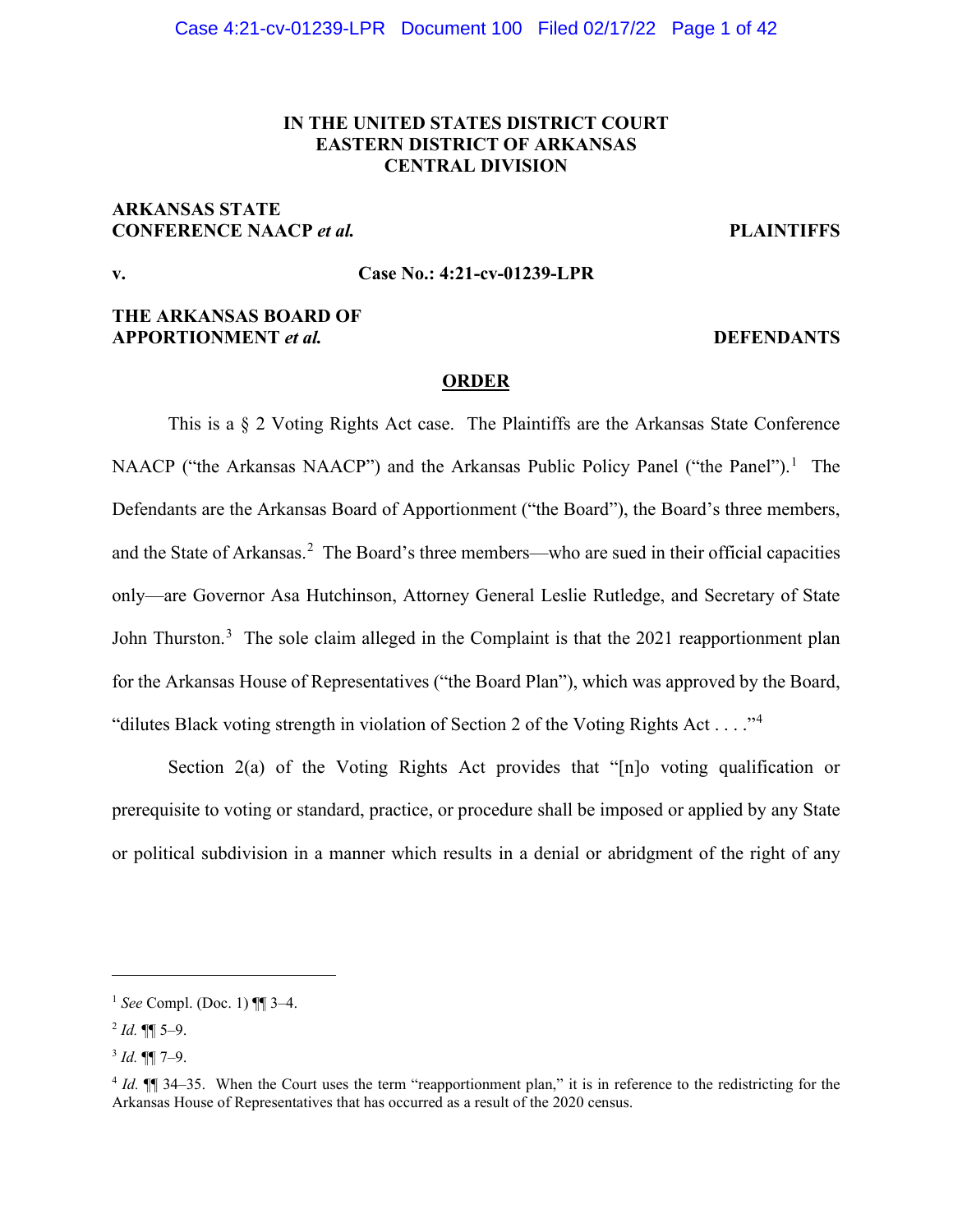## Case 4:21-cv-01239-LPR Document 100 Filed 02/17/22 Page 2 of 42

citizen of the United States to vote on account of race or color . . . . . . . Section 2(b) further clarifies this prohibition as follows:

A violation . . . is established if, based on the totality of circumstances, it is shown that the political processes leading to nomination or election in the State or political subdivision are not equally open to participation by members of a [protected] class of citizens . . . in that its members have less opportunity than other members of the electorate to participate in the political process and to elect representatives of their choice.<sup>[6](#page-1-1)</sup>

The Supreme Court has long held that the scope of  $\S$  2's prohibition encompasses the alleged dilution of Black votes.<sup>[7](#page-1-2)</sup>

This is not a case alleging intentional or purposeful discrimination by the Board or its members. As Plaintiffs themselves emphasize, "[i]n 1982, 'Congress substantially revised § 2 to make clear that a violation could be proved by showing discriminatory effect alone and to establish as the relevant legal standard the "results test"  $\dots$  ."<sup>[8](#page-1-3)</sup> Plaintiffs have repeatedly made clear in their filings and in their oral presentations that their case is primarily focused on the results of the Board Plan.<sup>[9](#page-1-4)</sup> The nub of their argument is as follows:

The challenged plan contains just eleven majority-Black House districts even though more than sixteen percent of the state's population is Black[,] and it would be possible to draw sixteen (out of 100) geographically compact, majority-Black House districts. As a result, the challenged plan impermissibly dilutes Black voting strength in violation of Section  $2.^{10}$  $2.^{10}$  $2.^{10}$ 

<span id="page-1-0"></span> $5$  52 U.S.C. § 10301(a).

<span id="page-1-1"></span><sup>6</sup> *Id.* § 10301(b).

<span id="page-1-2"></span><sup>7</sup> *See, e.g.*, *Brnovich v. Democratic Nat'l Comm.*, 141 S. Ct. 2321, 2332–33 & 2333 n.5 (2021) (collecting cases).

<span id="page-1-3"></span><sup>8</sup> Br. in Supp. of Pls.' Mot. for Prelim. Inj. (Doc. 3) at 8 (quoting *Thornburg v. Gingles*, 478 U.S. 30, 35–36 (1986)).

<span id="page-1-4"></span><sup>9</sup> *See, e.g.*, *id.* at 8, 10; Prelim. Inj. Hr'g Tr., Vol. V (Doc. 94) at 1096:20–23 (Plaintiffs' counsel: "Section 2 of the Voting Rights Act . . . prohibits voting practices and procedures that result in unequal electoral opportunity on the basis of race, color or membership in a language minority.").

<span id="page-1-5"></span><sup>10</sup> Br. in Supp. of Pls.' Mot. for Prelim. Inj. (Doc. 3) at 1.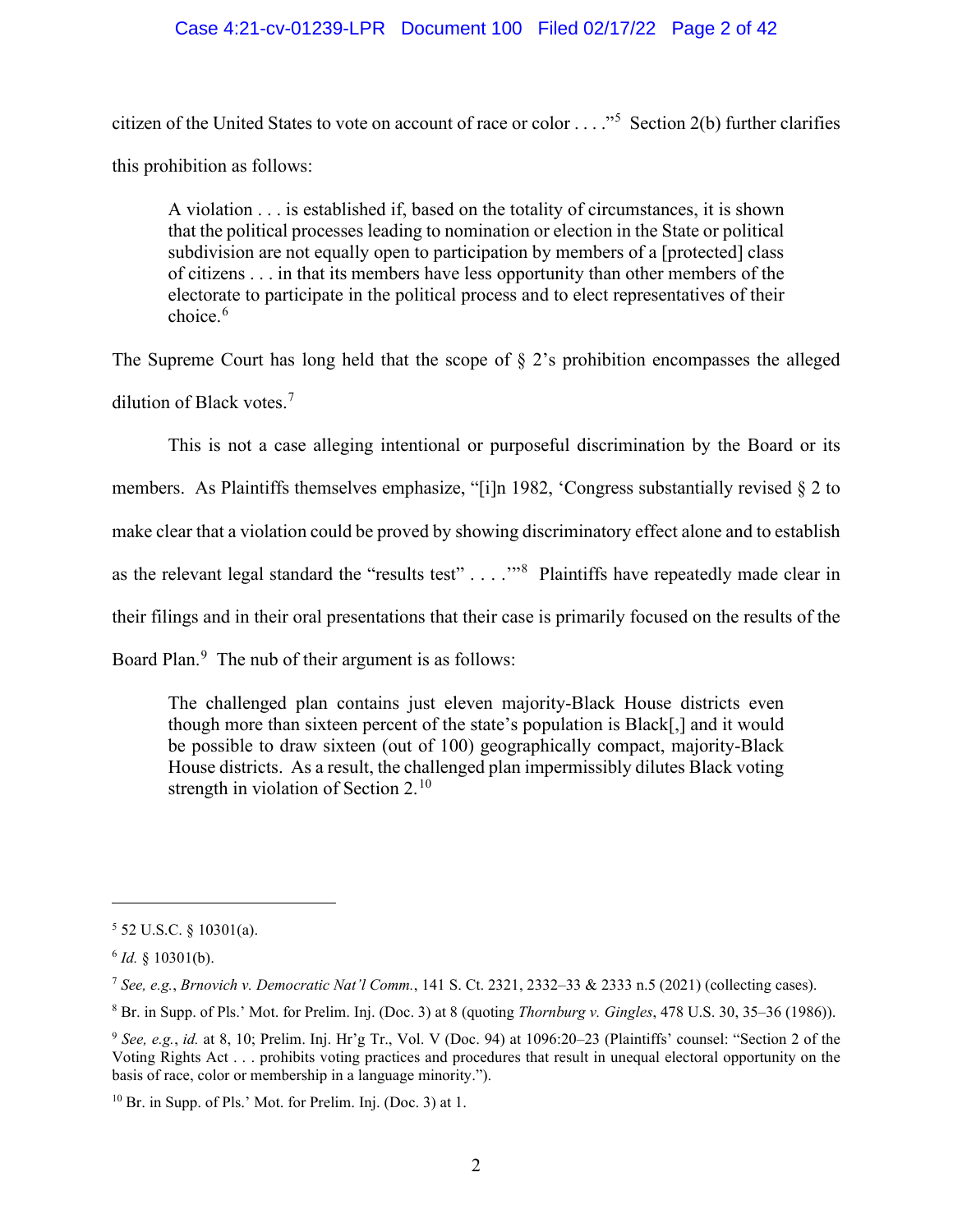## Case 4:21-cv-01239-LPR Document 100 Filed 02/17/22 Page 3 of 42

Pending before the Court is Plaintiffs' Motion for a Preliminary Injunction.<sup>11</sup> From what the Court has seen thus far, there is a strong merits case that at least some of the challenged districts in the Board Plan are unlawful under  $\S 2$  of the Voting Rights Act.<sup>12</sup> For the reasons discussed below, however, the Court cannot reach the merits. After a thorough analysis of the text and structure of the Voting Rights Act, and a painstaking journey through relevant caselaw, the Court has concluded that this case may be brought only by the Attorney General of the United States. Before dismissing this case, however, the Court will give the United States five calendar days from the date of this Order to join the case as a plaintiff. If the United States chooses to become a plaintiff in this case, it is the Court's intention to move expeditiously to a final merits determination.

#### **I. BACKGROUND AND PROCEDURAL HISTORY**

The Arkansas Constitution requires that districts for the Arkansas House of Representatives be redrawn every ten years upon completion of the census.<sup>13</sup> The census is performed by the federal government, which shares the data (once it is compiled) with Arkansas. The Board uses this census data to draw new district lines for the Arkansas House of Representatives and the

<span id="page-2-0"></span> $11$  Pls.' Mot. for Prelim. Inj. (Doc. 2). During the preliminary injunction hearing, Plaintiffs orally moved to exclude portions of the testimony of two witnesses offered as experts by the Defendants. The Court conditionally allowed the testimony but took the motions under advisement. *See* Prelim. Inj. Hr'g Tr., Vol. III (Doc. 88) at 598:18–24 (Dr. Brad Lockerbie); Prelim. Inj. Hr'g Tr., Vol. IV (Doc. 93) at 901:15–23 (Andy Davis). These two *Daubert* motions are also pending before the Court.

<span id="page-2-1"></span> $12$  By using the word "strong," this Court does not mean to imply, and is not implying, that "the underlying merits are entirely clearcut in favor of the plaintiff." *Merrill v. Milligan*, Nos. 21-1086 & 21-1087, 2022 WL 354467, at \*2 (U.S. Feb. 7, 2022) (Kavanaugh, J., concurring in Order granting stay of preliminary injunction). The strength of the merits case is predicated on the current analytical framework by which the Supreme Court decides vote-dilution cases. The seminal Supreme Court case on vote dilution is *Thornburg v. Gingles*, 478 U.S. 30 (1986). That case, and its progeny, are "notoriously unclear and confusing." *Merrill*, 2022 WL 354467, at \*3 (Kavanaugh, J., concurring in Order granting stay of preliminary injunction). Indeed, "it is fair to say that *Gingles* and its progeny have engendered considerable disagreement and uncertainty regarding the nature and contours of a vote dilution claim." *Id.*, at \*4 (Roberts, C.J., dissenting from Order granting stay of preliminary injunction) (collecting cases and scholarly articles).

<span id="page-2-2"></span><sup>13</sup> Ark. Const. art. 8, §§ 1, 2, 4.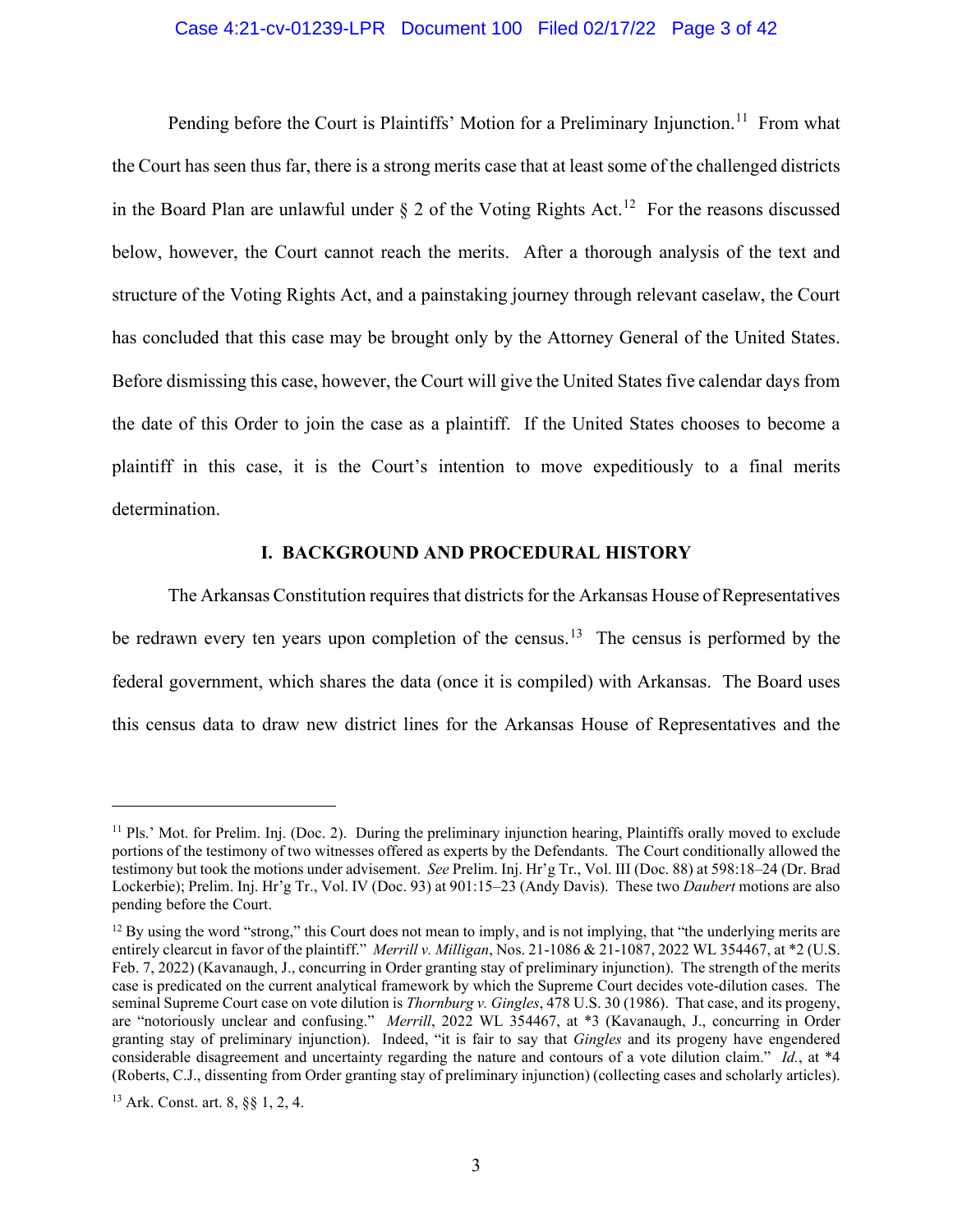# Case 4:21-cv-01239-LPR Document 100 Filed 02/17/22 Page 4 of 42

Arkansas Senate.<sup>14</sup> Because there was a significant delay in collection and compilation of the census data by the federal government, there was a concomitant significant delay in providing the necessary data to Arkansas (and other states).<sup>[15](#page-3-1)</sup> Accordingly, the Board Plan was not released to the public until October 29, 2021.<sup>16</sup> On November 29, 2021, after a one-month comment period, the Board adopted the Board Plan.<sup>17</sup> The Board Plan took legal effect on December 29, 2021.<sup>[18](#page-3-4)</sup> That same day, the Arkansas NAACP and the Panel filed this lawsuit and the pending Motion for a Preliminary Injunction.<sup>[19](#page-3-5)</sup>

As it was originally filed, Plaintiffs' Motion for a Preliminary Injunction sought "preliminary injunctive relief prohibiting the State from implementing the dilutive plan for the [20](#page-3-6)22 election cycle and from failing to implement a plan that complies with Section 2."<sup>20</sup> Essentially, Plaintiffs requested that the Court require the creation of a new districting plan for the 2022 election. Plaintiffs also requested expedited consideration of the Motion, explaining that they needed to obtain the requested preliminary relief before March 1, 2022.<sup>[21](#page-3-7)</sup>

On December 30, 2021, one day after the Plaintiffs' Complaint and Motion were filed, the Court set a schedule that wrapped up motion briefing by Thursday, January 20, 2022, and called

<span id="page-3-0"></span><sup>14</sup> *Id.*

<span id="page-3-1"></span><sup>&</sup>lt;sup>15</sup> Br. in Supp. of Pls.' Mot. for Prelim. Inj. (Doc. 3) at 37 ("[T]he State started the redistricting process later than usual because of the delayed release of the census data . . . ."); Prelim. Inj. Hr'g Tr., Vol. IV (Doc. 93) at 1045:21–1046:16 (Josh Bridges, from the Arkansas Secretary of State's Office, testifying that "[i]t's not only the House and Senate district boundaries that were held up by the delay of the census data . . .").

<span id="page-3-2"></span><sup>16</sup> Prelim. Inj. Hr'g Tr., Vol. IV (Doc. 93) at 748:4–6.

<span id="page-3-3"></span><sup>17</sup> *Id.* at 748:7–15; Compl. (Doc. 1) ¶ 12.

<span id="page-3-4"></span><sup>&</sup>lt;sup>18</sup> Compl. (Doc. 1)  $\P$  12.

<span id="page-3-5"></span> $19$  Compl. (Doc. 1); Pls.' Mot. for Prelim. Inj. (Doc. 2).

<span id="page-3-6"></span> $20$  Br. in Supp. of Pls.' Mot. for Prelim. Inj. (Doc. 3) at 1.

<span id="page-3-7"></span> $^{21}$  *Id.* at 40.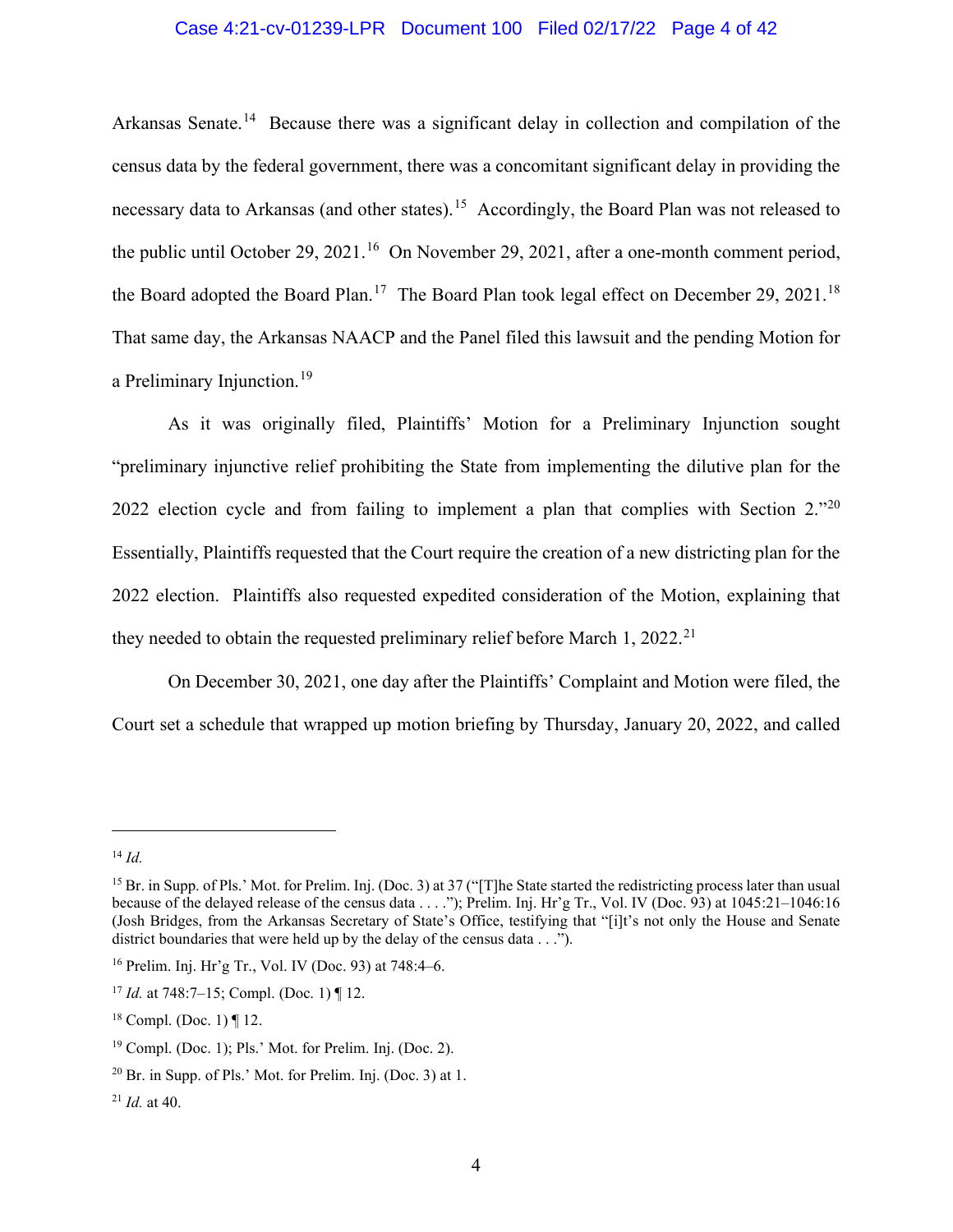## Case 4:21-cv-01239-LPR Document 100 Filed 02/17/22 Page 5 of 42

for a motion hearing to begin on Monday, January 24, 20[22](#page-4-0).<sup>22</sup> Subsequently, Defendants asked for an extension of both the briefing schedule and the hearing date.<sup>[23](#page-4-1)</sup> The Court granted this request in part and denied it in part, providing a smaller extension than Defendants sought. The Court reshuffled the schedule so that briefing would wrap up on Wednesday, January 26, 2022, and the hearing would begin on Thursday, January 27, 2022. The Court explained that "[t]here [was] good cause for a very limited extension . . . considering how fact intensive this case is and the size and scope of Plaintiffs' filings," but that "Plaintiffs [were] . . . correct about the importance of getting to a decision without delay."<sup>24</sup> The Court attempted to balance these two competing interests.

<span id="page-4-0"></span><sup>22</sup> First Scheduling Order (Doc. 9).

<span id="page-4-1"></span><sup>&</sup>lt;sup>23</sup> Defs.' Mot. for Extension of Time (Doc. 30). In the meantime, on December 31, 2021, Plaintiffs filed a motion asking the Court to recuse from this case. (Doc. 27). Plaintiffs were clear that the motion was not predicated on an allegation of an actual conflict or actual bias, but rather was focused on the alleged appearance of impartiality. The Court denied the motion, concluding that a reasonable person would not question the Court's impartiality. *See* Order Den. Pls.' Mot. for Recusal (Doc. 42).

Subsequently, on January 14, 2022, Plaintiffs subpoenaed seven witnesses to testify at the preliminary injunction hearing, including the Governor, the Arkansas Attorney General, and the Arkansas Secretary of State. Defendants moved to quash the subpoenas of these three state officials, but did not move to quash the subpoenas of the other four potential Board-staff witnesses. *See* Defs.' Mot. to Quash (Doc. 59). The Court quashed the three subpoenas, concluding that (in the context of a preliminary injunction hearing) requiring the testimony of these state officials would be unduly burdensome when balanced against the minimal relevance of their potential testimony and the availability of similar information from other sources, both documentary and testimonial. *See* Order Granting Defs.' Mot. to Quash (Doc. 74). However, in that Order, the Court noted that, at the close of evidence at the preliminary injunction hearing, the Court would allow Plaintiffs to proffer to the Court (in an *ex parte* manner) written questions that they still wanted to ask the three state officials. *Id.* at 16–17 n.69. The Court explained that, if the questions and developments at the preliminary injunction hearing warranted requiring information from the constitutional officers, the Court would make the state officials answer the written questions. *Id.* At the close of evidence at the preliminary injunction hearing, Plaintiffs said: "[W]e believe that we elicited the testimony we wanted from the lower level witnesses and don't need to proffer any questions for the constitutional officers." Prelim. Inj. Hr'g Tr., Vol. IV (Doc. 93) at 1089:4–12.

Plaintiffs issued two additional subpoenas for testimony from Kevin Niehaus, Director of Public Relations for Secretary of State Thurston, and Andres Rhodes, Counsel to Governor Hutchinson. Defs.' Br. in Supp. of Mot. to Quash (Doc. 80) at 1. These subpoenas were issued one day before the preliminary injunction hearing began. Upon motion of the Defendants, the Court quashed these subpoenas because they asked for testimony within an unreasonable timeframe. Prelim. Inj. Hr'g Tr., Vol. I (Doc. 86) at  $28:24-29:19$ . Federal Rule of Civil Procedure  $45(d)(3)(A)(i)$ tells a court to quash subpoenas that "fail[] to allow a reasonable time to comply." The subpoenas commanded that testimony be given somewhere around 48–72 hours after they were issued. That is not a reasonable timeframe, especially since Plaintiffs had known for weeks that a hearing was going to take place.

<span id="page-4-2"></span><sup>24</sup> Second Scheduling Order (Doc. 37).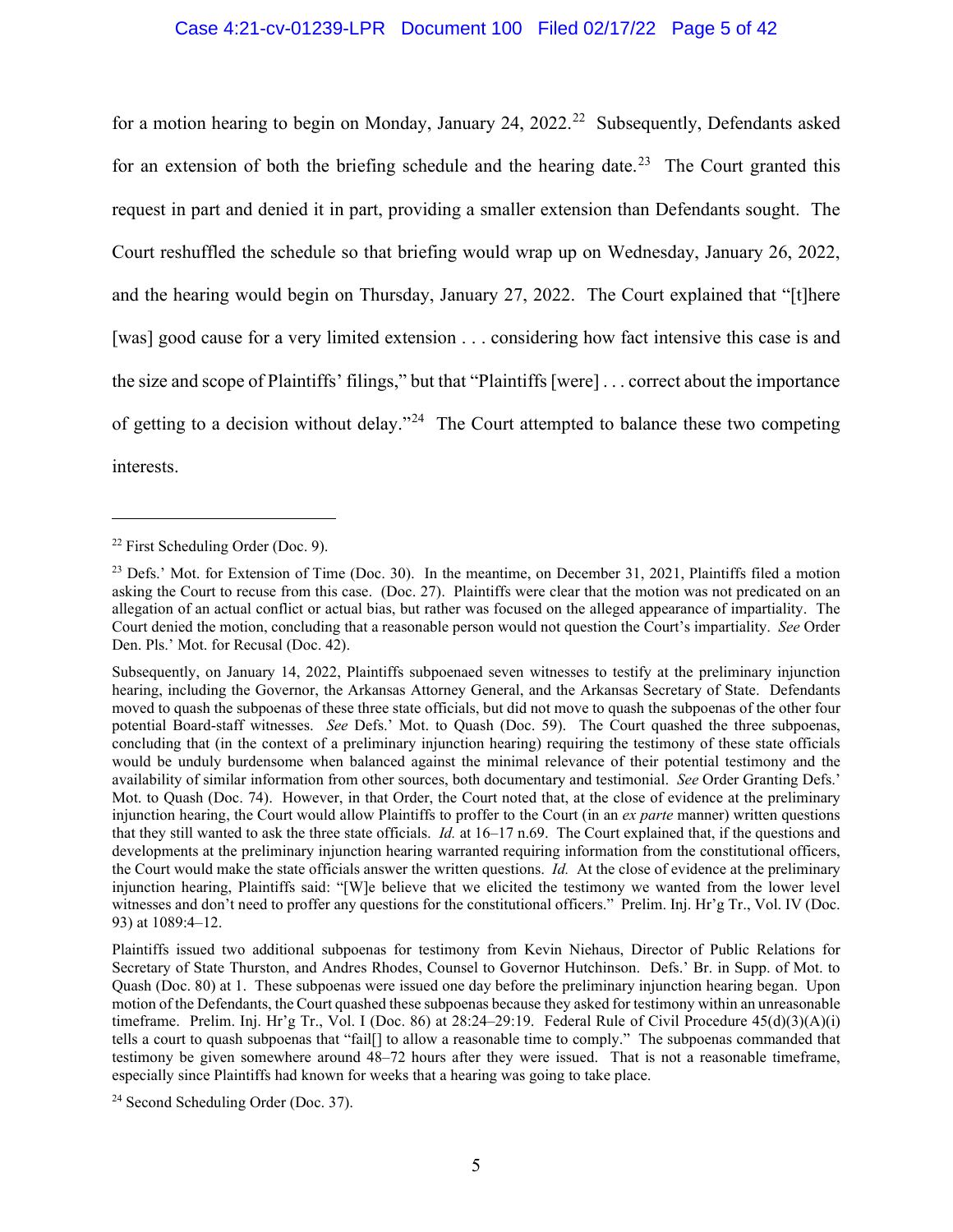# Case 4:21-cv-01239-LPR Document 100 Filed 02/17/22 Page 6 of 42

Briefing proceeded on schedule. However, sometime during the weekend of January 23, 2022, and despite being vaccinated and boosted, court personnel (me) contracted COVID-19.<sup>[25](#page-5-0)</sup> This necessitated moving the preliminary injunction hearing to Tuesday, February 1, 2022.<sup>26</sup> The preliminary injunction hearing consisted of four lengthy days of testimony—interrupted by a twoday winter storm that closed the courthouse—and one lengthy day of closing arguments and legal presentations. The hearing ended on Tuesday, February 8, 2022.

A fairly seismic development occurred as the preliminary injunction hearing was coming to a conclusion. Recall that Plaintiffs were originally asking, as a matter of preliminary relief, that the Court require the creation of a new districting plan for the upcoming 2022 election. In opposition to this request, Defendants argued that such relief would be impossible to implement without causing potentially catastrophic confusion and administrative errors given the current election schedule.<sup>[27](#page-5-2)</sup> Plaintiffs disagreed with this apocalyptic prognostication, suggesting that there was plenty of time before the election, and that the Court could extend or move any problematic election-related deadlines.<sup>28</sup> Plaintiffs' argument on this point relied heavily on a recent decision from a federal court in Alabama granting preliminary relief similar to the relief Plaintiffs wanted in our case.<sup>[29](#page-5-4)</sup> But their reliance on this decision turned out to be premature.

<span id="page-5-0"></span><sup>25</sup> *See* Order (Doc. 63).

<span id="page-5-1"></span><sup>26</sup> *See* Notice of Hr'g (Doc. 66).

<span id="page-5-2"></span><sup>&</sup>lt;sup>27</sup> Defs.' Opp'n to Pls.' Mot. for Prelim. Inj. (Doc. 53) at  $73-77$ .

<span id="page-5-3"></span><sup>&</sup>lt;sup>28</sup> Pls.' Reply in Supp. of Prelim. Inj. (Doc. 68) at  $42-46$ ; Prelim. Inj. Hr'g Tr., Vol. V (Doc. 94) at  $1133:4-1134:4$ .

<span id="page-5-4"></span><sup>29</sup> *See* Pls.' Reply in Supp. of Prelim. Inj. (Doc. 68) at 44–45 (citing *Milligan v. Merrill*, No. 2:21-cv-1530 (N.D. Ala. Jan. 24, 2022)). The *Milligan* plaintiffs challenged Alabama's congressional map on constitutional and statutory grounds. *Milligan*, slip op. at 2. *Milligan* was consolidated with *Singleton v. Merrill* for the "purpose of expedited preliminary injunction proceedings" and heard by a three-judge panel. *Id. Singleton* was solely a constitutional challenge to Alabama's congressional map. *Id.* On January 24, 2022, the three-judge panel found that the *Milligan*  plaintiffs were "substantially likely to establish that the [congressional map] violates Section Two of the Voting Rights Act," and that "the other requirements for preliminary injunctive relief" had been proven. *Id.*, slip op. at 4–5. Accordingly, the three-judge panel granted the *Milligan* plaintiffs' motion for a preliminary injunction and enjoined the Alabama Secretary of State from "conducting any congressional elections according to" the challenged map. *Id.*,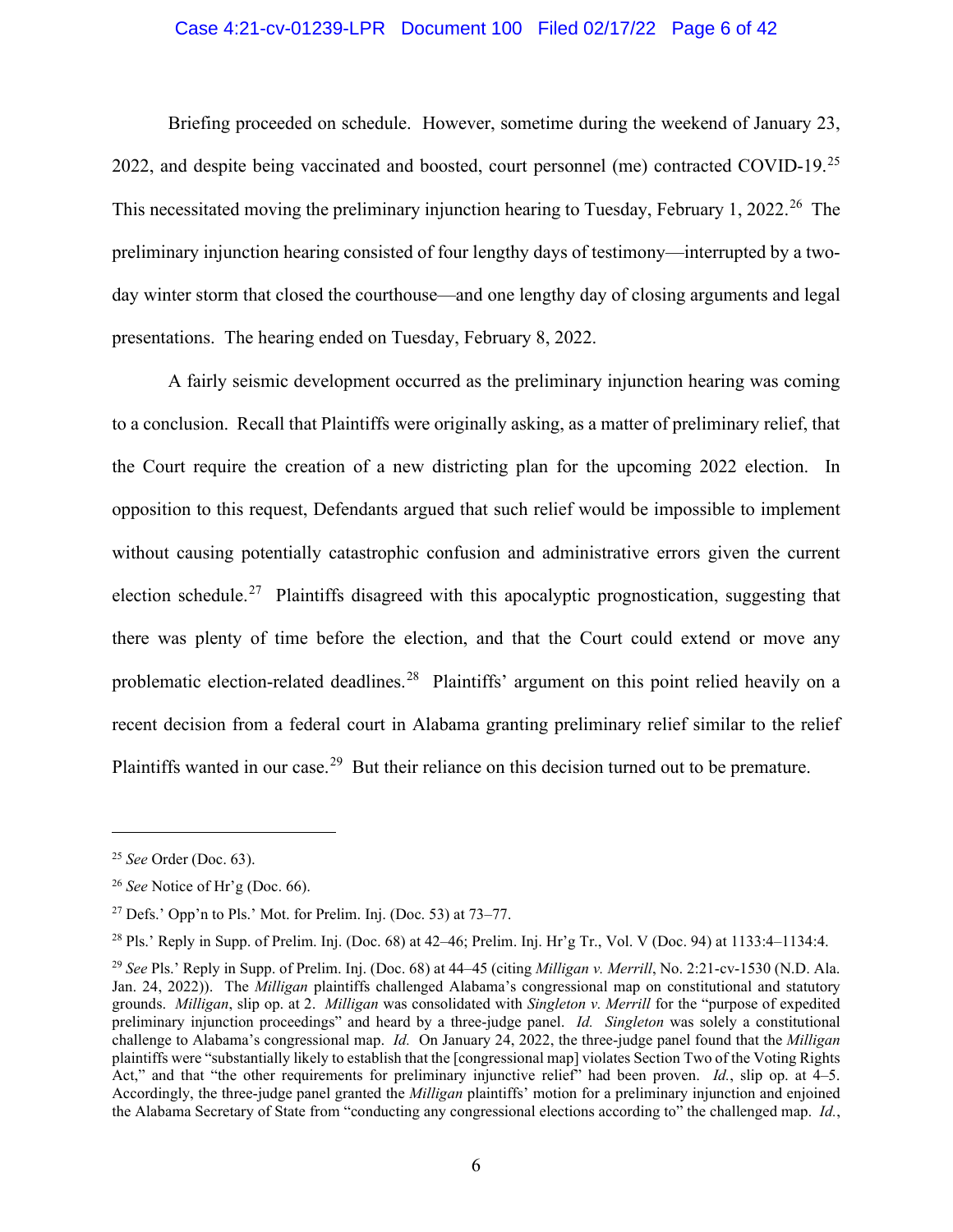## Case 4:21-cv-01239-LPR Document 100 Filed 02/17/22 Page 7 of 42

On the penultimate day of the preliminary injunction hearing in our case, the Supreme Court stayed the preliminary injunction that had been granted by the federal district court in Alabama. In a statement concurring in the grant of the stay, Justice Kavanaugh (joined by Justice Alito) explained that the Alabama district court's order violated the *Purcell* principle that "federal courts ordinarily should not enjoin a state's election laws in the period close to an election."[30](#page-6-0) Essentially, the concurrence explained that the merits of the Alabama case were "not clearcut in

<span id="page-6-0"></span><sup>30</sup> The concurrence elaborated on the *Purcell* principle as follows:

*Merrill*, 2022 WL 354467, at \*2 (Kavanaugh, J., concurring in Order granting stay of preliminary injunction) (collecting cases) (internal citations omitted).

slip op. at 5. The three-judge panel also stayed Alabama's candidate-qualification deadline for fourteen days to allow sufficient time to draw a new congressional map. *Id.*, slip op. at 6–7.

One member of that three-judge panel, Judge Manasco, was sitting as a single judge in *Caster v. Merrill*, No. 2:21 cv-1536-AMM (N.D. Ala. Jan. 24, 2022). The *Caster* plaintiffs challenged the congressional map solely on § 2 grounds. *Id.*, slip op. at 1. The *Milligan* and *Caster* parties "coordinate[d] their presentations of their statutory claims" and the parties agreed "that all evidence admitted in either case was admitted in both cases . . . ." *Id.*, slip op. at 4. Accordingly, in *Caster*, Judge Manasco "adopt[ed] the recitation of the evidence, legal analysis, findings of fact and conclusions of law explained in the preliminary injunction, memorandum opinion and order" entered in *Milligan*. *Id.*

This Court has repeatedly stated that federal courts ordinarily should not enjoin a state's election laws in the period close to an election, and this Court in turn has often stayed lower federal court injunctions that contravened that principle.

That principle—known as the *Purcell* principle—reflects a bedrock tenet of election law: When an election is close at hand, the rules of the road must be clear and settled. Late judicial tinkering with election laws can lead to disruption and to unanticipated and unfair consequences for candidates, political parties, and voters, among others. It is one thing for a State on its own to toy with its election laws close to a State's elections. But it is quite another thing for a federal court to swoop in and re-do a State's election laws in the period close to an election.

Some of this Court's opinions, including *Purcell* itself, could be read to imply that the principle is absolute and that a district court may *never* enjoin a State's election laws in the period close to an election. As I see it, however, the *Purcell* principle is probably best understood as a sensible refinement of ordinary stay principles for the election context—a principle that is not absolute but instead simply heightens the showing necessary for a plaintiff to overcome the State's extraordinarily strong interest in avoiding late, judicially imposed changes to its election laws and procedures. Although the Court has not yet had occasion to fully spell out all of its contours, I would think that the *Purcell* principle thus might be overcome even with respect to an injunction issued close to an election if a plaintiff establishes at least the following: (i) the underlying merits are entirely clearcut in favor of the plaintiff; (ii) the plaintiff would suffer irreparable harm absent the injunction; (iii) the plaintiff has not unduly delayed bringing the complaint to court; and (iv) the changes in question are at least feasible before the election without significant cost, confusion, or hardship.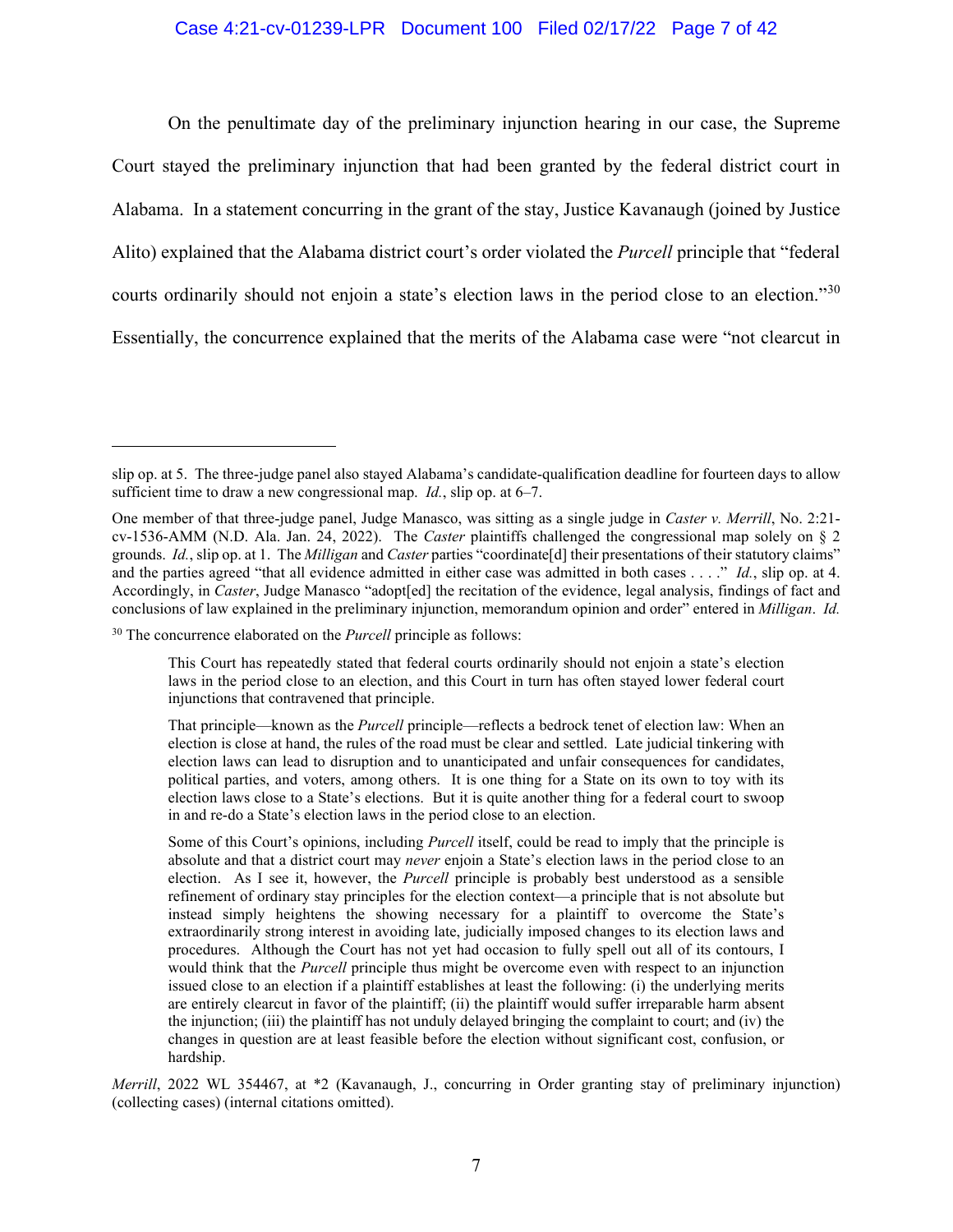## Case 4:21-cv-01239-LPR Document 100 Filed 02/17/22 Page 8 of 42

favor of the plaintiffs" and that the plaintiffs had not established that the election-related changes ordered by the district court were "feasible without significant cost, confusion, or hardship."<sup>31</sup>

In response to this development, Plaintiffs in our case took two tacks. Plaintiffs first argued that there was some legally significant daylight between the situation in Alabama and the one here in Arkansas. Specifically, Plaintiffs suggested that they had a more clearcut case than the one in Alabama, and that the election schedule in Arkansas would make judicially imposed changes easier to accomplish and less burdensome on state and county election officials.<sup>32</sup> Without getting into the weeds too much, it suffices to say that this argument is an incredibly difficult sell. Indeed, Plaintiffs likely know as much—which explains their new, alternative request for relief. That new request would have the Court allow the 2022 elections to take place using the challenged Board Plan, but then order a special election for all Arkansas House districts in 2023 using a new map.<sup>[33](#page-7-2)</sup>

#### **II. DISCUSSION**

Sometimes one or more threshold issues prevent a judge from reaching the merits of a motion or a case. This is one of those times. And the Court is well aware that the inability to "get to the merits" can be frustrating to the parties, lawyers, and public alike. In such circumstances, it is important for a judge to fully explain what the threshold issues are and why they are so important. That discussion follows.

Our democratic republic is anchored by a strong federal government of enumerated powers. Both its strength and its status as a government of enumerated powers are vital to the American experiment. And they are not just a happy accident. They are a product of experience, crisis,

<span id="page-7-0"></span> $31$  *Id.* at \*3.

<span id="page-7-1"></span><sup>32</sup> Prelim. Inj. Hr'g Tr., Vol. V (Doc. 94) at 1135:17–1136:7.

<span id="page-7-2"></span><sup>33</sup> *Id.* at 1136:9–1138:14.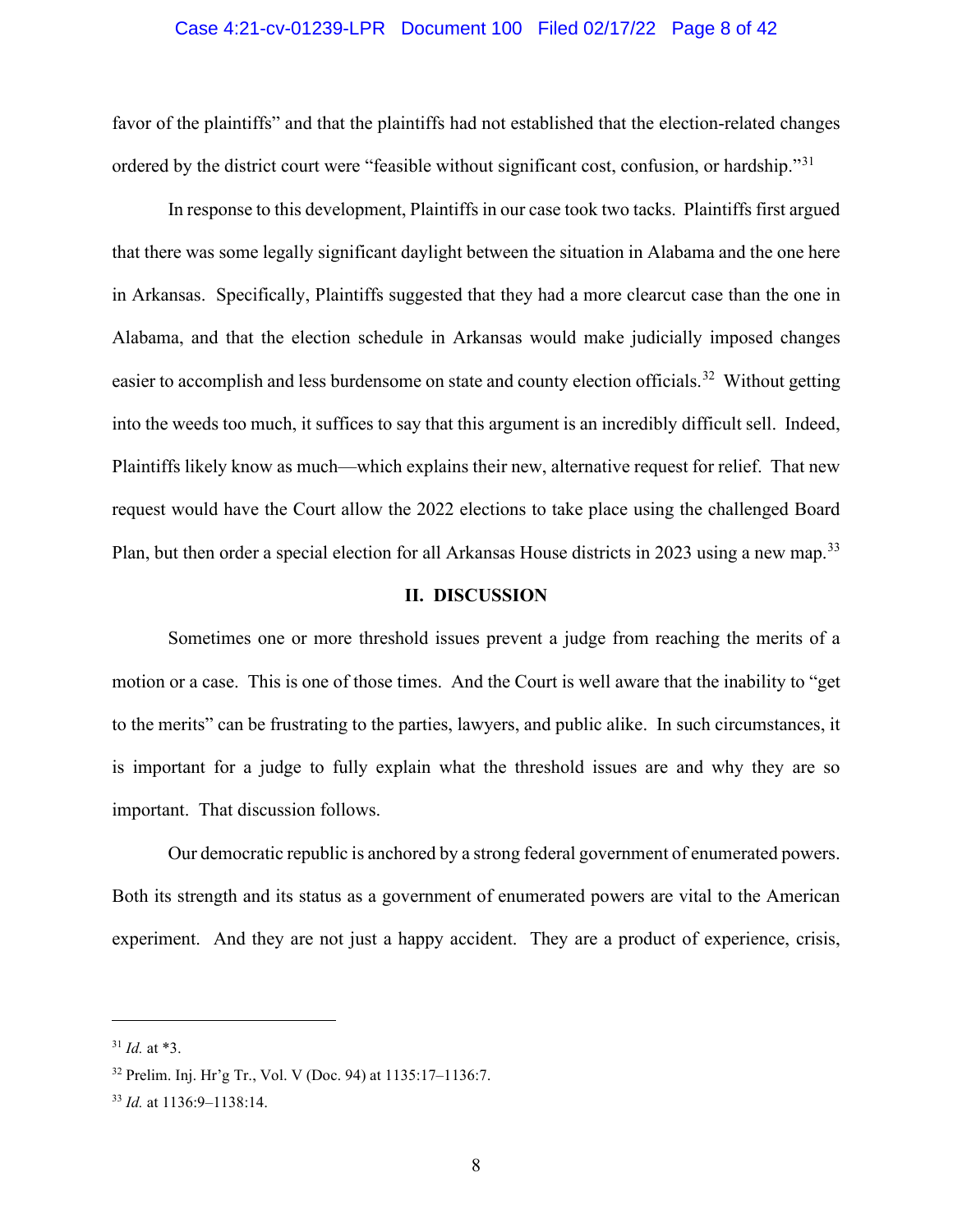# Case 4:21-cv-01239-LPR Document 100 Filed 02/17/22 Page 9 of 42

deliberate thought, and significant compromise. During the Revolutionary War, the States created a confederation with an intentionally weak central government.<sup>[34](#page-8-0)</sup> For numerous reasons, that set-up proved disastrous.<sup>[35](#page-8-1)</sup> Soon, nearly everyone in the founding era understood the need to strengthen the central government.<sup>36</sup> This feeling ultimately gave birth to a constitutional convention.[37](#page-8-3) Although some wanted to maintain (but moderately strengthen) the central government created by the Articles of Confederation, most sought to alter our confederated system into a federated one and create a vastly stronger national government. [38](#page-8-4) The debates at the constitutional convention and during the ratification era were focused on how strong the new national government should be and how to ensure that a national government strong enough to function effectively would not trample on the rights and liberties of its people.<sup>[39](#page-8-5)</sup>

The genius of our founders lay in their answer to this latter question. They came up with two principal restraints to place upon the federal government that remain with us to this day. First, unlike the state governments, the federal government is a government of enumerated powers. That means that the federal government (including the judiciary) only has the specific powers affirmatively set forth in the Constitution.<sup>[40](#page-8-6)</sup> Second, the enumerated powers are intentionally divided among the three branches of the federal government in a way that motivates each branch

<span id="page-8-0"></span><sup>34</sup> G. Edward White, *Revisiting the Ideas of the Founding*, 77 Cin. L. Rev. 969, 972–74 (2009).

<span id="page-8-1"></span><sup>35</sup> Gregory E. Maggs, *A Concise Guide to the Articles of Confederation as a Source for Determining the Original Meaning of the Constitution*, 85 Geo. Wash. L. Rev. 397, 414–17 (2017).

<span id="page-8-2"></span><sup>36</sup> *Id.* at 417.

<span id="page-8-3"></span><sup>&</sup>lt;sup>37</sup> *Id.* (citing 32 Journals of the Continental Congress 1774–1789, at 71–74 (Roscoe R. Hill ed., 1936)).

<span id="page-8-4"></span><sup>38</sup> Peter J. Smith, *Sources of Federalism: An Empirical Analysis of the Court's Quest for Original Meaning*, 52 UCLA L. Rev. 217, 234–38 (2004).

<span id="page-8-5"></span><sup>39</sup> *The Federalist No. 45*, at 289 (James Madison) (Clinton Rossiter ed., Signet Classics 2003) [hereinafter *Federalist*]; *Federalist No. 84*, at 515–19 (Alexander Hamilton).

<span id="page-8-6"></span><sup>40</sup> *McCulloch v. Maryland*, 17 U.S. 316, 405 (1819).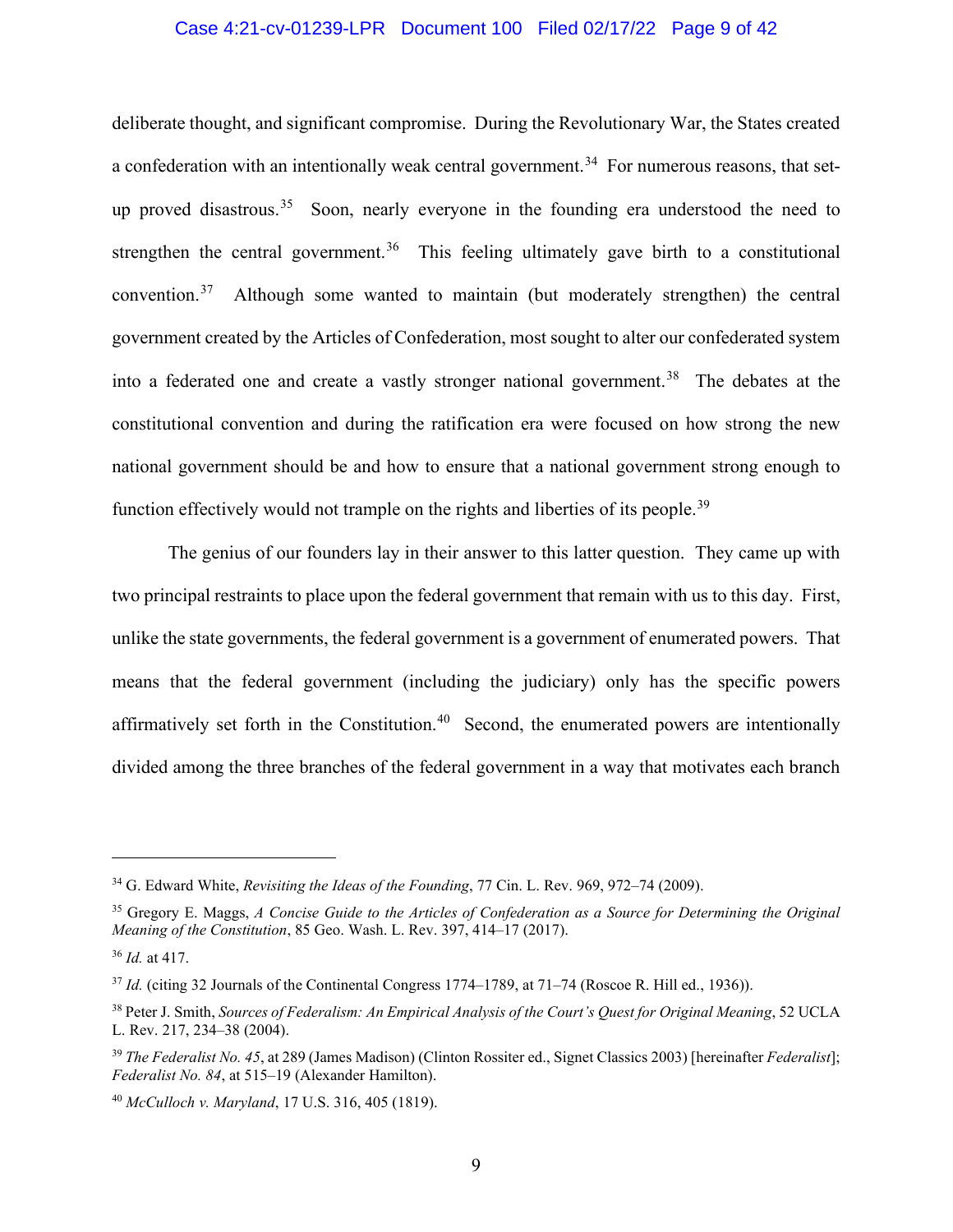# Case 4:21-cv-01239-LPR Document 100 Filed 02/17/22 Page 10 of 42

to use its powers to curb the potential excesses of the other branches.<sup>41</sup> Every American knows the name of this principle: checks and balances. What every American might not know—but should—is that the creation of a limited and divided government combined with the use of checks and balances is the great bulwark of our liberty.<sup>[42](#page-9-1)</sup> Of course, the Bill of Rights and later amendments to the Constitution contain incredibly important protections of individual liberty. But the founders knew that such amendments would amount to little more than words on a page unless the federal government was structured in a way that inherently prevented (or at least mitigated) aggrandizements of power.

Indeed, in Federalist No. 47, James Madison acknowledged the critical importance "of the political maxim that the legislative, executive, and judiciary [branches] ought to be separate and distinct."<sup>[43](#page-9-2)</sup> He called this an "essential precaution in favor of liberty," and explained that "[n]o political truth is certainly of greater intrinsic value, or is stamped with the authority of more enlightened patrons of liberty . . . ."[44](#page-9-3) In Federalist No. 78, quoting no less a source than Montesquieu's Spirit of Laws, Alexander Hamilton emphasized that "there is no liberty if the power of judging be not separated from the legislative and executive powers."[45](#page-9-4) He added that "liberty can have nothing to fear from the judiciary alone, but would have everything to fear from its union with either of the other [branches]  $\ldots$ ."<sup>46</sup> It should be no surprise, then, that the most famous of the Federalist Papers, No. 51, is dedicated to the principle of checks and balances:

<span id="page-9-0"></span><sup>41</sup> *Federalist No. 51*, at 318–19 (James Madison).

<span id="page-9-1"></span><sup>42</sup> *See Morrison v. Olson*, 487 U.S. 654, 697 (1988) (Scalia, J., dissenting) ("Without a secure structure of separated powers, our Bill of Rights would be worthless, as are the bills of rights of many nations of the world that have adopted, or even improved upon, the mere words of ours.").

<span id="page-9-2"></span><sup>43</sup> *Federalist No. 47*, at 297 (James Madison).

<span id="page-9-3"></span><sup>44</sup> *Id.* at 297–98.

<span id="page-9-4"></span><sup>45</sup> *Federalist No. 78*, at 465 (Alexander Hamilton).

<span id="page-9-5"></span><sup>46</sup> *Id.*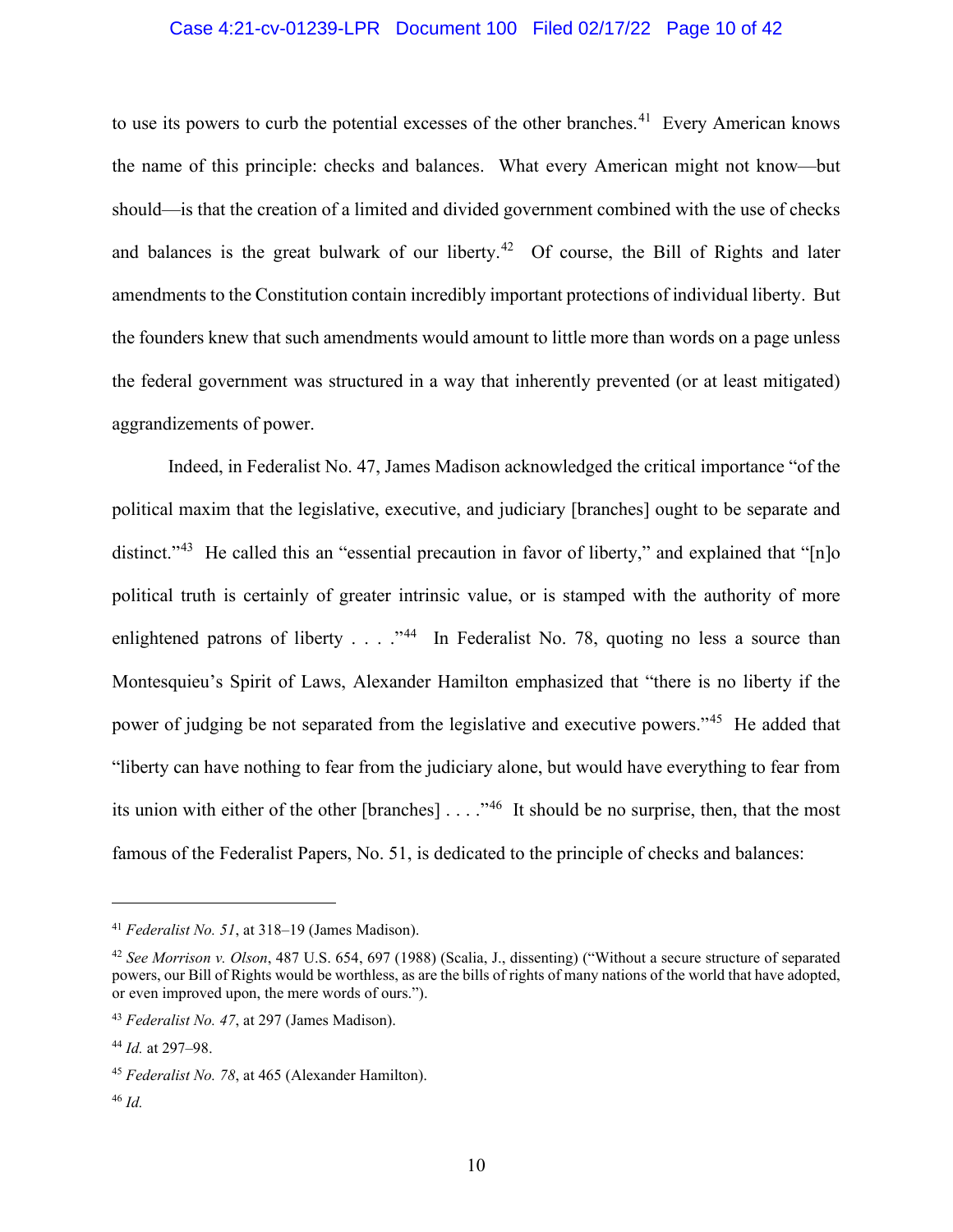To what expedient, then, shall we finally resort, for maintaining in practice the necessary partition of power among the several [branches] as laid down in the Constitution? The only answer that can be given is that as all these exterior provisions are found to be inadequate the defect must be supplied, by so contriving the interior structure of the government as that its several constituent parts may, by their mutual relations, be the means of keeping each other in their proper places.

. . .

[T]he great security against a gradual concentration of the several powers in the same [branch] consists in giving to those who administer each [branch] the necessary constitutional means and personal motives to resist encroachments of the others. [47](#page-10-0)

The foregoing principles enshrined in the structure of the Constitution are relevant to our case in two ways. First, Article III of the United States Constitution only extends the federal judicial power to "cases or controversies."<sup>48</sup> The case-or-controversy requirement ensures that federal courts do not step outside their constitutional boundaries by rendering advisory opinions.[49](#page-10-2) Second, the Constitution expressly gives Congress the power to create "inferior Courts,"[50](#page-10-3) like the federal district and circuit courts. This includes the power to define by statute the subject-matter jurisdiction of federal courts, *i.e.*, which cases a federal court has the authority to decide. Federal courts must do their utmost to scrupulously honor these constitutional limitations and statutory checks on judicial power.

## **A. Standing**

In most cases, and certainly in this one, the Article III case-or-controversy requirement boils down to a standing analysis. Standing is the "irreducible constitutional minimum" that must

<span id="page-10-0"></span><sup>47</sup> *Federalist No. 51*, at 317–19 (James Madison).

<span id="page-10-1"></span><sup>48</sup> *Braitberg v. Charter Commc'ns, Inc.*, 836 F.3d 925, 929 (8th Cir. 2016).

<span id="page-10-2"></span><sup>49</sup> *Pub. Water Supply Dist. No. 8 of Clay Cnty., v. City of Kearny*, 401 F.3d 930, 932 (8th Cir. 2005).

<span id="page-10-3"></span><sup>50</sup> U.S. Const. art. III, § 1.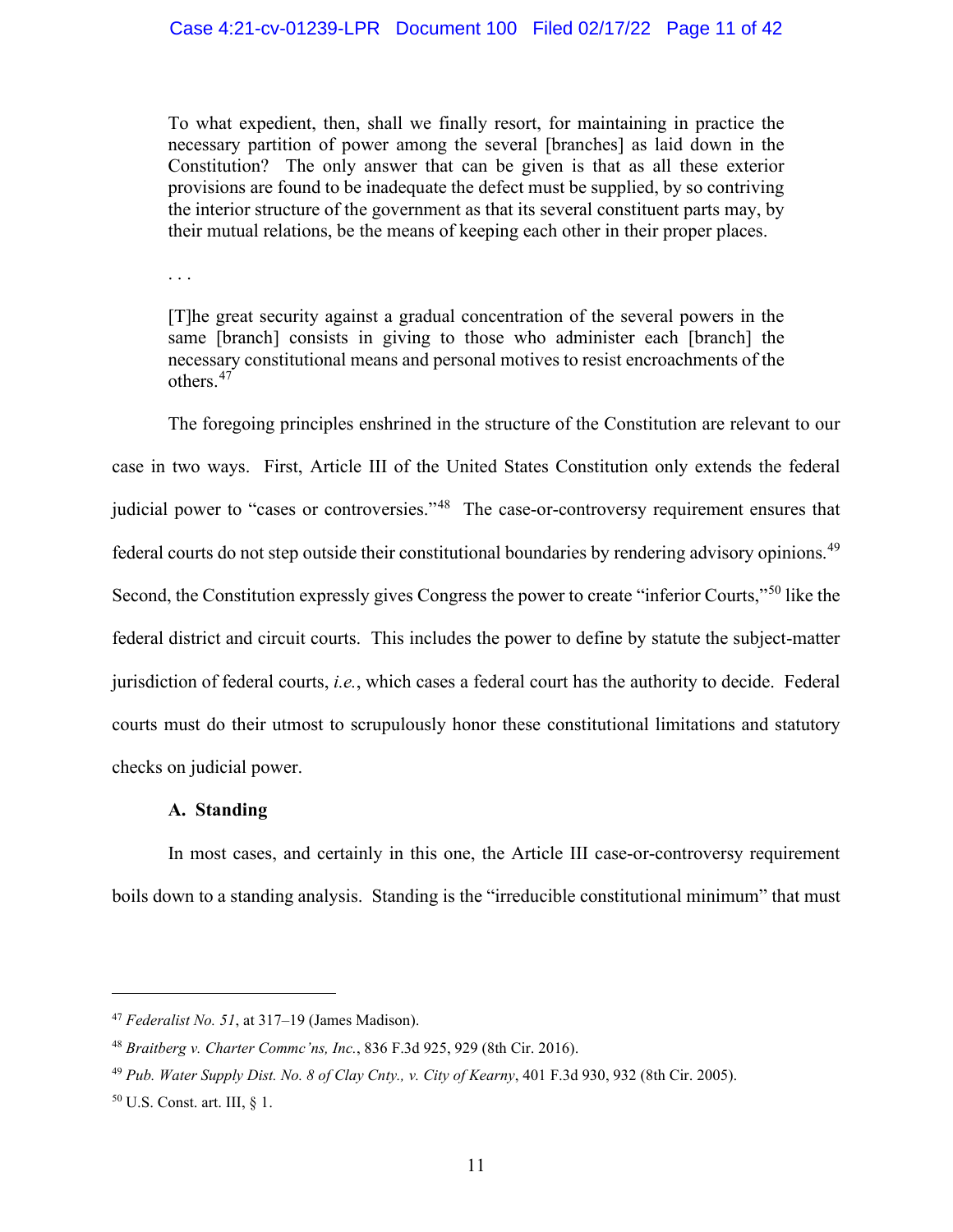# Case 4:21-cv-01239-LPR Document 100 Filed 02/17/22 Page 12 of 42

be met before a federal court has the constitutional authority to adjudicate a plaintiff's claim.<sup>[51](#page-11-0)</sup> When a plaintiff seeks to invoke the federal judicial power, he or she must sufficiently allege: (1) that he or she has suffered an injury-in-fact; (2) that the injury is fairly traceable to the alleged wrongdoing of the defendant; and (3) that a favorable judicial decision will cure the injury.<sup>52</sup> The Article III case-or-controversy requirement is so important that a federal court has an independent obligation to ensure that a plaintiff has standing even if a defendant does not raise the issue.<sup>53</sup>

In *Lujan v. Defenders of Wildlife*, the Supreme Court explained that "each element [of standing] must be supported in the same way as any other matter on which the plaintiff bears the burden of proof, *i.e.*, with the manner and degree of evidence required at the successive stages of the litigation."[54](#page-11-3) Accordingly, before this Court could grant the pending Motion for a Preliminary Injunction, Plaintiffs would have to prove with actual evidence that they were "likely to prevail" on the Article III standing issue. [55](#page-11-4) However, as discussed elsewhere in this Order*,* the Court is not reaching the merits of the Motion for a Preliminary Injunction. Accordingly, at most, the standing analysis in this Order should reflect the plausibility standard applicable at the motion-to-dismiss stage. $56$ 

There is no question that an individual Black voter living in a district alleged to violate  $\S 2$ of the Voting Rights Act would meet the requirements for Article III standing. But there are no

<span id="page-11-0"></span><sup>51</sup> *Lujan v. Defenders of Wildlife*, 504 U.S. 555, 560 (1992).

<span id="page-11-1"></span><sup>52</sup> *Id.*

<span id="page-11-2"></span><sup>53</sup> *Summers v. Earth Island Inst.*, 555 U.S. 488, 499 (2009).

<span id="page-11-3"></span><sup>54</sup> *Lujan*, 504 U.S. at 561.

<span id="page-11-4"></span><sup>55</sup> *See Planned Parenthood Minn., N.D., S.D. v. Rounds*, 530 F.3d 724, 732–33 (8th Cir. 2008) (en banc) (holding that the "likely to prevail" standard applies when a plaintiff seeks a preliminary injunction to prevent "government action based on presumptively reasoned democratic processes").

<span id="page-11-5"></span><sup>56</sup> *See Braden v. Wal-Mart Stores, Inc.*, 588 F.3d 585, 594 (8th Cir. 2009) ("The plausibility standard requires a plaintiff to show at the pleading stage that success on the merits is more than a 'sheer possibility.'") (quoting *Ashcroft v. Iqbal*, 556 U.S. 662, 678 (2009)).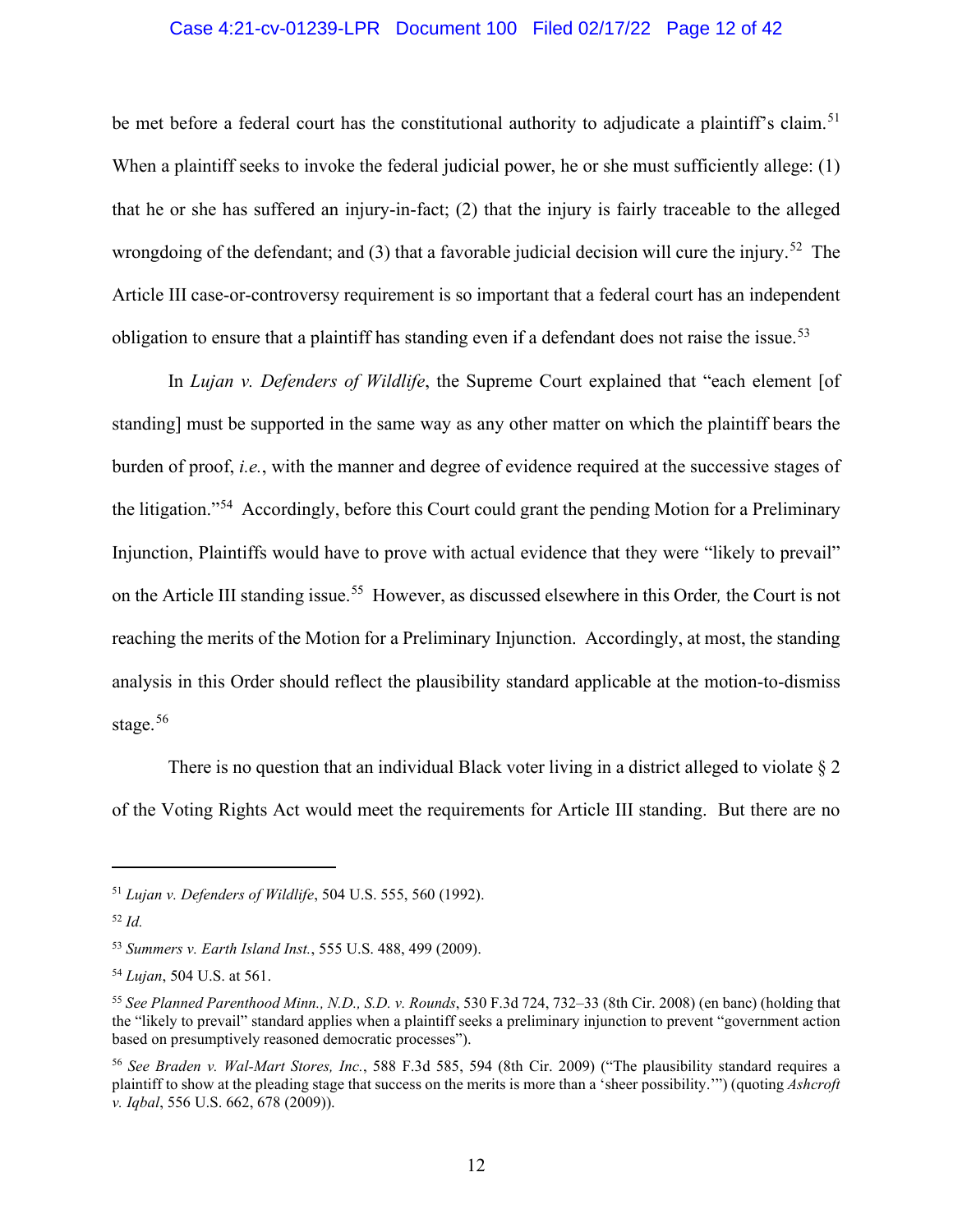## Case 4:21-cv-01239-LPR Document 100 Filed 02/17/22 Page 13 of 42

individual voters in this case. Instead, both Plaintiffs are organizations that seek to enforce  $\S 2$  on behalf of their members. That is, Plaintiffs seek to proceed based on "associational standing," essentially by stepping into the shoes of their members. To do so at this stage of the litigation, Plaintiffs must allege sufficient facts that, if proven, would establish that: (1) the organization's members have standing to sue in their own right; (2) the interests asserted in the lawsuit are "germane" to the organization's purpose; and (3) the lawsuit does not require the individual members to participate in the litigation.<sup>[57](#page-12-0)</sup> This is known as the *Hunt* test.

Supreme Court precedent is clear that redistricting lawsuits must proceed district-by-district.<sup>[58](#page-12-1)</sup> Accordingly, to have constitutional standing to bring a vote-dilution claim, an individual plaintiff (or in this case, a member of the Plaintiff-organizations) must live in a district that is allegedly "packed" or "cracked."[59](#page-12-2) Plaintiffs' Complaint alleged that the Arkansas NAACP and the Panel each has "members who are African-American registered voters in each of the areas where the plaintiffs allege that vote dilution is occurring."<sup>[60](#page-12-3)</sup> The Complaint went on to allege that "[t]hese members are irreparably harmed by living and voting in districts whose boundaries dilute Black voting strength."<sup>[61](#page-12-4)</sup> The Court was concerned that the language used in the Complaint especially the phrase "each of these areas"—was vague and general. At no point in the Complaint

<span id="page-12-0"></span><sup>57</sup> *Hunt v. Wash. State Apple Advert. Comm'n*, 432 U.S. 333, 343 (1977).

<span id="page-12-1"></span><sup>58</sup> *See Gill v. Whitford*, 138 S. Ct. 1916, 1930 (2018) ("To the extent the plaintiffs' alleged harm is the dilution of their votes, that injury is district specific. . . . The boundaries of the district, and the composition of its voters, determine whether and to what extent a particular voter is packed or cracked. This disadvantage to the voter as an individual therefore results from the boundaries of the particular district in which he resides.") (cleaned up); *see also Ala. Legis. Black Caucus v. Alabama*, 575 U.S. 254, 262 (2015) (stating that racial gerrymandering claims must proceed "districtby-district").

<span id="page-12-2"></span><sup>59</sup> *Gill*, 138 S. Ct. at 1930–31. *Gill* was a partisan gerrymandering case. The Court reached its conclusion by relying on racial gerrymandering cases such as *United States v. Hays*, 515 U.S. 737 (1995). Many lower courts have applied the reasoning of *Hays* and *Gill* to determine whether a plaintiff has standing to pursue a § 2 vote-dilution claim. *See Larry v. Arkansas*, No. 4:18-cv-00116, 2018 WL 4858956, at \*5–8 (E.D. Ark. Aug. 3, 2018) (collecting cases).

<span id="page-12-3"></span> $60$  Compl. (Doc. 1)  $\P$  3–4.

<span id="page-12-4"></span><sup>61</sup> *Id.*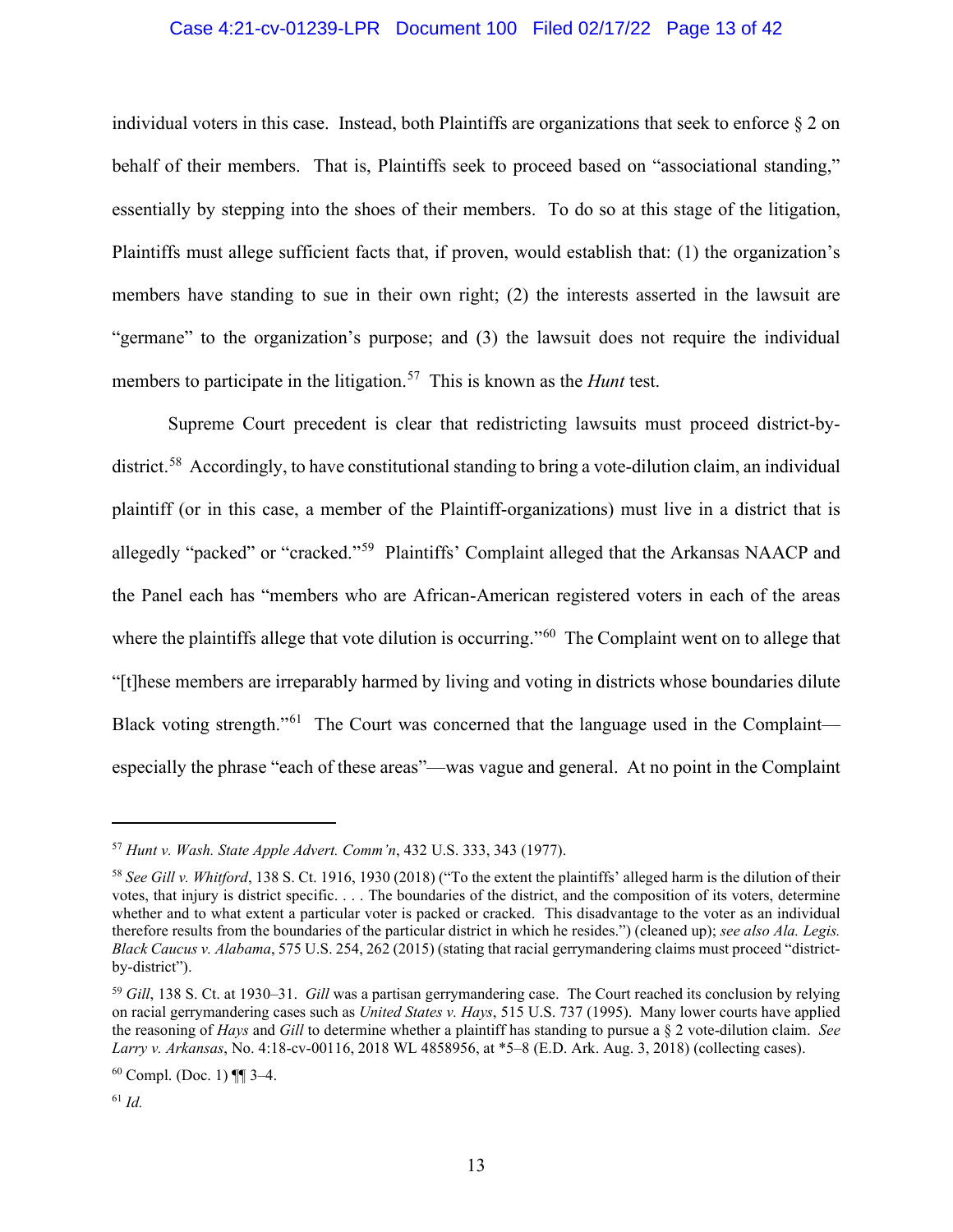## Case 4:21-cv-01239-LPR Document 100 Filed 02/17/22 Page 14 of 42

did Plaintiffs expressly allege that they had members in all of the particular districts they were challenging.

The Court requested that the Plaintiff-organizations provide more information to ensure that both could proceed under the associational standing doctrine.<sup>62</sup> Specifically, the Court asked each Plaintiff-organization to inform the Court whether it had members in all of the Board Plan districts that allegedly diluted Black voting strength.<sup>63</sup> Both organizations filed supplemental declarations.<sup>64</sup> From these declarations, it is clear that each organization is alleging that it has members in each of the challenged districts. In the context of this case and at this stage of the litigation, those allegations are really all that is necessary to meet the first prong of *Hunt*. [65](#page-13-3) And no one is arguing that Plaintiffs have any problems with respect to the second or third prong of *Hunt*.

At the preliminary injunction hearing, through witness examination and then in argument, Defendants emphasized that the Panel does not have a traditional membership structure and has an overly broad definition of members that includes, for example, anyone who has donated to the Panel even once in the last three years.<sup>[66](#page-13-4)</sup> If the Court were to reach the merits of the Motion for a Preliminary Injunction, evidence such as this might impact the determination of whether the Panel is likely to actually meet the first prong of the *Hunt* test. But since the Court cannot reach the

<span id="page-13-0"></span><sup>62</sup> Order (Doc. 44) at 2 (quoting *Ala. Legis. Black Caucus*, 575 U.S. at 270–71).

<span id="page-13-1"></span><sup>63</sup> *Id.*

<span id="page-13-2"></span><sup>64</sup> *See* Decl. of Bill Kopsky on Behalf of the Panel (Doc. 57); Decl. of Barry Jefferson on Behalf of the Arkansas NAACP (Doc. 58).

<span id="page-13-3"></span><sup>65</sup> What about redressability? There have been no allegations that Plaintiffs' members who reside in the challenged Board Plan districts would ultimately end up in any of the majority-Black districts presented in Plaintiffs' Illustrative Plan. The Court has considered this issue and finds that requiring such allegations is unnecessary. The Illustrative Plan serves to show that a remedy is *possible*. It is not meant to be the Plaintiffs' exact or only remedy. *See, e.g.*, *Mo. State Conf. NAACP v. Ferguson-Florissant Sch. Dist.*, 894 F.3d 924, 934 (8th Cir. 2018).

<span id="page-13-4"></span><sup>66</sup> *See* Prelim. Inj. Hr'g Tr., Vol. V (Doc. 94) at 1176:17–1179:2.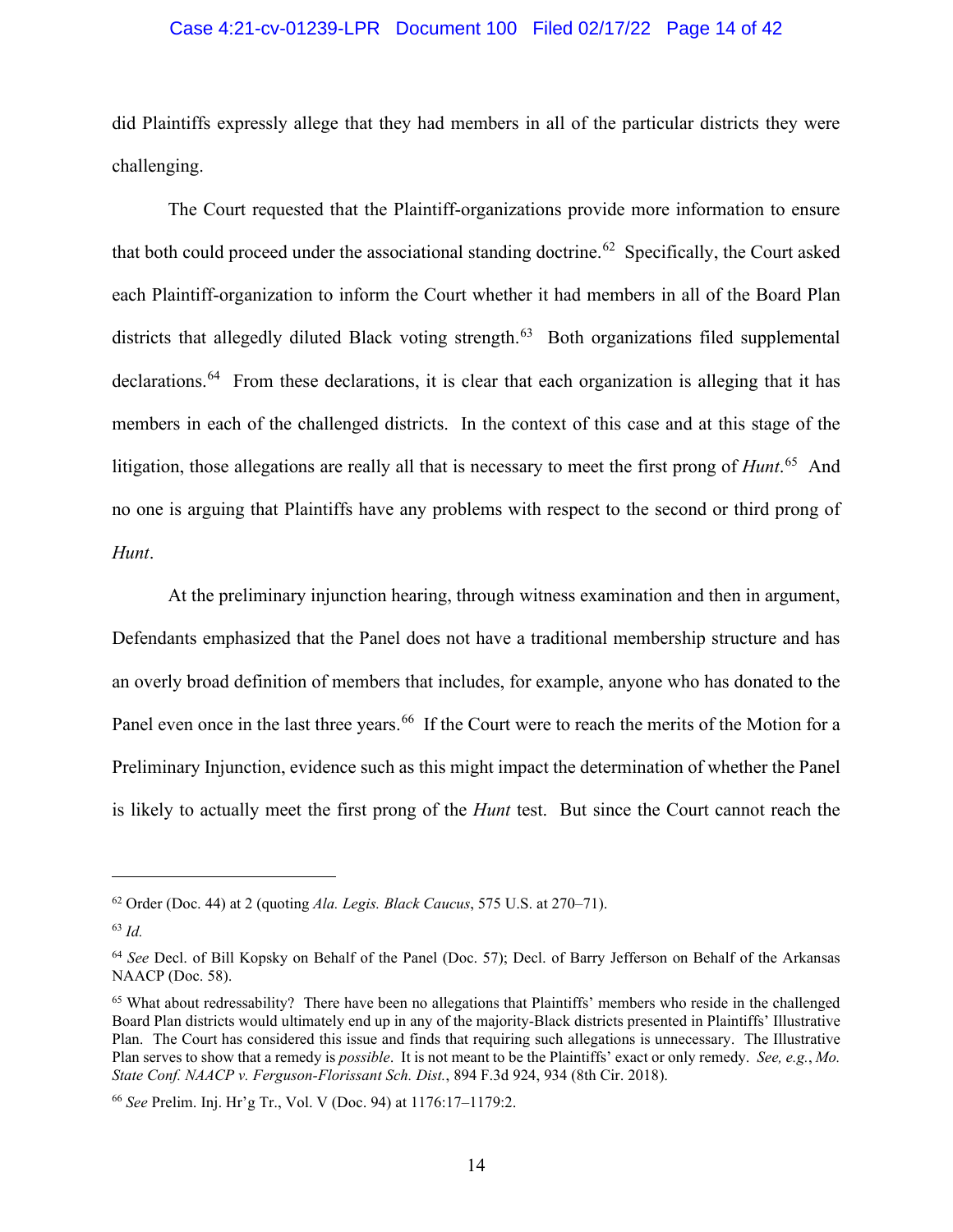#### Case 4:21-cv-01239-LPR Document 100 Filed 02/17/22 Page 15 of 42

merits of the Motion for a Preliminary Injunction, the standing analysis is confined to whether the Panel sufficiently alleged that it has members in all relevant districts. It did. Because the Panel therefore has standing, the Court need not address any argument concerning the Arkansas NAACP's standing.<sup>[67](#page-14-0)</sup>

# **B. Subject-Matter Jurisdiction**

The existence of an Article III case or controversy is necessary for a federal district court to hear and decide a lawsuit. But it is not sufficient. A federal district court must also have subjectmatter jurisdiction over the suit. Subject-matter jurisdiction is conferred on a federal district court by statute.<sup>68</sup> And the requirement that a judge not act unless a statute gives him or her jurisdiction to do so is the principal manifestation (as to the judiciary) of the horizontal separation of powers that our founders knew was critical to the success of our form of government.<sup>69</sup> That is likely why courts have an independent obligation to assure themselves that they have subject-matter jurisdiction over a lawsuit before they reach the merits.<sup>70</sup>

This is the threshold issue that prevents the Court from reaching the merits of Plaintiffs' Motion for a Preliminary Injunction. In short, because no private right of action exists to enforce § 2 of the Voting Rights Act, none of the jurisdictional statutes identified by Plaintiffs actually confer jurisdiction on this Court. Before explaining in detail how the Court reached this conclusion, it is worthwhile to make clear the specific question before the Court. The question is

<span id="page-14-0"></span><sup>67</sup> *Sierra Club v. U.S. Army Corps of Eng'rs*, 645 F.3d 978, 986 (8th Cir. 2011).

<span id="page-14-1"></span><sup>68</sup> *Patchak v. Zinke*, 138 S. Ct. 897, 907 (2018) ("[W]ith limited exceptions, a congressional grant of jurisdiction is a *prerequisite* to the exercise of judicial power.").

<span id="page-14-2"></span><sup>69</sup> *See Steel Co. v. Citizens for a Better Env't*, 523 U.S. 83, 94 (1998) (noting that a court acting "beyond the bounds of authorized judicial action . . . offends fundamental principles of separation of powers"); s*ee also supra* notes 41– 49 and accompanying text.

<span id="page-14-3"></span><sup>70</sup> *See Arbaugh v. Y&H Corp.*, 546 U.S. 500, 514 (2006).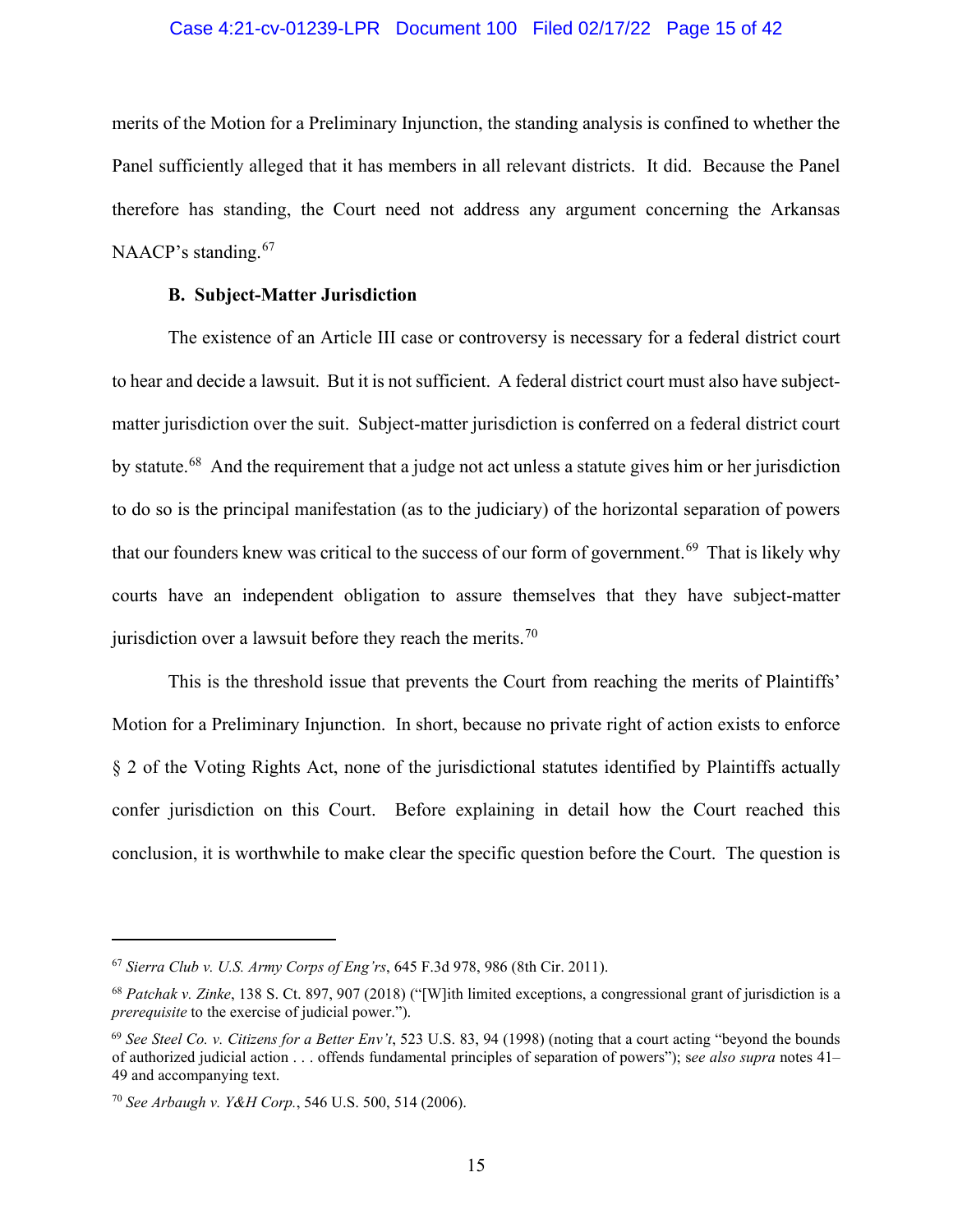### Case 4:21-cv-01239-LPR Document 100 Filed 02/17/22 Page 16 of 42

not whether the Court believes the Voting Rights Act has been and continues to be a force for good and progress in our society. (I do.) The question is not whether the Court believes that sometime in the last fifty-seven years Congress should have expressly included a private right of action in the Voting Rights Act. (I do.) The question is not whether the Court believes cases like this one are important to pursue. (I do.) The narrow question before the Court is only whether, under current Supreme Court precedent, a court should imply a private right of action to enforce  $\S 2$  of the Voting Rights Act where Congress has not expressly provided one. The answer to this narrow question is no. Only the Attorney General of the United States can bring a case like this one.

## *1. Judicial Implication of a Private Right of Action to Enforce § 2*

It is undisputed that Congress did not include in the text of the Voting Rights Act a private right of action to enforce § 2. Plaintiffs contend that this Court should—actually, Plaintiffs contend that this Court must—nonetheless judicially imply a private right of action to enforce  $\S 2$ .<sup>[71](#page-15-0)</sup> In a concurring opinion in a recent § 2 case, *Brnovich v. Democratic National Committee*, Justice Gorsuch (joined by Justice Thomas) wrote separately to "flag" an issue "not decide[d]" by the Supreme Court that day: the existence or non-existence of a private right of action to enforce § 2.

Our cases have assumed—without deciding—that the Voting Rights Act of 1965 furnishes an implied cause of action under  $\sqrt{2}$ . Lower courts have treated this issue as an open question.<sup>[72](#page-15-1)</sup>

It is to this "open question" the Court now turns.<sup>[73](#page-15-2)</sup>

<span id="page-15-0"></span> $71$  In response to the Court's request to the parties for briefing on the private-right-of-action question, the United States submitted a Statement of Interest. (Doc. 71). The Court has reviewed this Statement and the law it cited. The United States' legal argument is generally the same as Plaintiffs' legal argument. Accordingly, for the most part, the Court's references to the Plaintiffs' legal arguments should be taken to include the similar legal arguments raised by the United States.

<span id="page-15-1"></span> $72$  141 S. Ct. at 2350 (Gorsuch, J., concurring).

<span id="page-15-2"></span> $<sup>73</sup>$  Plaintiffs contend that the private-right-of-action question is not really an "open" one. Their point seems to be that</sup> because (1) no court has affirmatively held that  $\S 2$  is not privately enforceable, (2) some courts have held that  $\S 2$  is privately enforceable, and (3) many courts have assumed that  $\S$  2 is privately enforceable, then the only possible conclusion is that § 2 is privately enforceable. Pls.' Reply in Supp. of Prelim. Inj. (Doc. 68) at 37–41. This argument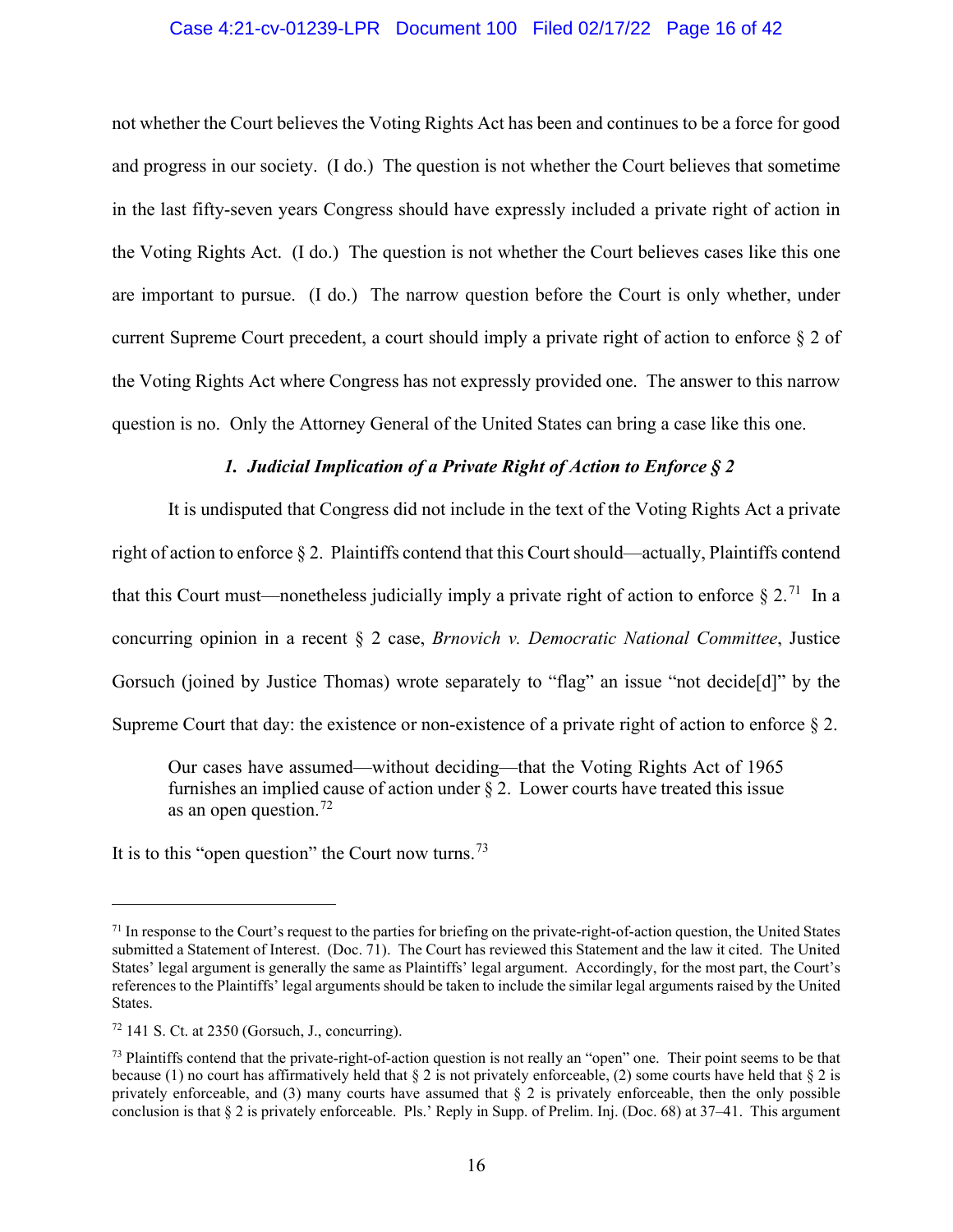## Case 4:21-cv-01239-LPR Document 100 Filed 02/17/22 Page 17 of 42

The Supreme Court's current jurisprudence on implied private rights of action is notoriously tight-fisted. That's to be expected; after all, the question at hand is whether a court should "read into" a statute something that Congress did not "write into" the statute. What a strange thing for courts to do—especially in the modern era.

A line of Supreme Court cases, beginning with *Alexander v. Sandoval*, has made quite clear that judicially implied private rights of action are now extremely disfavored.<sup>[74](#page-16-0)</sup> If Congress wants private litigants to be able to enforce federal statutes, Congress should express that desire in the statute. *Sandoval* and its progeny don't entirely foreclose the possibility of implied private rights of action. However, those cases do set pretty strict requirements for when a court may imply a private right of action to enforce a statutory provision. First, Congress must use rights-creating language in the statutory provision at issue.<sup>75</sup> Second, Congress must provide for a private remedy.<sup>76</sup> Both are necessary before a private party can enforce a federal statute. The Court need not determine whether § 2 of the Voting Rights Act contains rights-creating language. Even if it does, Plaintiffs cannot show that Congress provided for a private remedy to enforce § 2.

is in one sense reasonable. It certainly gives the Court pause to be the first federal court in the nation to affirmatively conclude that the judiciary may not imply a private right of action to enforce  $\S$  2. However, to the extent Plaintiffs mean to suggest that this Court is somehow bound by the way other courts have treated this question, Plaintiffs are wrong. As explained in this Order, neither the Supreme Court nor the Eighth Circuit has decided this issue one way or the other. It is true, as Justice Gorsuch noted, that the Supreme Court has assumed the existence of a judiciallyimplied private right of action. So has the Eighth Circuit. But assumptions like these are not binding.

<span id="page-16-0"></span><sup>74</sup> 532 U.S. 275 (2001); *see also Gonzaga Univ. v. Doe*, 536 U.S. 273 (2002); *Stoneridge Inv. Partners, LLC v. Scientific-Atlanta*, 552 U.S. 148 (2008); *Ziglar v. Abbasi*, 137 S. Ct. 1843 (2017).

<span id="page-16-1"></span><sup>75</sup> *Sandoval*, 532 U.S. at 286–88.

<span id="page-16-2"></span><sup>76</sup> *Id.* Typically, plaintiffs suing under 42 U.S.C. § 1983 don't have much trouble satisfying the private-remedy prong of the test "because § 1983 generally supplies a remedy for the vindication of rights secured by federal statutes." *Gonzaga Univ.*, 536 U.S. at 284. Section 1983 "presumptively" creates a private remedy, *id.*, although that presumption can be rebutted if the rights-creating statute contains a remedial scheme that is "sufficiently comprehensive" to suggest that Congress intended to preclude the § 1983 remedy. *Middlesex Cnty. Sewerage Auth. v. Nat'l Sea Clammers Ass'n*, 453 U.S. 1, 19–20 (1981); *see also Sandoval*, 532 U.S. at 290. In any event, Plaintiffs do not bring suit in this case under § 1983. Thus, the only question for the Court is whether the Voting Rights Act itself contains a private right of action to enforce § 2.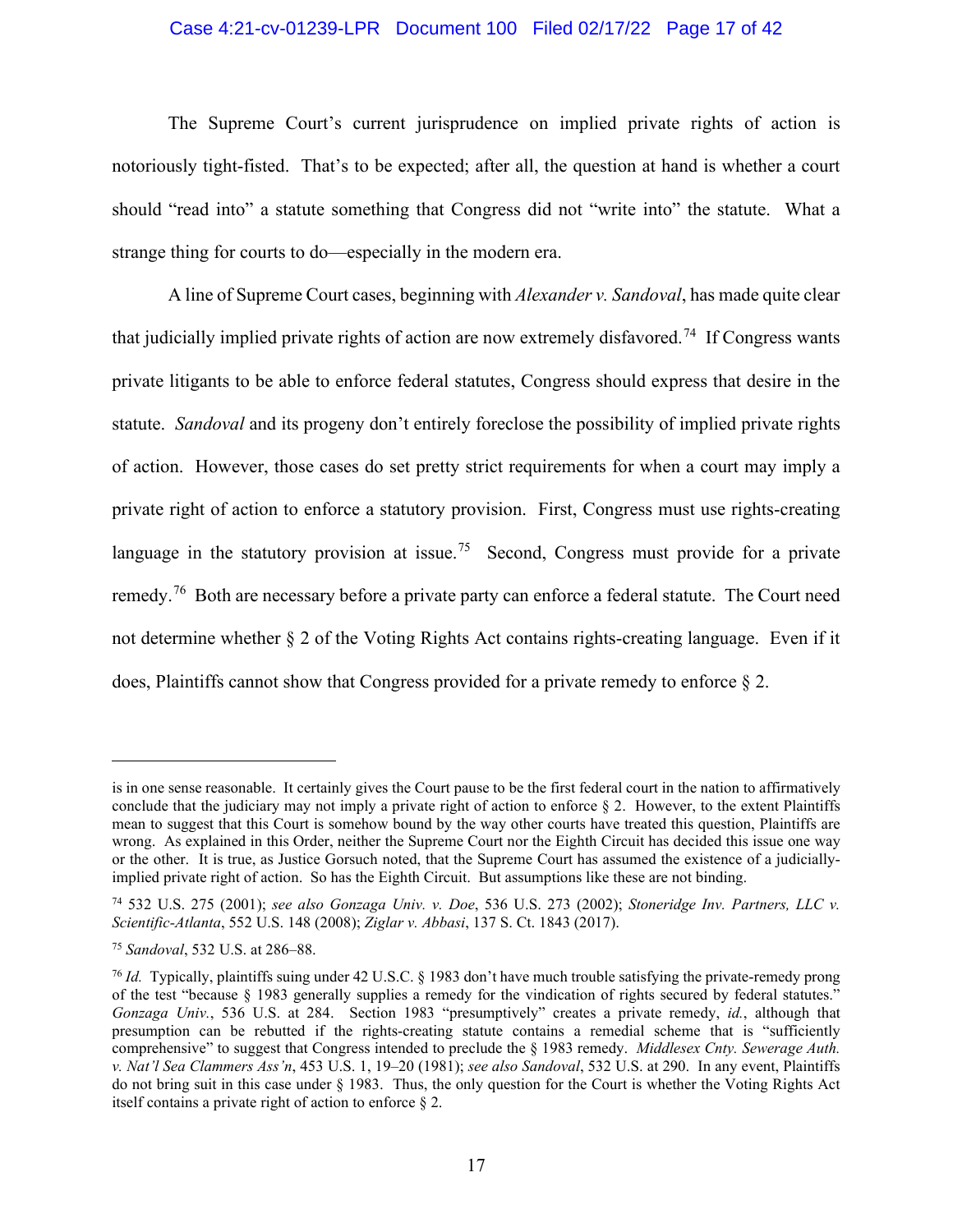## Case 4:21-cv-01239-LPR Document 100 Filed 02/17/22 Page 18 of 42

When analyzing whether Congress provided for a private remedy to enforce a particular provision of federal law, "[t]he judicial task is to interpret the statute Congress has passed to determine whether it displays an intent to create . . . a private remedy."<sup>77</sup> "Statutory intent on this  $\ldots$  point is determinative."<sup>[78](#page-17-1)</sup> To discern the statutory intent, a court begins (and often ends) by examining "the text and structure" of the statute.<sup>[79](#page-17-2)</sup> If this examination makes it clear one way or the other whether the statute provides a private remedy, then the private-remedy inquiry ends.

## **a. The Text and Structure of the Voting Rights Act**

Section 2 of the Voting Rights Act has two subsections. The first subsection prohibits a State or political subdivision from imposing or applying any voting qualification, prerequisite, standard, practice, or procedure "which results in a denial or abridgement of the right of any citizen of the United States to vote on account of race or color . . . ."[80](#page-17-3) The second subsection elaborates on how a violation of the "results test" set forth in the first subsection is proven.

Section 2's scope goes well beyond the voting guarantees of the Constitution. For example, while the Fourteenth Amendment and § 2 of the Voting Rights Act both prohibit vote dilution based on race, a racially dilutive voting map violates the Fourteenth Amendment only if the map was enacted or maintained with discriminatory *intent*. [81](#page-17-4) On the other hand, § 2 is violated if the results of a map dilute Black voting strength, even if the purpose behind the map was entirely race-

<span id="page-17-0"></span><sup>77</sup> *Sandoval*, 532 U.S. at 286.

<span id="page-17-1"></span><sup>78</sup> *Id.*

<span id="page-17-2"></span><sup>79</sup> *Id.* at 288 n.7.

<span id="page-17-3"></span><sup>80</sup> 52 U.S.C. § 10301(a).

<span id="page-17-4"></span><sup>81</sup> *See Rogers v. Lodge*, 458 U.S. 613, 617–22 (1982); *see also City of Mobile v. Bolden*, 446 U.S. 55 (1980). The Supreme Court has never held, nor even "suggested," that the Fifteenth Amendment addresses vote dilution. *Reno v. Bossier Parish Sch. Bd.*, 528 U.S. 320, 334 n.3 (2000) *(Reno II)*.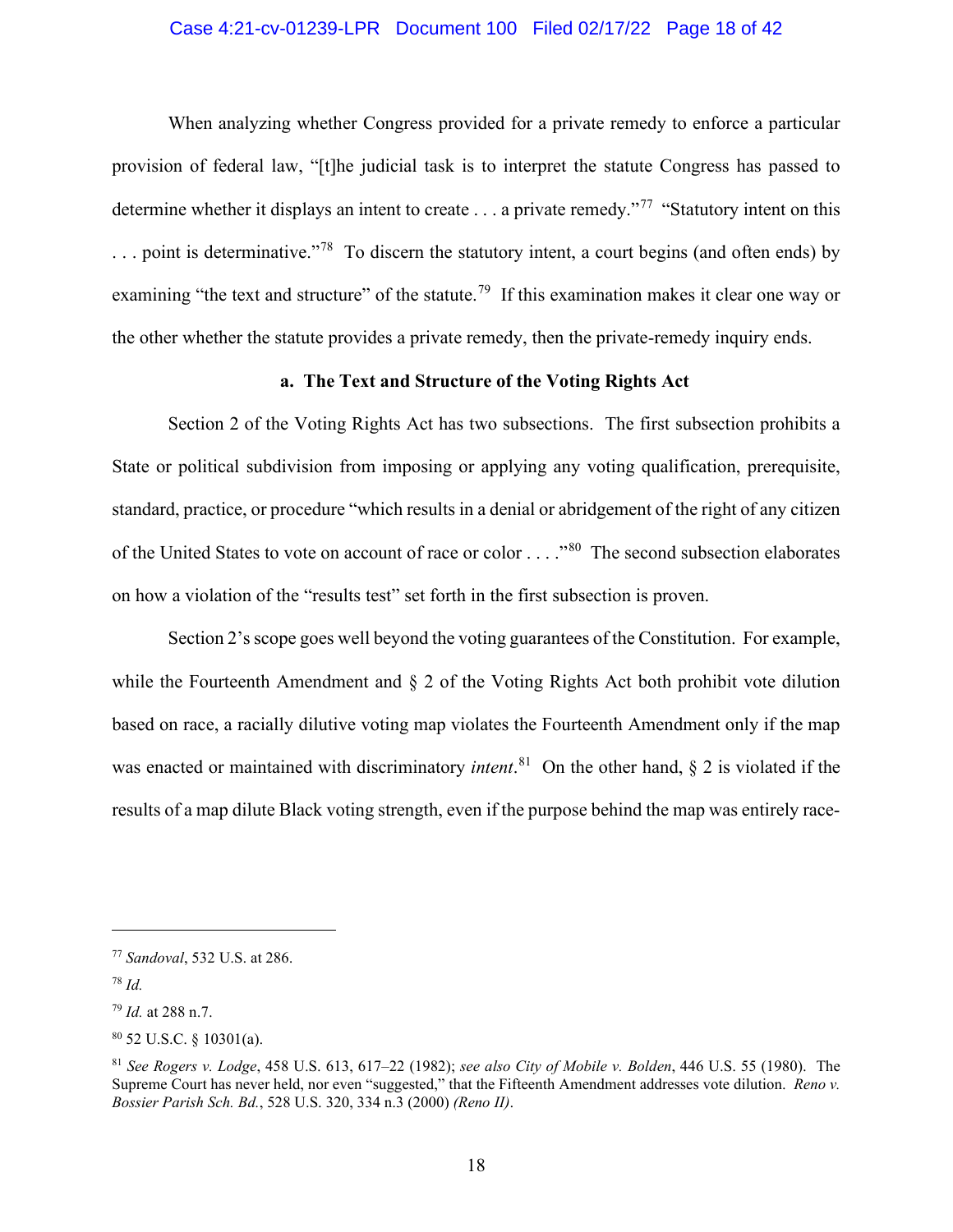#### Case 4:21-cv-01239-LPR Document 100 Filed 02/17/22 Page 19 of 42

neutral. To be clear, § 2 protects a right different from, and broader than, the right secured by the Constitution.[82](#page-18-0)

Section 2 is completely silent as to the remedies available for a violation of that statutory provision. Of course, Congress is not required to place a remedy in every provision of every statute it passes. The Voting Rights Act is a large and complex statute. It is necessary to consider the text and structure of the entire Act when analyzing whether the Act "manifests an intent 'to create  $\ldots$  a private remedy" for  $\S$  2 violations.  $83$ 

Section 12 of the Act ("Civil and criminal sanctions") appears to be the only remedial provision that Congress provided for violations of  $\S 2$ .<sup>84</sup> A comprehensive reading of  $\S 12$  clearly establishes that it is focused entirely on enforcement proceedings instituted by the Attorney General of the United States. That's a problem for the Plaintiffs because "[t]he express provision of one method of enforcing a substantive rule suggests that Congress intended to preclude others."<sup>[85](#page-18-3)</sup>

For example, consider subsections (a) and (c) of  $\S$  12. Those subsections provide that anyone who violates, attempts to violate, or conspires to violate §§ 2, 3, 4, 5, 10, or 11 of the Act shall be fined up to \$5,000 and/or be imprisoned for up to five years.<sup>[86](#page-18-4)</sup> It would be highly

<span id="page-18-0"></span><sup>82</sup> *Reno v. Bossier Parish Sch. Bd.*, 520 U.S. 471, 482 (1997) *(Reno I)*. As discussed in more detail below, the Voting Rights Act itself distinguishes between constitutional and statutory rights. *Compare* 52 U.S.C. §§ 10302, 10310, *with* 52 U.S.C. § 10308.

<span id="page-18-1"></span><sup>83</sup> *Gonzaga Univ.*, 536 U.S. at 284 (emphasis removed) (quoting *Sandoval*, 532 U.S. at 286); *Does v. Gillespie*, 867 F.3d 1034, 1043 (8th Cir. 2017) ("Congressional intent or meaning is not discerned by considering merely a portion of a statutory provision in isolation, but rather by reading the complete provision in the context of the statute as a whole.").

<span id="page-18-2"></span><sup>84</sup> 52 U.S.C. § 10308.

<span id="page-18-3"></span><sup>85</sup> *Sandoval*, 532 U.S. at 290; *see also Nat'l R.R. Passenger Corp. v. Nat'l Ass'n of R.R. Passengers*, 414 U.S. 453, 457–58 (1974); *Botany Worsted Mills v. United States*, 278 U.S. 282, 289 (1929) ("When a statute limits a thing to be done in a particular mode, it includes the negative of any other mode.").

<span id="page-18-4"></span><sup>86</sup> 52 U.S.C. § 10308. Subsection (b) is not relevant to this case.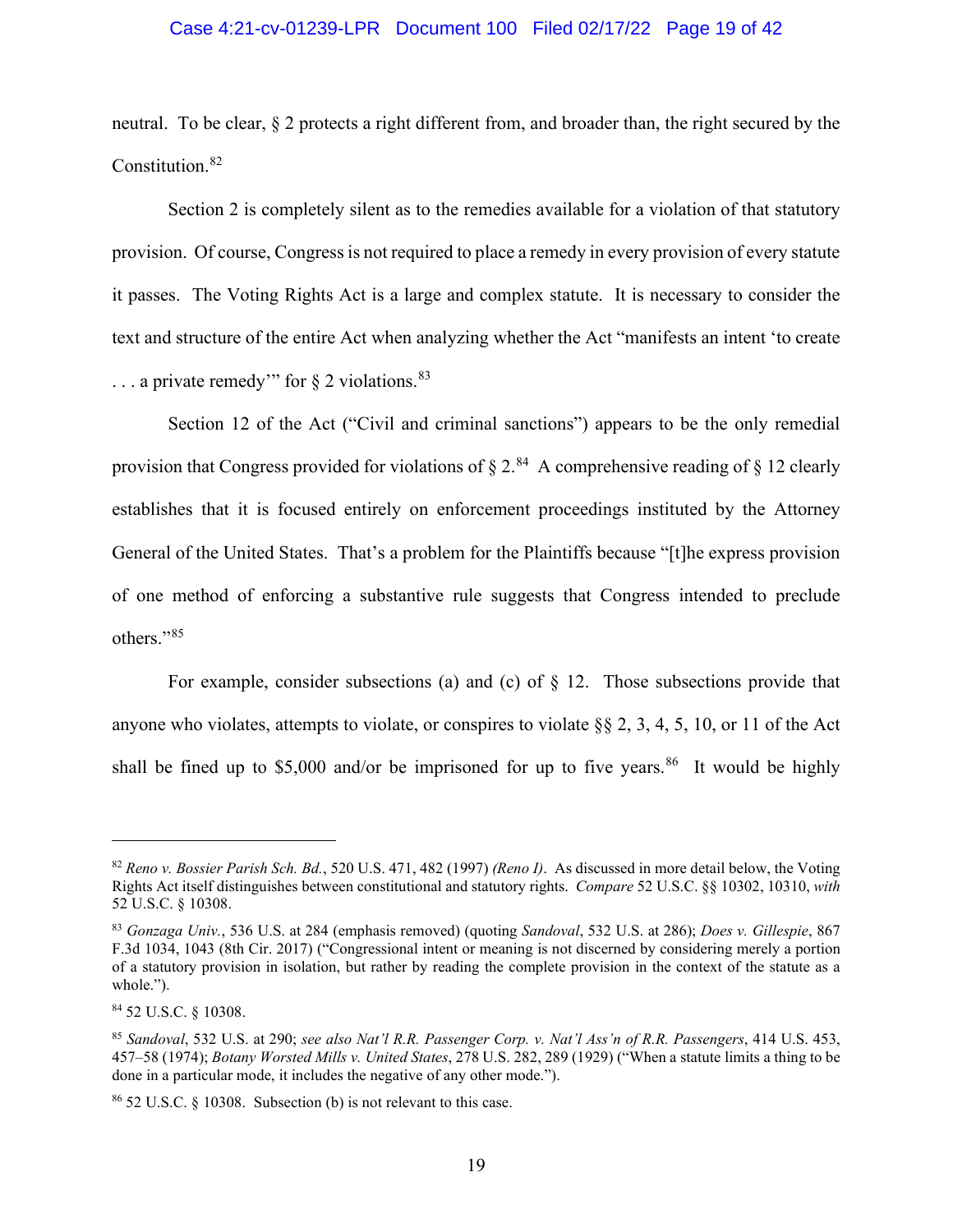## Case 4:21-cv-01239-LPR Document 100 Filed 02/17/22 Page 20 of 42

unusual—to say the least—to conclude that Congress intended for private enforcement of such fines and imprisonment.<sup>[87](#page-19-0)</sup> There is nothing in the Act to suggest Congress intended §§ 12(a) and (c) to be enforced by private parties. Indeed, Plaintiffs do not argue that §§ 12(a) or (c) creates or suggests a private right of action to enforce  $\S 2$ .

There's even more to  $\S$  12 that suggests a private right of action cannot be implied to enforce § 2. Consider § 12(d):

Whenever any person has engaged or there are reasonable grounds to believe that any person is about to engage in any act or practice prohibited by [§§ 2, 3, 4, 5, 10, or 11], section 1973e of Title 42, or subsection (b) of this section, the Attorney General may institute for the United States, or in the name of the United States, an action for preventive relief, including an application for a temporary or permanent injunction, restraining order, or other order, and including an order directed to the State and State or local election officials to require them (1) to permit persons listed under chapters 103 to 107 of this title to vote and  $(2)$  to count such votes.  $88$ 

So, when "there are reasonable grounds to believe" that a violation of  $\S 2$  is forthcoming,  $\S 12(d)$ affirmatively authorizes the Attorney General of the United States to seek a preliminary or permanent injunction to prevent the violation. But § 12(d) makes no mention of private parties, which (as noted above) strongly implies their exclusion. This is another problem for the Plaintiffs, especially considering that injunctive relief to prevent a § 2 violation is exactly what they seek. It'd be hard to find a provision more on point than this one.

Neither party (nor the United States) argues about whether  $\S 12(f)$  supports a private right

of action. However, that is the only portion of § 12 that might potentially cut in Plaintiffs' favor.

It is therefore worth a detailed discussion. Section 12(f) provides:

The district courts of the United States shall have jurisdiction of proceedings instituted pursuant to this section and shall exercise the same without regard to whether a person asserting rights under the provisions of chapters 103 to 107 of this

<span id="page-19-0"></span><sup>87</sup> *See, e.g.*, *Frison v. Zebro*, 339 F.3d 994, 999 (8th Cir. 2003) (noting that "it is well-settled that criminal statutes will rarely [provide a private right of action under] § 1983") (collecting cases).

<span id="page-19-1"></span><sup>88</sup> 52 U.S.C. § 10308(d).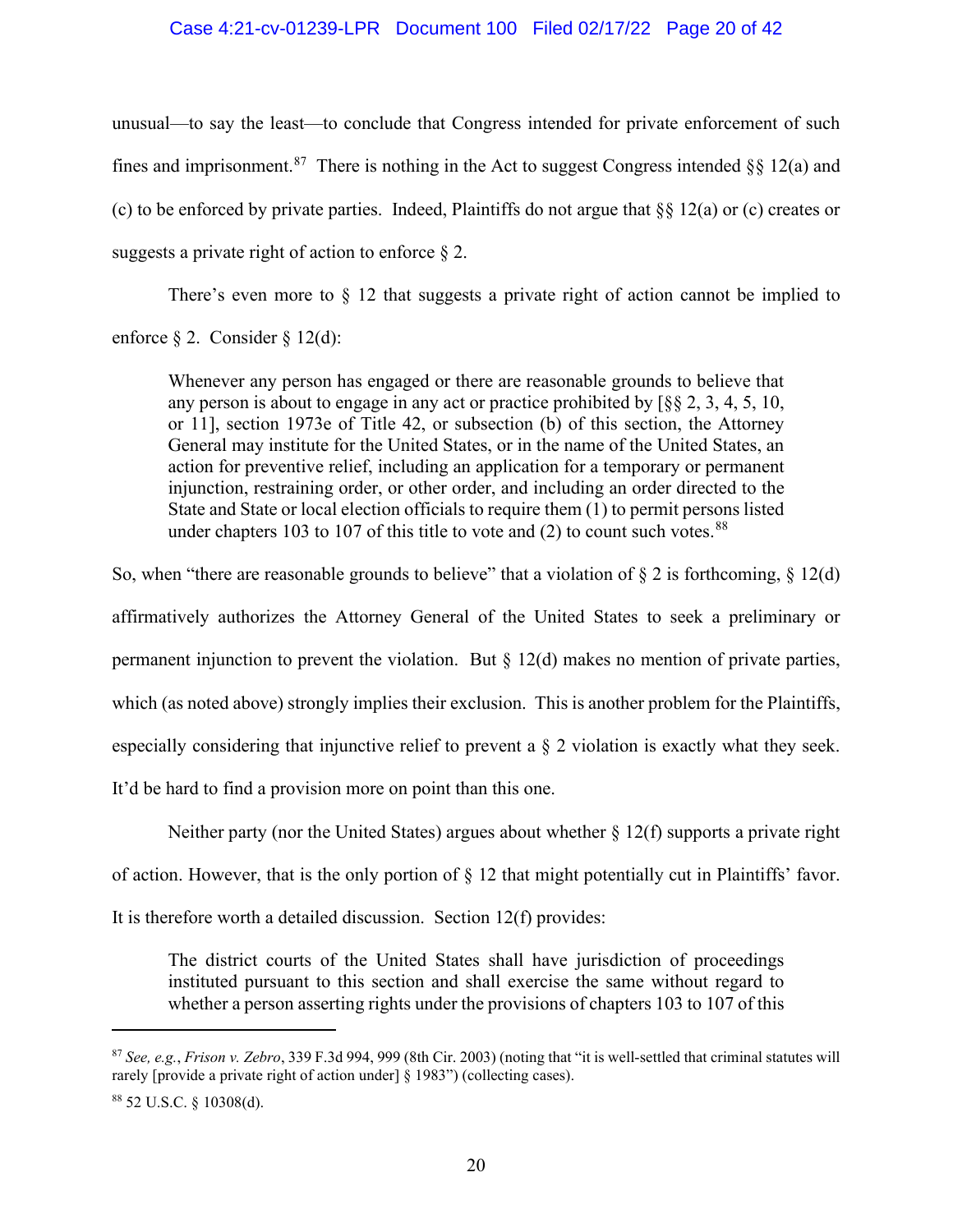## Case 4:21-cv-01239-LPR Document 100 Filed 02/17/22 Page 21 of 42

title shall have exhausted any administrative or other remedies that may be provided by  $\text{law.}^{89}$  $\text{law.}^{89}$  $\text{law.}^{89}$ 

Read in isolation, this subsection might indicate that Congress thought any person could bring suit to enforce § 2 (part of Chapter 103). After all, it is unnatural to talk of anyone other than a private litigant as having to exhaust administrative remedies.

But we know that  $\S$  12(f) must be read "in view of its structure and of the physical and

logical relation" to the rest of  $\S 12.90$  $\S 12.90$  And once  $\S 12(f)$  is read in light of  $\S 12(e)$ , it becomes

apparent that § 12(f) is not creating, recognizing, or assuming a private right of action. Section

12(e) provides:

Whenever . . . there are observers appointed . . . [and] any persons allege to such an observer within forty-eight hours after the closing of the polls that notwithstanding (1) their listing under chapters 103 to 107 of this title or registration by an appropriate election official and (2) their eligibility to vote, they have not been permitted to vote in such election, the observer shall forthwith notify the Attorney General if such allegations in his opinion appear to be well founded. Upon receipt of such notification, the Attorney General may forthwith file with the district court an application for an order providing for the marking, casting, and counting of the ballots of such persons and requiring the inclusion of their votes in the total vote before the results of such election shall be deemed final and any force or effect given thereto. The district court shall hear and determine such matters immediately after the filing of such application. The remedy provided in this subsection shall not preclude any remedy available under State or Federal law.<sup>[91](#page-20-2)</sup>

The "person asserting rights" language in  $\S$  12(f) is not describing a hypothetical private plaintiff

in a  $\S$  2 enforcement proceeding. Instead, "the person asserting rights" language in  $\S$  12(f) is

referencing a person on whose behalf the Attorney General of the United States brings suit under

 $§ 12(e).$ 

<span id="page-20-0"></span><sup>89</sup> *Id.* § 10308(f).

<span id="page-20-1"></span><sup>90</sup> *Gillespie*, 867 F.3d at 1043 ("Perhaps no interpretive fault is more common than the failure to follow the wholetext canon, which calls on the judicial interpreter to consider the entire text, in view of its structure and of the physical and logical relation of its many parts.") (quoting Antonin Scalia & Bryan A. Garner, *Reading Law: The Interpretation of Legal Texts* 167 (2012)).

<span id="page-20-2"></span><sup>91</sup> 52 U.S.C. § 10308(e).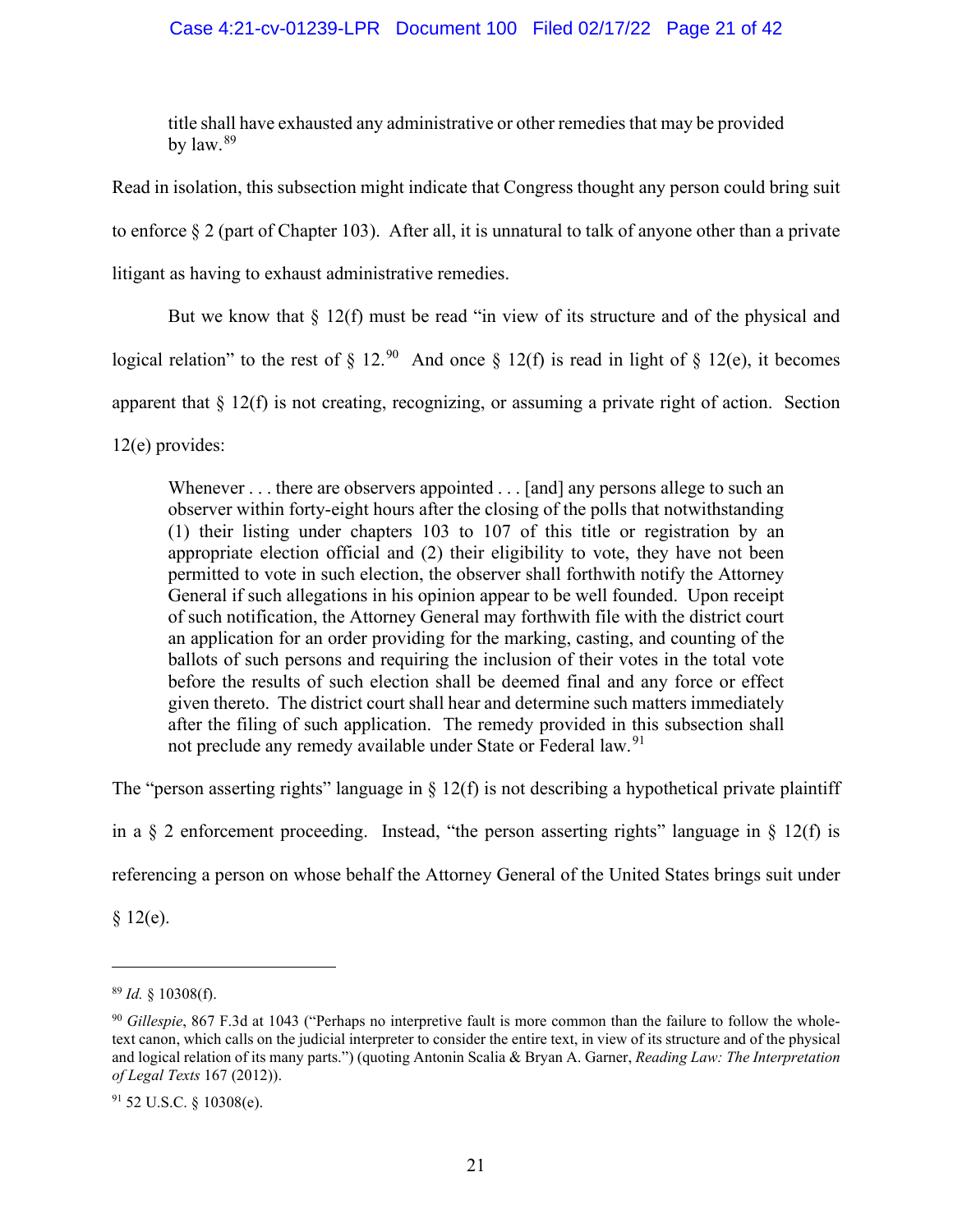## Case 4:21-cv-01239-LPR Document 100 Filed 02/17/22 Page 22 of 42

On this read of the two subsections,  $\S 12(f)$ 's discussion of exhaustion of remedies makes perfect sense. It means that the Attorney General of the United States does not have to wait to pursue a  $\S$  12(e) action until the individual voter exhausts administrative remedies or other legal remedies (such as state law remedies or § 1983 litigation). Correspondingly, § 12(e) reserves for the voter "remed[ies] available under State or Federal law," but it does not create any new remedies.<sup>92</sup> Essentially, §§ 12(e) and (f) work in combination such that the Attorney General of the United States can quickly bring a  $\S$  12(e) suit on behalf of a voter, while the voter can individually bring his or her own suit under state law or other federal law if such law provides a private right of action. Nothing about this set-up suggests—much less requires—the conclusion that  $\S 12(f)$  recognizes or assumes the private enforceability of  $\S 2$ .

Plaintiffs primarily point to two other sections of the Voting Rights Act to suggest that the statute manifestly intended to create a private right of action to enforce  $\S$  2. Neither section carries the water they want it to. Let's first consider § 3 of the Voting Rights Act, which appears to authorize specific relief in certain lawsuits brought by either the Attorney General of the United States or an "aggrieved person" (*i.e.*, an injured potential voter).<sup>[93](#page-21-1)</sup> The difficulty for Plaintiffs is that § 3 is speaking of relief only for cases where the Attorney General of the United States or an aggrieved person "institutes a proceeding under any statute to enforce the voting guarantees of the fourteenth or fifteenth amendment."<sup>[94](#page-21-2)</sup> In 1982, Congress amended  $\S$  2 to reach conduct that would

<span id="page-21-0"></span><sup>92</sup> *Id.*

<span id="page-21-1"></span><sup>93</sup> *Id.* § 10302.

<span id="page-21-2"></span><sup>&</sup>lt;sup>94</sup> The precise order of the words used, but not the words themselves, differ between  $\S$  3's subsections. Subsection (a) says "[w]henever the Attorney General or an aggrieved person institutes a proceeding under any statute to enforce the voting guarantees of the fourteenth or fifteenth amendment . . . ." 52 U.S.C. § 10302(a). Subsection (b) says "[i]f in a proceeding instituted by the Attorney General or an aggrieved person under any statute to enforce the voting guarantees of the fourteenth or fifteenth amendment . . . ." *Id.* § 10302(b). Finally, subsection (c) says "[i]f in any proceeding instituted by the Attorney General or an aggrieved person under any statute to enforce the voting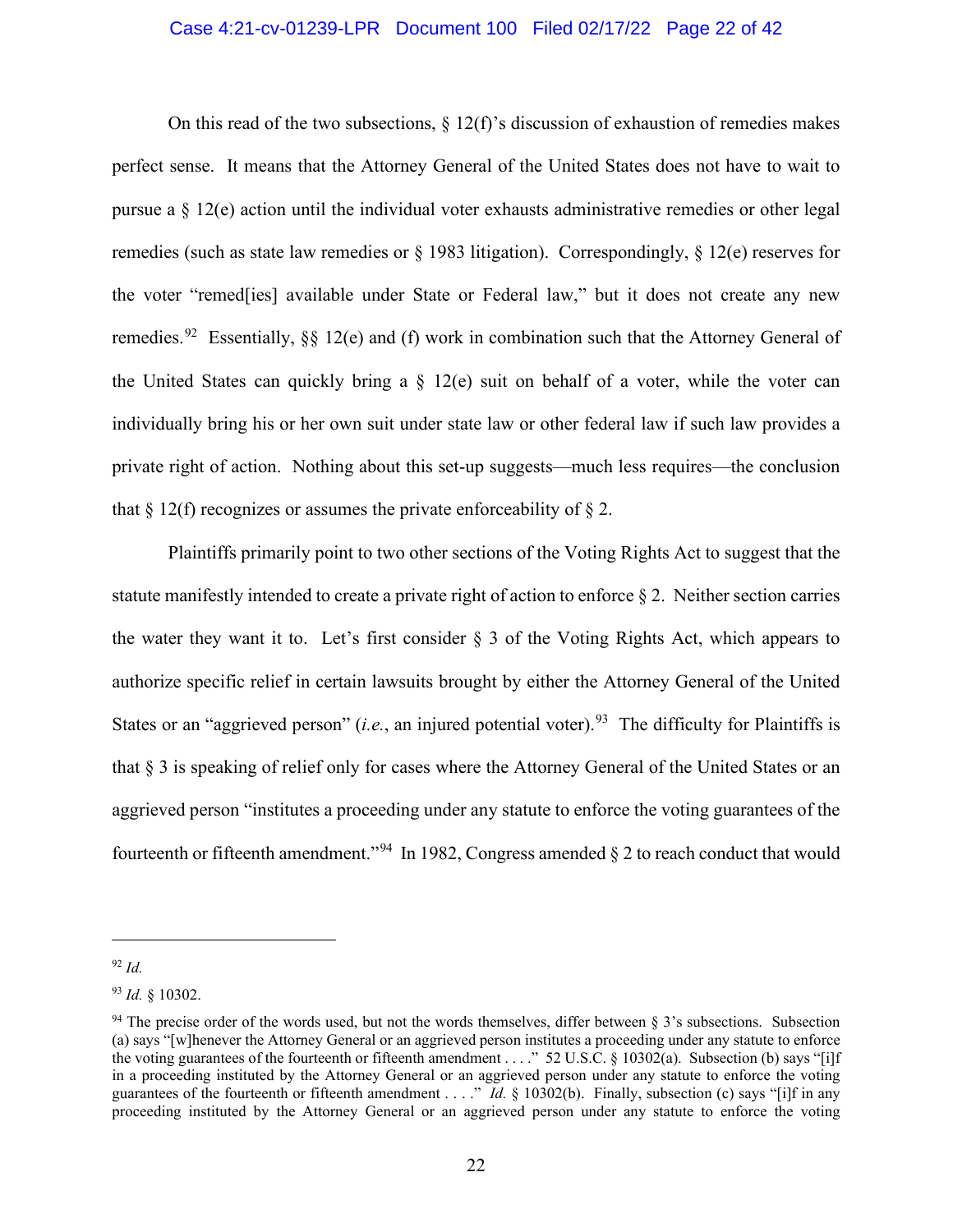## Case 4:21-cv-01239-LPR Document 100 Filed 02/17/22 Page 23 of 42

not violate the Constitution.<sup>[95](#page-22-0)</sup> After the 1982 amendment, a proceeding to enforce  $\S$  2 of the Voting Rights Act is not a proceeding "to enforce the voting guarantees of the fourteenth or fifteenth amendment<sup>"[96](#page-22-1)</sup> because the voting rights protected by  $\delta$  2 are different from, and broader than, the far narrower guarantees in the Fourteenth and Fifteenth Amendments.<sup>97</sup>

Section 14 is no different. Section 14 allows for attorneys' fees, expert fees, and other litigation costs to be awarded to the "prevailing party, other than the United States," in "action[s] or proceeding[s] to enforce the voting guarantees of the fourteenth or fifteenth amendment."<sup>98</sup> By its text, § 14 is obviously concerned only with lawsuits brought to enforce the Fourteenth or Fifteenth Amendment. Plaintiffs' best argument here is that, contrary to the clear text of § 14, the Eighth Circuit has granted attorneys' fees in § 2 cases in reliance on this provision. But those cases can't bear the weight plaintiffs put on them. In those cases, no party argued that a  $\S$  2 claim falls outside the scope of § 14 because it is not a "proceeding to enforce the voting guarantees of the fourteenth or fifteenth amendment."[99](#page-22-4) So the Eighth Circuit did not resolve such an issue. The

guarantees of the fourteenth or fifteenth amendment . . . ." *Id.* § 10302(c). These minor differences are irrelevant to the interpretative analysis.

<span id="page-22-0"></span><sup>95</sup> *Chisom v. Roemer*, 501 U.S. 380, 393 (1991).

<span id="page-22-1"></span><sup>96</sup> *Reno I*, 520 U.S. at 482 ("Because now the Constitution requires a showing of intent that § 2 does not, a violation of § 2 is no longer *a fortiori* a violation of the Constitution. Congress itself has acknowledged this fact.").

<span id="page-22-2"></span><sup>&</sup>lt;sup>97</sup> Plaintiffs contend that the Court is misreading § 3. Plaintiffs read the various subsections in § 3 to sav that the *statute* under which the proceeding is instituted—not the proceeding itself—must enforce the voting guarantees of the Fourteenth or Fifteenth Amendment; Plaintiffs then contend that the Voting Rights Act is such a statute. *See* Prelim. Inj. Hr'g Tr., Vol. V (Doc. 94) at 1165:22–1167:19. The biggest flaw in this argument is that it violates the normal canons of statutory construction and the ordinary rules of grammar. To accept Plaintiffs' position, the Court would have to rewrite the relevant subsections. Instead of speaking of "a proceeding under any statute *to enforce* the voting guarantees of the fourteenth or fifteenth amendment," the hypothetically rewritten statute would speak of "a proceeding under any statute *that enforces* the voting guarantees of the fourteenth or fifteenth amendment." Without such a revision, it is unclear to the Court how Plaintiffs' reading could be the right one. And, obviously, courts don't just rewrite statutes. We assume Congress chose its words intentionally.

<span id="page-22-3"></span> $98$  52 U.S.C. § 10310(e).

<span id="page-22-4"></span><sup>99</sup> In *Shakopee Mdewakanton Sioux Cmty. v. City of Prior Lake*, the dispute was whether attorneys' fees were appropriate even though "the district court did not need to reach the [plaintiffs'] civil rights violations claims." 771 F.2d 1153, 1159 (8th Cir. 1985). Moreover, in that case the plaintiffs had brought a Fourteenth Amendment challenge. *Id.* at 1155. In *Jeffers v. Clinton*, only the amount of the fees awarded was at issue, and the plaintiffs' motion for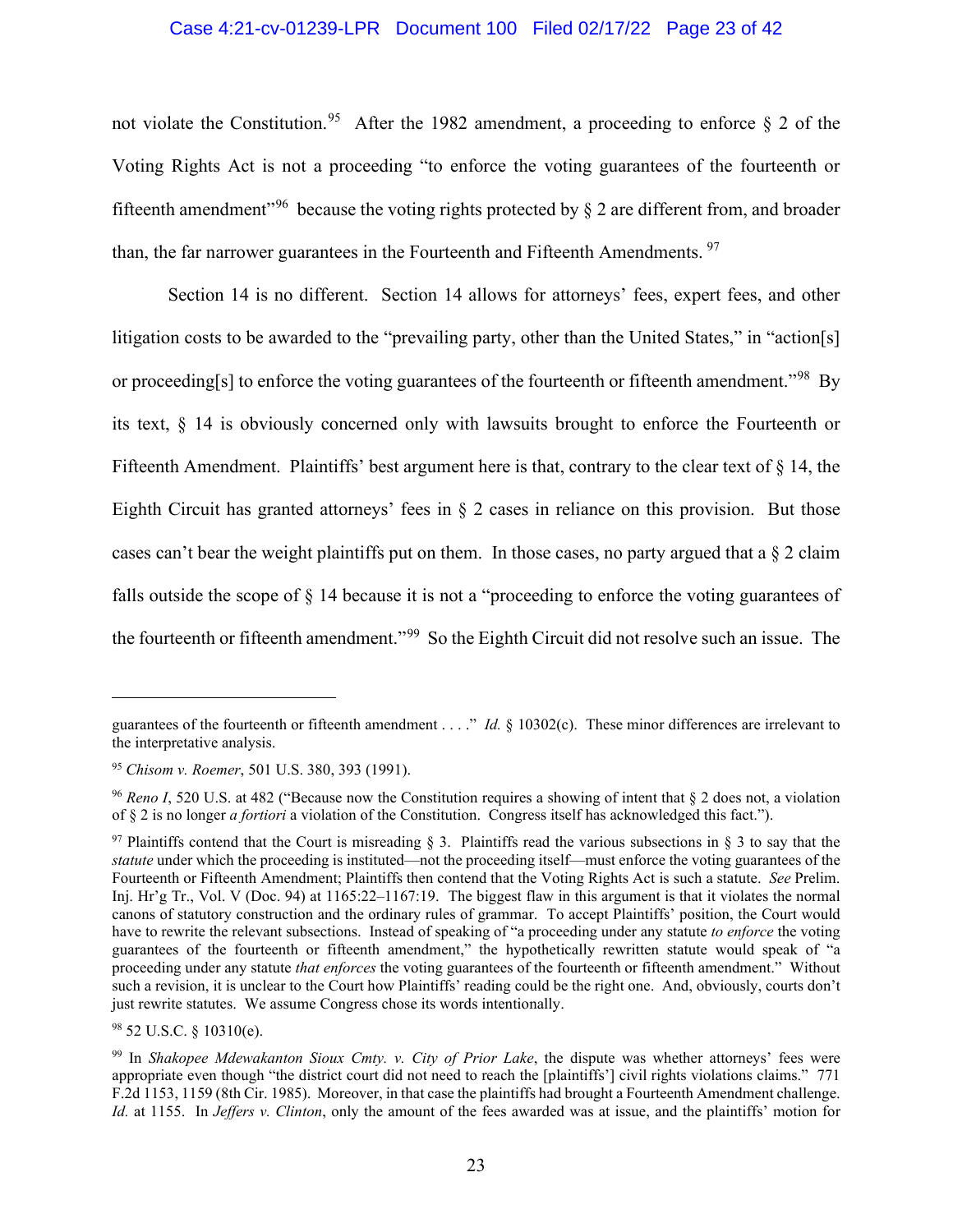### Case 4:21-cv-01239-LPR Document 100 Filed 02/17/22 Page 24 of 42

assumption (or dicta) in those cases—that  $\S$  14 fees and costs are somehow applicable to a  $\S$  2 case—is not binding on this Court. Certainly, it is not controlling on the bigger question of whether  $§$  2 is privately enforceable. The text of  $§$  14 is clear. Section 14 is about proceedings to enforce the guarantees of the Fourteenth or Fifteenth Amendment. That is not what a  $\S$  2 case does.

For the reasons described above, the Court concludes that the text and structure of the Voting Rights Act does not "manifest[] an intent 'to create . . . a private remedy'" for § 2 violations.<sup>[100](#page-23-0)</sup> If anything, the text and structure strongly suggest that exclusive enforcement authority resides in the Attorney General of the United States.<sup>101</sup> Accordingly, under the privateright-of-action jurisprudence that the Supreme Court currently employs, this Court cannot imply a private right of action to enforce § 2 of the Voting Rights Act.

#### **b. Precedent Does Not Support a Private Right of Action**

Plaintiffs dedicated very little of their arguments to the text and structure of the Voting Rights Act. Most of their arguments were about precedent. Fair enough. But on closer examination, the precedent they cite is not all that they make it out to be.

attorneys' fees came after rulings that both § 2 and the Fifteenth Amendment had been violated. 992 F.2d 826, 828 (8th Cir. 1993). In *Emery v. Hunt*, the parties were not disputing whether "plaintiffs [were] entitled to an award of attorney fees under" § 14 and 42 U.S.C. § 1988. 272 F.3d 1042, 1046 (8th Cir. 2001). The issue was whether fees were appropriate where the plaintiffs were only successful on a state law claim. *Id.* The Eighth Circuit said the unsuccessful § 2 claim was sufficiently "related" to the successful state law claim to justify attorneys' fees. *Id.* at 1047. Finally, in *Bone Shirt v. Hazeltine*, the only issue in front of the Eighth Circuit was whether § 14's allowance of expert fees should be applied retroactively. 524 F.3d 863, 865 (8th Cir. 2008).

<span id="page-23-0"></span><sup>100</sup> *Gonzaga Univ.*, 536 U.S. at 284 (quoting *Sandoval*, 532 U.S. at 286).

<span id="page-23-1"></span><sup>&</sup>lt;sup>101</sup> Plaintiffs rely on the 1982 committee reports from the Senate and House. Specifically, Plaintiffs note that both reports include a brief statement that § 2 contains a private right of action. *See* Pls.' Reply in Supp. of Prelim. Inj. (Doc. 68) at 38–39. This is precisely the way legislative history should not be used. Where the text and structure give a clear answer, the inquiry is at an end. *Sandoval*, 532 U.S. at 288 n.7. Committee reports—which are neither passed by Congress nor signed by the President—are not law. *N.L.R.B. v. SW General, Inc.*, 137 S. Ct. 929, 942 (2017) ("What Congress ultimately agrees on is the text that it enacts, not the preferences expressed by certain legislators."); *Conroy v. Aniskoff*, 507 U.S. 511, 519 (1993) (Scalia, J., concurring in the judgment) ("The greatest defect of legislative history is its illegitimacy. We are governed by laws, not by the intentions of legislators."). Committee reports cannot be employed by unelected judges to alter the effect of the actual words used in the bill that became law.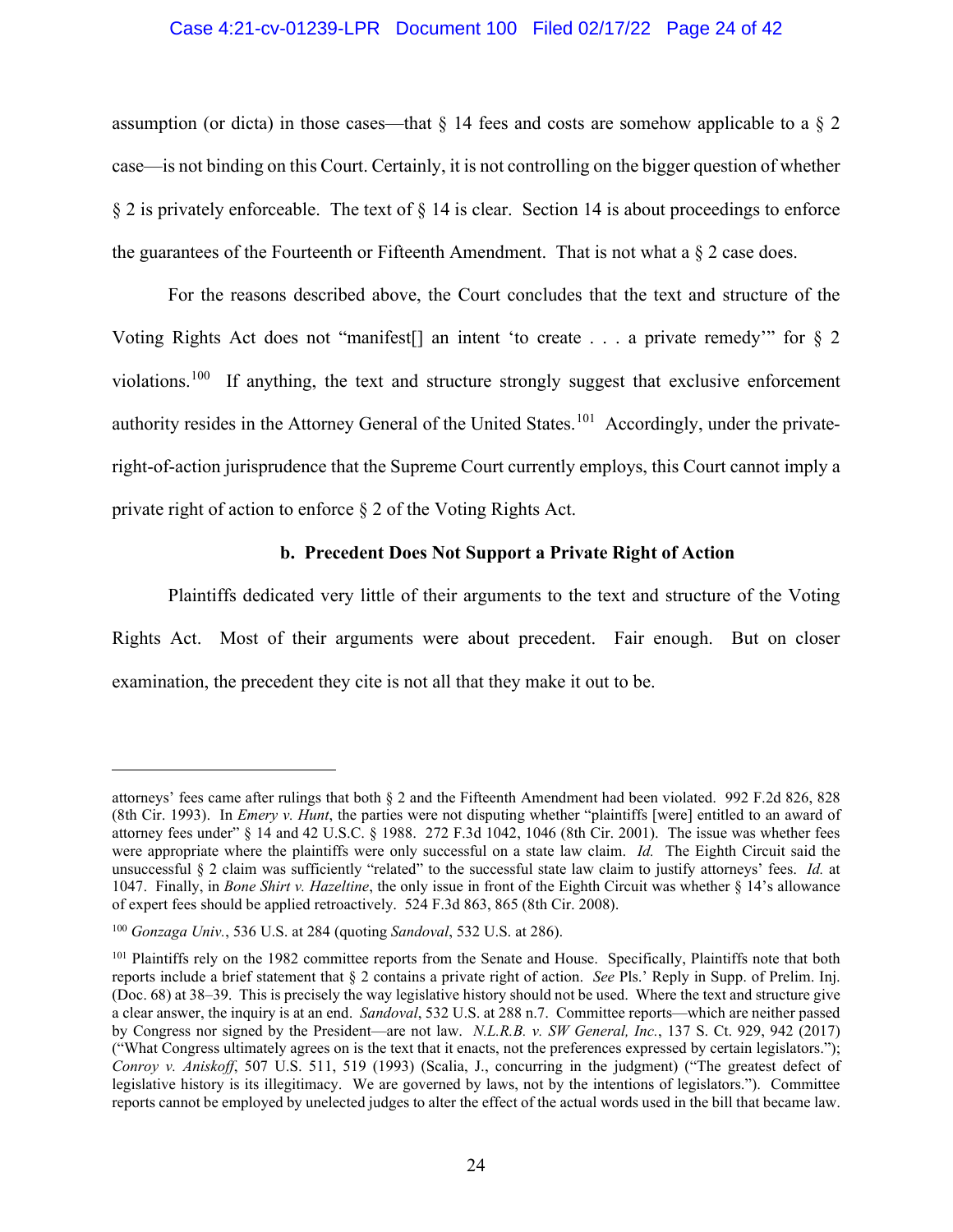## Case 4:21-cv-01239-LPR Document 100 Filed 02/17/22 Page 25 of 42

We should start at (or close to) the beginning. In 1969, four years after the Voting Rights Act became law, the Supreme Court decided *Allen v. State Board of Elections*. [102](#page-24-0) In *Allen*, the Supreme Court implied a private right of action to enforce § 5 of the Voting Rights Act. The *Allen*  Court readily acknowledged that Congress did not include in the text of the Voting Rights Act a private right of action. Nevertheless, the Court went on to judicially create just such a private right of action based on policy considerations:

The achievement of the Act's laudable goal could be severely hampered, however, if each citizen were required to depend solely on litigation instituted at the discretion of the Attorney General. For example, the provisions of the Act extend to States and the subdivisions thereof. The Attorney General has a limited staff and often might be unable to uncover quickly new regulations and enactments passed at the varying levels of state government.

…

The guarantee of [§] 5 that no person shall be denied the right to vote for failure to comply with an unapproved new enactment subject to [§] 5, might well prove an empty promise unless the private citizen were allowed to seek judicial enforcement of the prohibition.<sup>103</sup>

*Allen* has been relegated to the dustbin of history. As far as its specific holding regarding private enforceability of § 5, the Supreme Court's 2013 *Shelby County v. Holder* decision essentially precludes any enforcement of § 5 (whether private enforcement or enforcement by the Attorney General of the United States).<sup>[104](#page-24-2)</sup> And as far as *Allen*'s reasoning, the Supreme Court has since made clear that private rights of action are not to be implied merely because they are "desirable . . . as a policy matter, or [] compatible with the statute."[105](#page-24-3) *Allen* is a hallmark example of this sort of discredited rationale. In fact, the Supreme Court has specifically identified *Allen* as a defective

<span id="page-24-0"></span><sup>102</sup> 393 U.S. 544 (1969).

<span id="page-24-1"></span><sup>103</sup> *Id.* at 556–57.

<span id="page-24-2"></span> $104$  570 U.S. 529 (2013).

<span id="page-24-3"></span><sup>105</sup> *Sandoval*, 532 U.S. 286–87.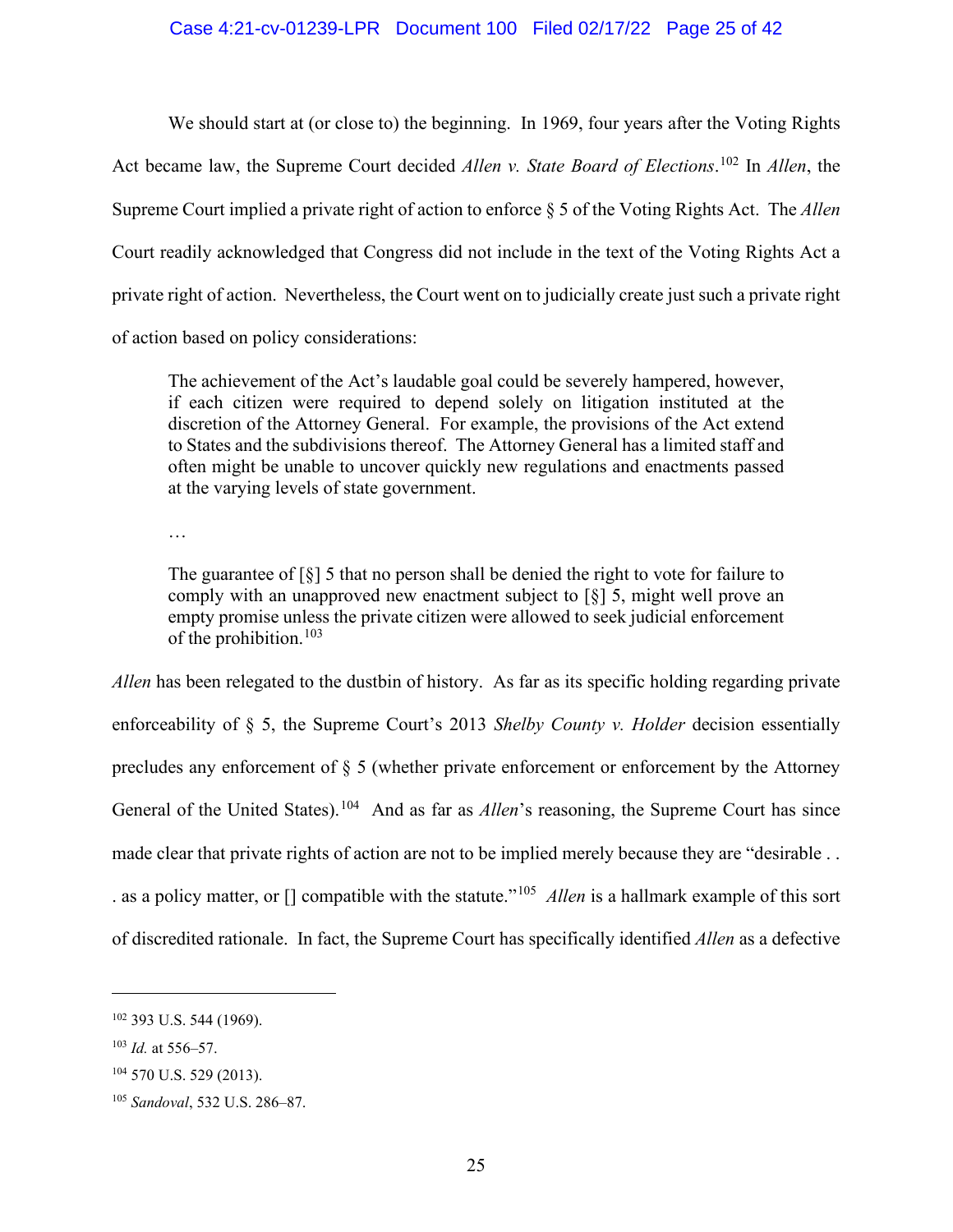#### Case 4:21-cv-01239-LPR Document 100 Filed 02/17/22 Page 26 of 42

product of an outdated jurisprudence that too loosely implied private rights of action where Congress had created none:

During this "*ancien regime*," the Court assumed it to be a proper judicial function to "provide such remedies as are necessary to make effective" a statute's purpose. Thus, as a routine matter with respect to statutes, the Court would imply causes of action not explicit in the statutory text itself.<sup>[106](#page-25-0)</sup>

Long story short, everyone agrees that the Supreme Court's current private-right-of-action jurisprudence has abandoned the reasoning of *Allen* in favor of the newer, stricter standard set forth in *Sandoval* and its progeny.

This is not the end of the story. In 1996, well after the 1982 amendments to the Voting Rights Act, the Supreme Court decided *Morse v. Republican Party of Virginia*. [107](#page-25-1) *Morse* had no majority opinion. Five of the Justices, however, agreed to imply a private right of action to enforce § 10 of the Voting Rights Act. Justice Stevens, writing for himself and Justice Ginsburg, announced the judgment of the Court. Justice Stevens explained that "[t]he District Court dismissed appellants' claim under § 10 of the Act because that section only authorizes enforcement proceedings brought by the Attorney General and does not expressly mention private actions."[108](#page-25-2) But the Supreme Court reversed this ruling.

Justice Stevens acknowledged that the district court's ruling "might have been correct if the Voting Rights Act had been enacted recently," but concluded that the ruling "fail[ed] to give effect to our cases holding that our evaluation of congressional action 'must take into account its contemporary legal context."<sup>[109](#page-25-3)</sup> Justice Stevens seems to have recognized that the Supreme

<span id="page-25-0"></span><sup>106</sup> *Ziglar*, 137 S. Ct. at 1855 (internal citations omitted). *Ziglar* cited *Allen* as an example of this type of concerning judicial creativity. *Id.*

<span id="page-25-1"></span><sup>107</sup> 517 U.S. 186 (1996).

<span id="page-25-2"></span><sup>108</sup> *Id.* at 230.

<span id="page-25-3"></span><sup>109</sup> *Id.* at 230–31 (quoting *Cannon v. Univ. of Chicago*, 441 U.S. 677, 698–99 (1979)).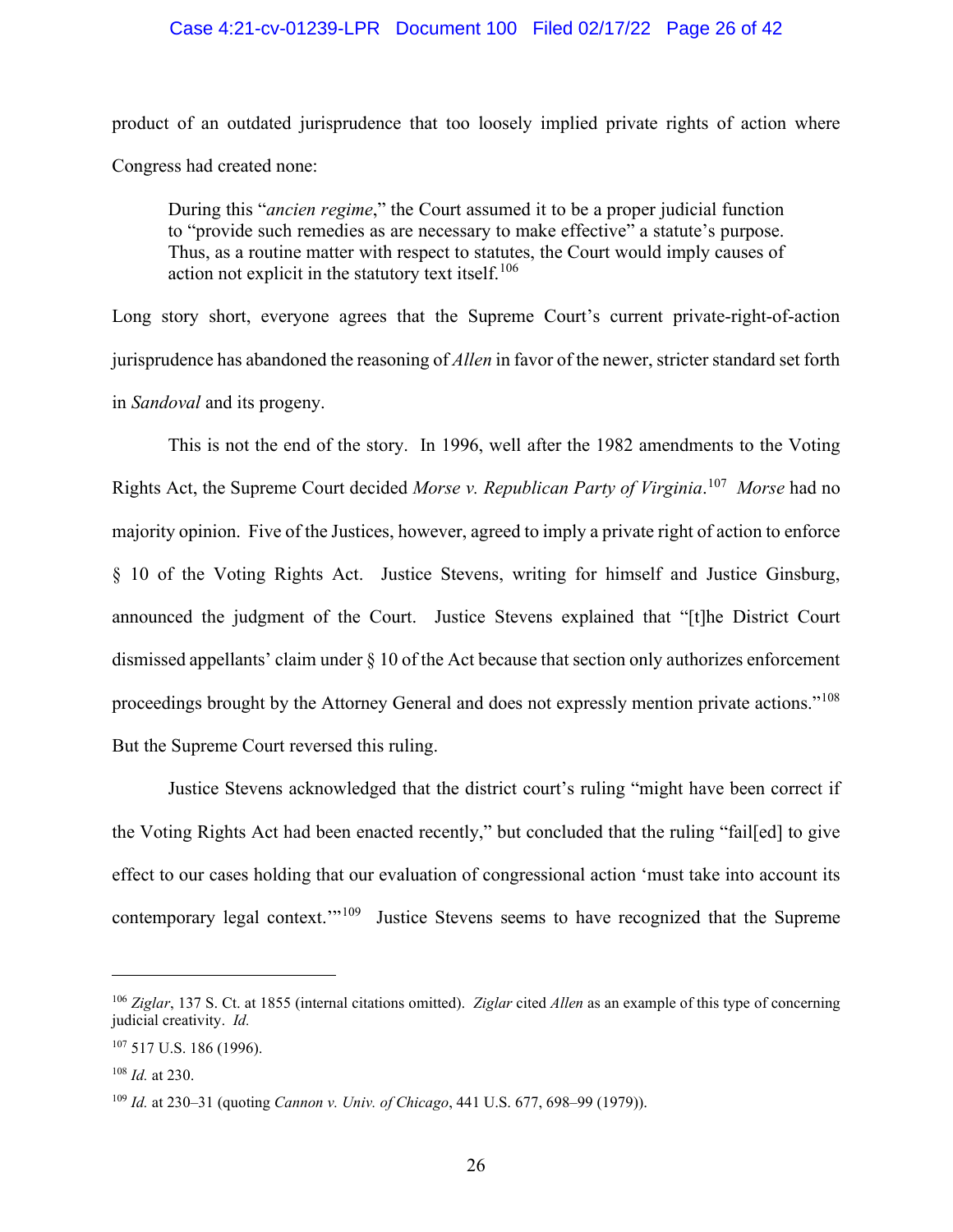## Case 4:21-cv-01239-LPR Document 100 Filed 02/17/22 Page 27 of 42

Court's 1996 jurisprudence was far less likely than its 1965 jurisprudence to tolerate the freewheeling style of judicially implying private rights of action espoused by the *Allen* Court. (And that was even before *Sandoval*.) But despite this recognition, Justice Stevens believed that the implied-right-of-action analysis should still account for the "highly liberal standard for finding private remedies" that was commonplace in the 1960s.<sup>110</sup> According to Justice Stevens, considering this "contemporary legal context" was the proper way to determine what Congress wanted when it passed the Voting Rights Act.<sup>[111](#page-26-1)</sup> So, for example, it was important to Justice Stevens (if not dispositive) that Congress "acted against a 'backdrop' of decisions in which implied causes of action were regularly found."[112](#page-26-2) The three Justices concurring in the judgment—Justices Breyer, O'Connor, and Souter—were far more succinct. Essentially, they found "that the rationale of  $\left[$ *Allen* $\right]$  applies with similar force" to  $\frac{8}{9}$  10.<sup>[113](#page-26-3)</sup>

Much like *Allen* itself, the *Morse* approach to the private-right-of-action analysis does not survive *Sandoval* and its progeny. In *Sandoval*, the Supreme Court expressly refused to "revert . . . to the understanding of private causes of action that held sway . . . when [the statute] was enacted."<sup>114</sup> The Court was explicit that use of "contemporary legal context" to smuggle the old

<span id="page-26-0"></span><sup>110</sup> *Id.* at 231.

<span id="page-26-1"></span><sup>111</sup> *Id.*

<span id="page-26-2"></span><sup>&</sup>lt;sup>112</sup> *Id.* Justice Stevens also pointed to § 3's "aggrieved person" language and § 14's allowance of attorneys' fees as implying a private right of action to enforce § 10. *Id.* at 233–34. He noted, however, that § 10 "*by its terms*" is "a statute designed for enforcement of the guarantees of the Fourteenth and Fifteenth Amendments." *Id.* at 234 (emphasis added). Section 2, on the other hand, is *by design* not such a statute. *See supra* notes 95–97 and accompanying text.

<span id="page-26-3"></span><sup>&</sup>lt;sup>113</sup> *Id.* at 240 (Breyer, J., joined by O'Connor and Souter, JJ., concurring in the judgment) (citing S. Rep. No. 97-417, pt. 1, p. 30 (1982)). Justice Breyer also suggests that *Allen* applies to § 2. But this is purely dicta.

<span id="page-26-4"></span><sup>114</sup> *Sandoval*, 532 U.S. at 287. Consistent with this admonition, the Supreme Court has recently cautioned against employing outdated methods of statutory interpretation when construing § 2 of the Voting Rights Act. In *Brnovich*, the Supreme Court stated that when addressing § 2 in a new context, "a fresh look at the statutory text is appropriate" because current "statutory interpretation cases almost always start with a careful consideration of the text . . . ." 141 S. Ct. at 2337. Simply because previous § 2 cases had "jumped right to the" legislative history was not a reason to abandon the prevailing method of statutory interpretation in *Brnovich* and the same holds true here. *Id.* (discussing the dispositive weight given to legislative history in *Gingles* and subsequent vote-dilution cases).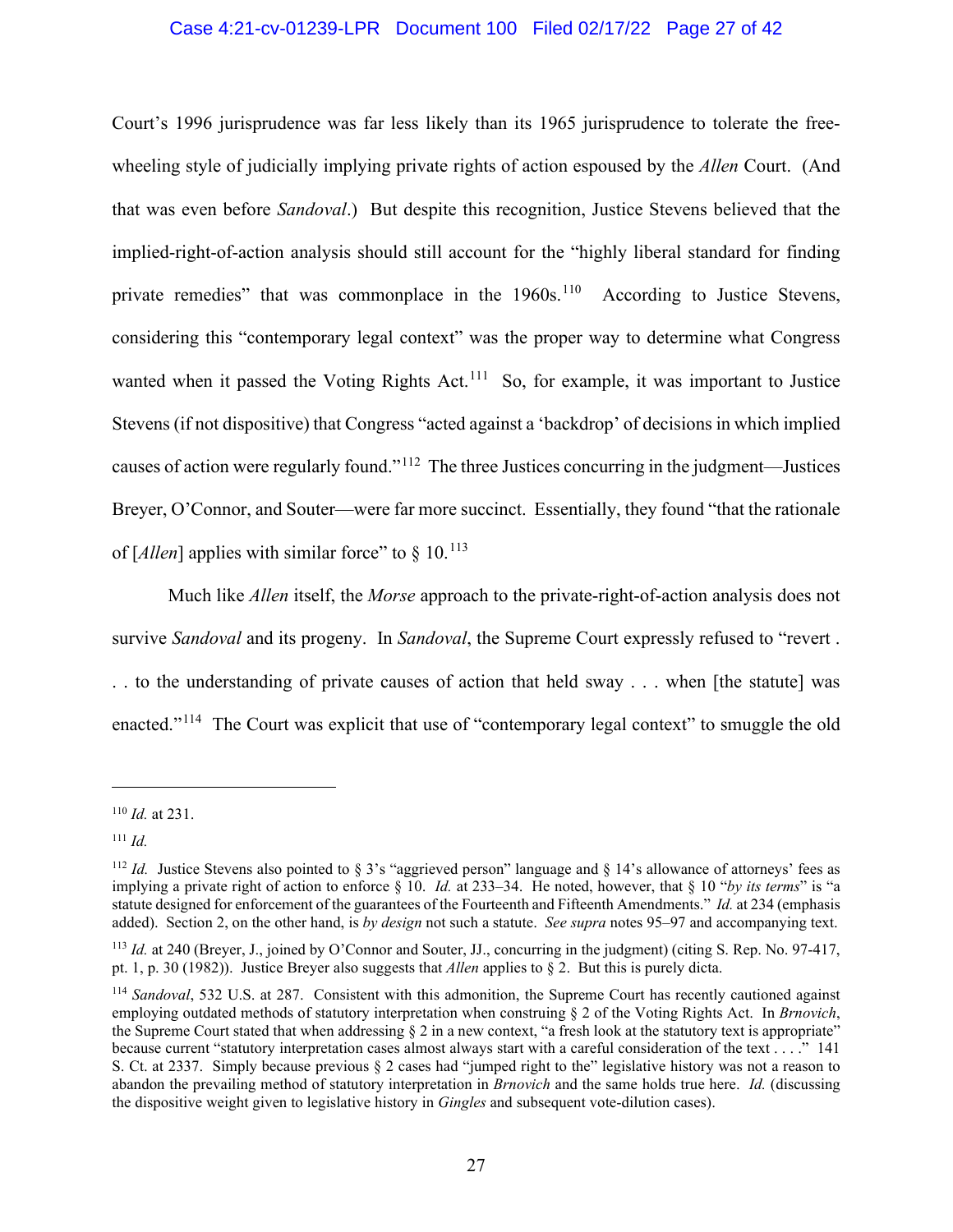# Case 4:21-cv-01239-LPR Document 100 Filed 02/17/22 Page 28 of 42

ways of judicial invention into modern times was a non-starter.<sup>115</sup> According to *Sandoval*, "contemporary legal context" is only relevant "to the extent it clarifies text."<sup>116</sup> It cannot be used to read into a statute a private remedy that is not there.<sup>117</sup>

To be sure, *Allen* and *Morse* are binding precedent insofar as they held that §§ 5 and 10 are privately enforceable. But these cases cannot be stretched any further.<sup>118</sup> Any discussion about private enforcement of § 2 in those cases is not only dicta, but dicta based on methods of interpretation that the Supreme Court has long since abandoned. Absent binding precedent that extends *Allen* or *Morse* to § 2, those cases are simply inapplicable here.

The only potentially binding precedent comes from a 1989 Eighth Circuit case, *Roberts v. Wamser*.<sup>[119](#page-27-4)</sup> In that case, the Eighth Circuit framed "the precise issue [as] whether the Voting

Rights Act can properly be understood as granting an unsuccessful candidate the right to maintain

<span id="page-27-0"></span><sup>115</sup> *Sandoval*, 532 U.S. at 288.

<span id="page-27-1"></span><sup>116</sup> *Id.*

<span id="page-27-2"></span> $117$  Even if the contemporary-legal-context principle were still in good standing, it wouldn't help Plaintiffs very much. Some courts have concluded that Congress' decision to add "or aggrieved person" to  $\S$  3 in 1975 indicated a desire for the entire Voting Rights Act to be privately enforceable. *See, e.g.*, *Ala. State Conf. of NAACP v. Alabama*, 949 F.3d 647, 652–53 (11th Cir. 2020), *cert. granted and judgment vacated*, 141 S. Ct. 2618 (2021); *Fla. State Conf. of NAACP v. Lee*, No. 4:21-cv-187, 2021 WL 6072197, at \*8–9 (N.D. Fla. Dec. 17, 2021). But that language could just as easily be nothing more than congressional recognition that there was now (because of *Allen*) an implied private right of action in § 5.

Indeed, that latter interpretation appears to get stronger with time. In 1982, when Congress intentionally divorced § 2 from the Fourteenth and Fifteenth Amendments, it left § 3 intact. Doing so when § 3 speaks only of proceedings to enforce constitutional voting rights at least suggests  $\S$  3 was not referencing a private right of action to enforce  $\S$  2. Congress knew, at the time of the 1982 amendments, that the Supreme Court was considerably narrowing its privateright-of-action jurisprudence, including by not treating prior cases implying private rights of action for one section of a statute as automatically creating a private right of action for other sections of the same statute. *See Touche Ross & Co. v. Redington*, 442 U.S. 560, 577–78 (1979) (refusing to extend the implied private right of action from *J.I. Case Co. v. Borak*, 377 U.S. 426 (1964)); *see also Allen*, 393 U.S. at 557 (relying on *Borak* to imply a private right of action in § 5 of the Voting Rights Act). Congress had every reason to know that, if it wanted to create a private right of action for § 2, it could have and should have spoken more clearly.

<span id="page-27-3"></span><sup>118</sup> *See Stoneridge*, 552 U.S. at 165 ("Concerns with judicial creation of a private cause of action caution against its expansion. The decision to extend the cause of action is for Congress, not for us. Though it remains the law, the [previously implied] private right should not be extended beyond its present boundaries.").

<span id="page-27-4"></span><sup>119</sup> 883 F.2d 617 (8th Cir. 1989).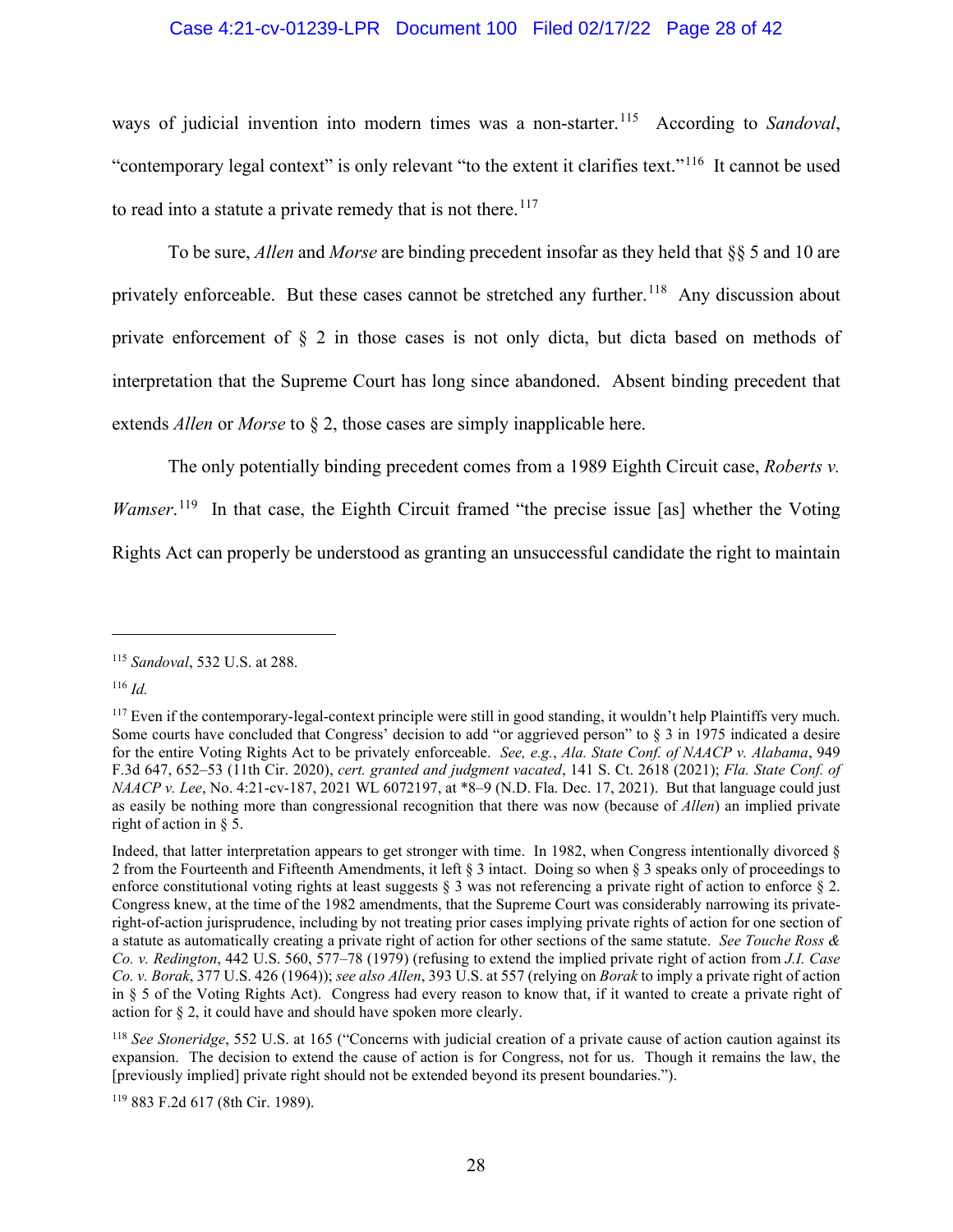## Case 4:21-cv-01239-LPR Document 100 Filed 02/17/22 Page 29 of 42

a judicial challenge to allegedly discriminatory voting procedures that allegedly caused him to lose the election."<sup>120</sup> The Eighth Circuit treated  $\S 2$  of the Voting Rights Act as privately enforceable. Latching onto the "aggrieved person" language in § 3 of the Act, *Roberts* suggested that an "aggrieved person" could bring a § 2 lawsuit. Thus, the outcome of the case turned on whether an unsuccessful candidate counted as an "aggrieved person."[121](#page-28-1) Ultimately, the Eighth Circuit held that an unsuccessful candidate is not an "aggrieved person" because the candidate is not someone "whose voting rights have been denied or impaired."<sup>[122](#page-28-2)</sup>

*Roberts*'s holding is simply that a losing candidate cannot bring suit to enforce § 2 of the Voting Rights Act. Even if one over-stretched the concept of a holding, *Roberts* at most controls the question of whether a losing candidate meets the definition of "aggrieved person" as that term is used in § 3. But *Roberts* did not purport to announce a sweeping rule that all voters can enforce § 2 of the Voting Rights Act. Even if it had wanted to do so, any such rule would have been unnecessary to the resolution of the case and would therefore have constituted non-binding dicta. *Roberts* is most fairly read as saying that *if* private enforcement of § 2 is authorized, then that authorization *would* be found in the "aggrieved person" language of § 3. And because an unsuccessful candidate does not fall within the definition of "aggrieved person," that candidate would not be authorized to sue *whether or not* § 3 in fact authorized or contemplated private enforcement of § 2 in other contexts.

To be clear, *Roberts*'s 30,000-foot discussion of private enforcement of § 2 is dicta. Dicta from the Eighth Circuit, of course, is often of great persuasive value. However, *Roberts*'s brief

<span id="page-28-0"></span><sup>120</sup> *Id.* at 620.

<span id="page-28-1"></span><sup>121</sup> *Id.* at 621.

<span id="page-28-2"></span><sup>122</sup> *Id.* at 624.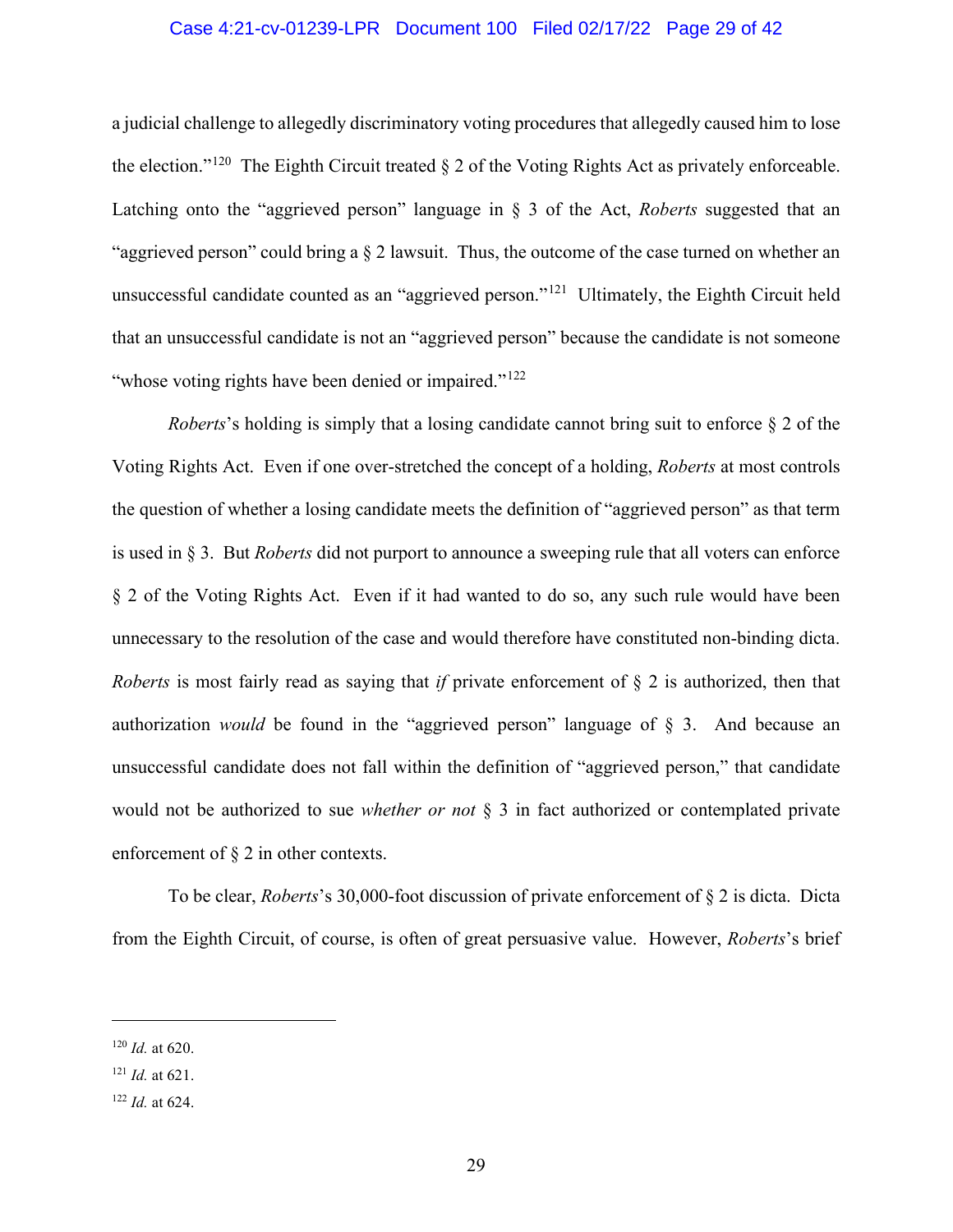### Case 4:21-cv-01239-LPR Document 100 Filed 02/17/22 Page 30 of 42

and highly generalized discussion of *Allen* and § 3 has been seriously "enfeebled" by *Sandoval* and later Supreme Court cases in the same way that *Allen* and *Morse* have been.<sup>123</sup> Any persuasive value from *Roberts* has long since faded into jurisprudential oblivion.<sup>[124](#page-29-1)</sup> Under the current Supreme Court framework, it would be inappropriate to imply a private right of action to enforce § 2 of the Voting Rights Act.[125](#page-29-2) Section 2 can and should be enforced by the Attorney General of the United States.

# *2. Defendants' Potential Waiver of the Private-Right-of-Action Issue*

In addition to their substantive arguments on the private-right-of-action question, Plaintiffs also raise a procedural argument. Specifically, Plaintiffs contend that the Court should ignore the private-right-of-action question (at least for now) because Defendants did not raise it in their Opposition to the Motion for a Preliminary Injunction.[126](#page-29-3) At bottom, Plaintiffs' argument is that the question of the existence of a private right of action to enforce a statute is not a jurisdictional question, but rather a merits question. If the private-right-of-action question is jurisdictional, the Court has an independent obligation to decide the issue. If, however, Plaintiffs are right that the

<span id="page-29-0"></span><sup>123</sup> *See In re Pre-Filled Propane Tank Antitrust Litig.*, 860 F.3d 1059, 1064–65 (8th Cir. 2017).

<span id="page-29-1"></span><sup>&</sup>lt;sup>124</sup> The Eighth Circuit's silent assumption in *Cross v. Fox* that a private person could bring a  $\S$  2 case is not an affirmative holding that would control. 23 F.4th 797 (8th Cir. 2022).

<span id="page-29-2"></span> $125$  There's one further issue lurking at the margins that merits mention. Even if a court determined that a private right of action should be implied to enforce § 2, it is unclear why that right should be available to anyone other than a voter. In the context of this case, the question would be whether the implied private right of action is expansive enough to allow organizations to sue on behalf of voters. That seems to be a different question than the Article III associational standing question. *See Stoneridge*, 552 U.S. at 165 ("The determination of who can seek a remedy has significant consequences for the reach of federal power."); *United Food & Com. Workers Union v. Albertson's, Inc.*, 207 F.3d 1193, 1198 (10th Cir. 2000) (finding that labor organization was not statutorily authorized to bring suit on behalf of members); *Cnty., Mun. Emps' Supervisors & Foreman's Union Local No. 1001*, 240 F. Supp. 2d 827, 831 (N.D. Ill. 2003) ("[I]t would seem dubious at best to permit a carefully defined statutory provision to be overridden by [Article III associational standing]—a doctrine that Congress has not chosen to incorporate in ERISA . . . ."); *see also* Perry Grossman, *The Case for State Attorney General Enforcement of the Voting Rights Act Against Local Governments*, 50 Mich. J.L. Reform 565 (2017). In any event, the Court need not answer this question today as it concludes § 2 is not privately enforceable.

<span id="page-29-3"></span><sup>126</sup> Pls.' Reply in Supp. of Prelim. Inj. (Doc. 68) at 37.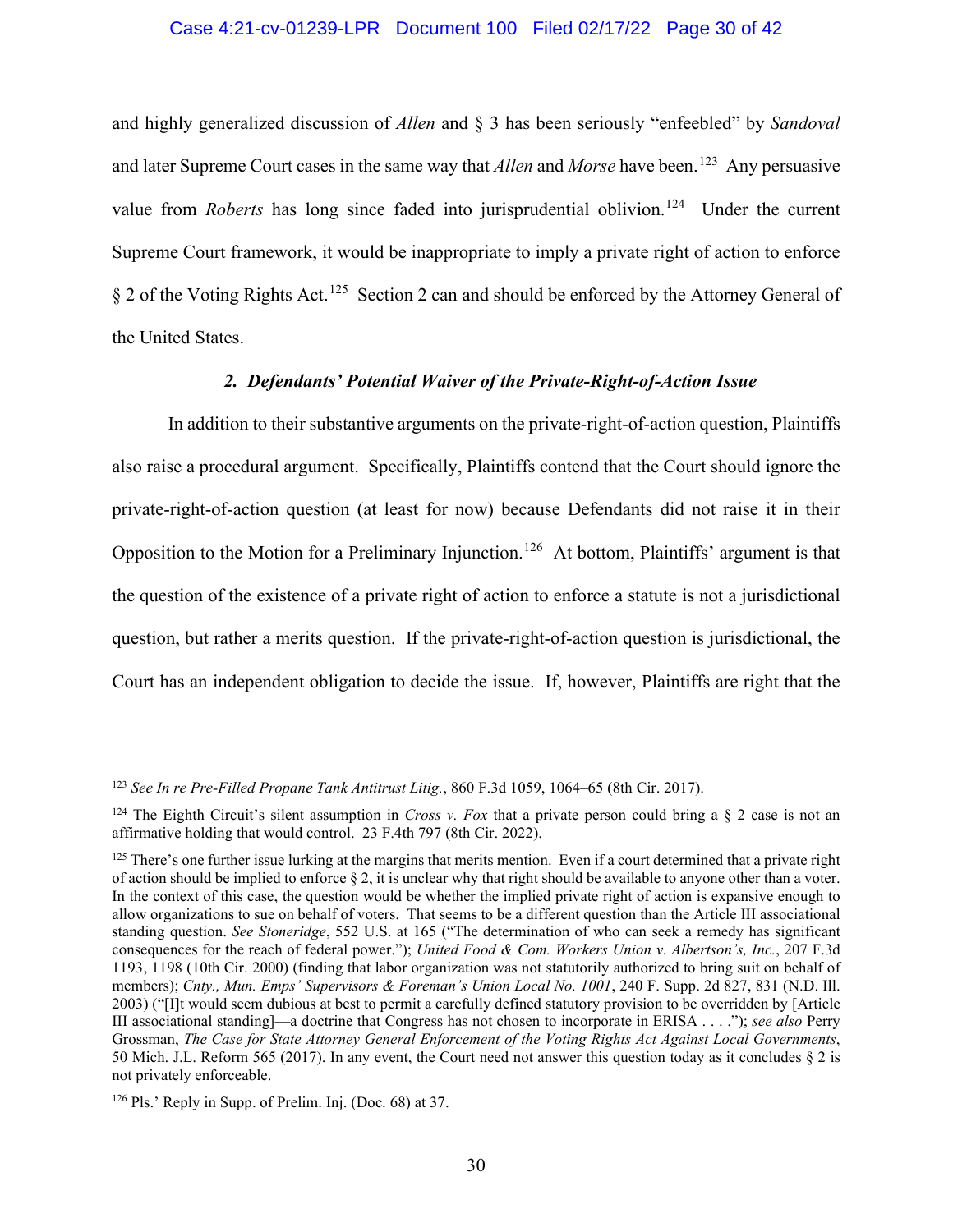#### Case 4:21-cv-01239-LPR Document 100 Filed 02/17/22 Page 31 of 42

private-right-of-action question is a merits question, then the issue is waivable and, in this instance, was waived by Defendants for purposes of the Motion for a Preliminary Injunction.

Plaintiffs' argument has some force to it. Indeed, in the Order requesting briefing on the private-right-of-action question, the Court specifically raised the potential waiver issue and asked the parties to address it.[127](#page-30-0) In response, Plaintiffs pointed to two Supreme Court cases: *Verizon Maryland, Inc. v. Public Service Commission of Maryland* and *Steel Co. v. Citizens for a Better Environment*. [128](#page-30-1) In *Verizon*, while briefly addressing a party's argument that subject-matter jurisdiction was lacking because "the [statute being enforced] does not create a private cause of action," the Supreme Court quoted an oft-repeated line from *Steel Co.* that appears to settle the jurisdictional-vs.-merits issue:

It is firmly established in our cases that the absence of a valid (as opposed to arguable) cause of action does not implicate subject-matter jurisdiction, *i.e.*, the courts' statutory or constitutional *power* to adjudicate the case.<sup>[129](#page-30-2)</sup>

Justice Gorsuch's concurrence in *Brnovich*—the very concurrence that flagged the private-rightof-action question as an "open question" in the lower courts—took the same position: "Because no party argues that the plaintiffs lack a cause of action here, and because the existence (or not) of a cause of action does not go to a court's subject-matter jurisdiction, this Court need not and does not address that issue today."<sup>[130](#page-30-3)</sup>

<span id="page-30-0"></span> $127$  The Court directed the parties in the case at bar to address: (1) whether the Court has an independent obligation to determine whether the Voting Rights Act provides a private right of action to enforce § 2; and (2) whether the Voting Rights Act contains a private right of action. The Court made clear that if the private-right-of-action question was ultimately not jurisdictional, it would not raise the matter *sua sponte*. The Court likewise stated that Defendants would be considered as having waived any private-right-of-action arguments for purposes of the Motion for a Preliminary Injunction because they did not raise such arguments in their Response to the Motion. *See* Order (Doc. 55).

<span id="page-30-1"></span><sup>128</sup> Pls.' Reply in Supp. of Prelim. Inj. (Doc. 68) at 37 (citing *Verizon Md., Inc. v. Pub. Serv. Comm'n of Md.*, 535 U.S. 635, 642–43 (2002) (quoting *Steel Co.*, 523 U.S. at 89).

<span id="page-30-2"></span><sup>129</sup> *Verizon*, 535 U.S. at 642–43 (quoting *Steel Co.*, 523 U.S. at 89).

<span id="page-30-3"></span><sup>130</sup> *Brnovich*, 141 S. Ct. at 2350 (Gorsuch, J., concurring) (internal citations omitted).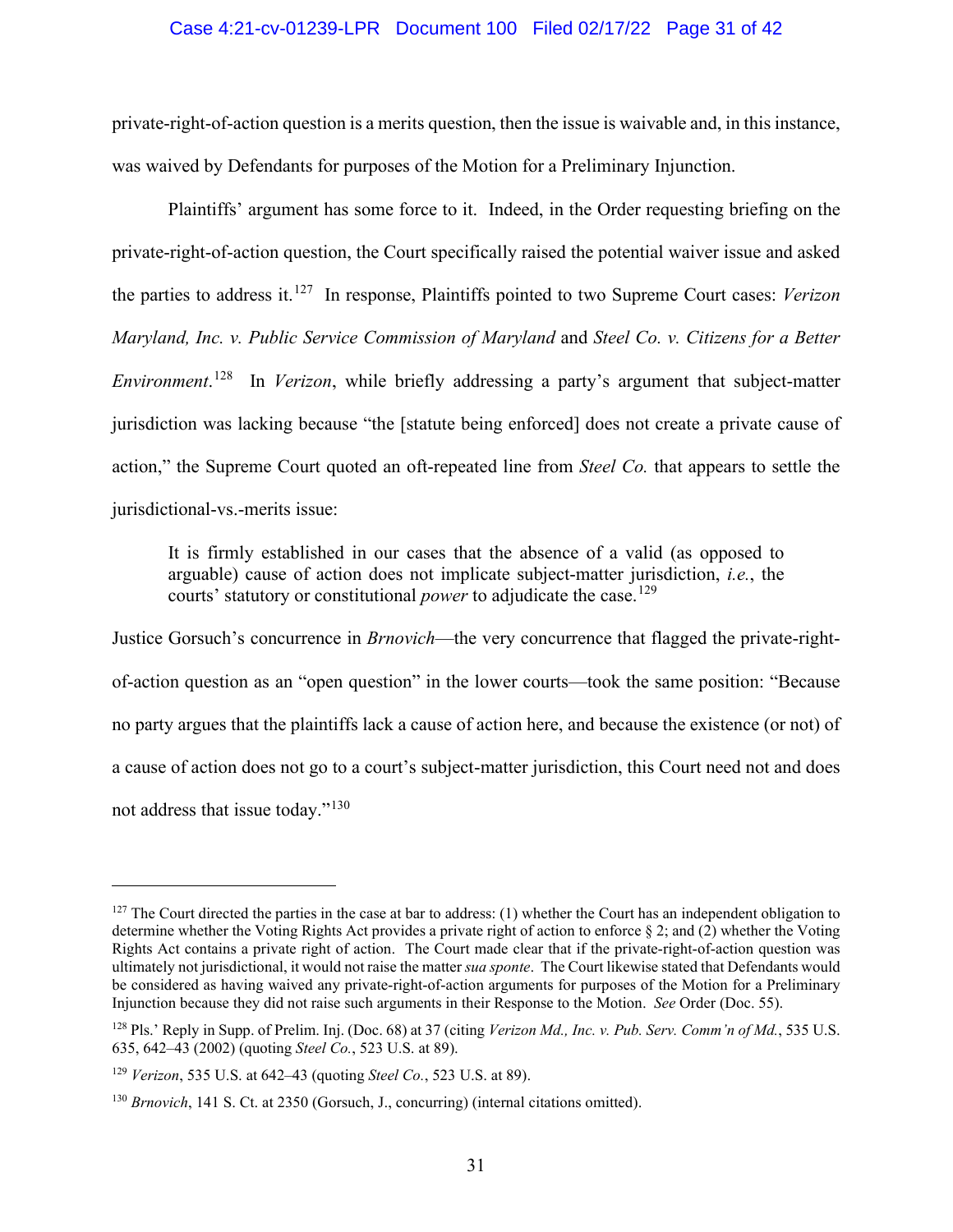# Case 4:21-cv-01239-LPR Document 100 Filed 02/17/22 Page 32 of 42

So far so good for the Plaintiffs. But there's a wrinkle. Just a few weeks ago, the Eighth

Circuit handed down a case called *Cross v. Fox*. [131](#page-31-0) In *Cross*, the Eighth Circuit very clearly held

that the existence (or non-existence) of a private right of action is a jurisdictional question because

it is inextricably connected to a plaintiff's asserted basis for subject-matter jurisdiction.

[T]he ICRA does not contain a private right of action to seek injunctive or declaratory relief in federal court, and therefore, the district court lacked subjectmatter jurisdiction under 28 U.S.C. § 1331.

In *Santa Clara Pueblo*, the Supreme Court held that the ICRA does not "authorize the bringing of civil actions for declaratory or injunctive relief to enforce its substantive provisions." The only federal remedy for ICRA violations authorized by Congress is a writ of habeas corpus, which is not sought here. "Congress' failure to provide remedies other than habeas corpus was a deliberate one." Accordingly, "actions seeking other sorts of relief for tribal deprivations of rights must be resolved through tribal forums."

Absent a private right of action to enforce the ICRA in federal court for the relief sought, there can be no jurisdiction under 28 U.S.C. § 1331. Therefore, the district court did not err in dismissing the ICRA claims. [132](#page-31-1) 

The conclusion reached by the Eighth Circuit in this portion of *Cross* was not haphazard. Indeed,

the rest of the *Cross* opinion reveals a court very intently focused on the jurisdiction-vs.-merits

question and very sensitive of the potential to conflate one with the other.<sup>133</sup>

<span id="page-31-0"></span><sup>131</sup> 23 F.4th 797 (8th Cir. 2022).

<span id="page-31-1"></span><sup>&</sup>lt;sup>132</sup> *Id.* at 802–03 (internal citations omitted). It is worth noting that the Eighth Circuit's jurisdictional holding on the ICRA claim in *Cross* was on an entirely "separate ground" than that of the district court. *Id.* at 802. The district court dismissed for failure to exhaust tribal remedies and acknowledged that the exhaustion requirement in that case was a "matter of comity, not a jurisdictional prerequisite." *Cross v. Fox*, 497 F. Supp. 3d 432, 436 (D.N.D. 2020) (quoting *Stanko v. Oglala Sioux Tribe*, 916 F.3d 694, 699 (8th Cir. 2019)).

<span id="page-31-2"></span><sup>133</sup> In a previous portion of the *Cross* opinion, the Eighth Circuit addressed a § 2 Voting Rights Act claim—specifically the argument that § 2 did not proscribe the activities of Indian tribes. 23 F.4th at 801. The *Cross* Court explained that, because § 2's language prohibits acts by "States and political subdivision[s]," and because Indian tribes are not "States [or] political subdivision[s]," § 2 does not apply to Indian tribes. *Id.* The *Cross* Court further explained that, unlike the ICRA issue, this issue was not jurisdictional:

Although we agree that the VRA does not regulate Indian tribes, the parties improperly treated this provision as jurisdictional. "Subject matter jurisdiction in federal-question cases is sometimes erroneously conflated with a plaintiff's need and ability to prove the defendant bound by the federal law asserted as the predicate for relief—a merits-related determination." The proper course is to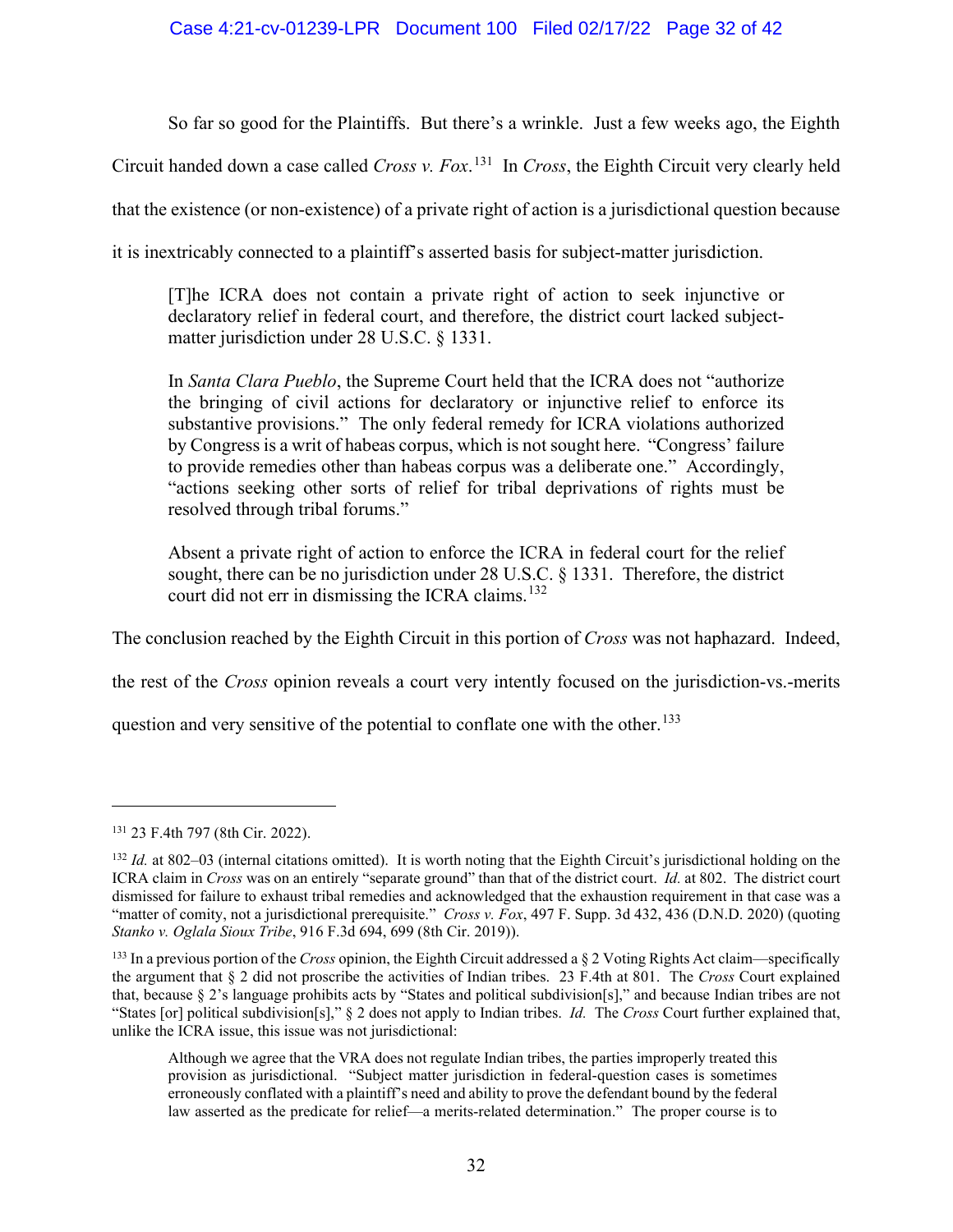# Case 4:21-cv-01239-LPR Document 100 Filed 02/17/22 Page 33 of 42

Before *Cross,* there was a fair level of confusion in the Eighth Circuit caselaw as to whether the existence of a private right of action implicated subject-matter jurisdiction. [134](#page-32-0) *Cross* seems to answer the question—at least on this Court's reading of it. Defendants share this Court's reading of *Cross*, and Plaintiffs do not really contest this reading.[135](#page-32-1) Instead, Plaintiffs argue that (1) *Cross*  is inconsistent with two other recent Eighth Circuit cases, and (2) *Cross* is inconsistent with Supreme Court precedent.<sup>[136](#page-32-2)</sup>

With respect to their first argument, Plaintiffs point to *United States v. Harcevic*<sup>[137](#page-32-3)</sup> and *Principal Securities, Inc. v. Agarwal*. [138](#page-32-4) *Harcevic* was decided in 2021, and *Agarwal* was decided seventeen days after *Cross*. But neither of these cases touch on the presence (or absence) of a private right of action. Instead, both are concerned with what *Cross* would easily consider to be merits issues.

*Harcevic* involved a federal prosecution for providing material support to terrorists. That case reiterated the longstanding rule that a defect in a criminal indictment "affect[s] the merits of a case," but does not implicate a federal court's "jurisdiction to adjudicate the criminal case."<sup>[139](#page-32-5)</sup> The Eighth Circuit held that the "district court had jurisdiction to adjudicate whether the indictment

<span id="page-32-2"></span><sup>136</sup> *Id.*

determine whether the VRA's limitation on coverage to states and political subdivisions "is jurisdictional or simply an element of a plaintiff's claim for relief."

*Id.* (internal citations omitted).

<span id="page-32-0"></span><sup>134</sup> *Compare Charleston Hous. Auth. v. U.S. Dep't of Agric.*, 419 F.3d 729, 736 n.3 (8th Cir. 2005) ("Because the Housing Authority did not raise the issue, and because the question of whether a statute creates a private right of action is not a question of subject matter jurisdiction, we need not determine whether such a right exists."), *with Anthony v. Cattle Nat'l Bank & Tr. Co.*, 684 F.3d 738, 739 (8th Cir. 2012) (affirming district court's ruling that "federal-question jurisdiction did not exist" because there was no "private right of action").

<span id="page-32-1"></span><sup>135</sup> Prelim. Inj. Hr'g Tr., Vol. V (Doc. 94) at 1152:23–1154:22.

<span id="page-32-3"></span><sup>137</sup> 999 F.3d 1172 (8th Cir. 2021).

<span id="page-32-4"></span><sup>138</sup> No. 20-3312, 2022 WL 273267 (8th Cir. 2022).

<span id="page-32-5"></span><sup>139</sup> 999 F.3d at 1179.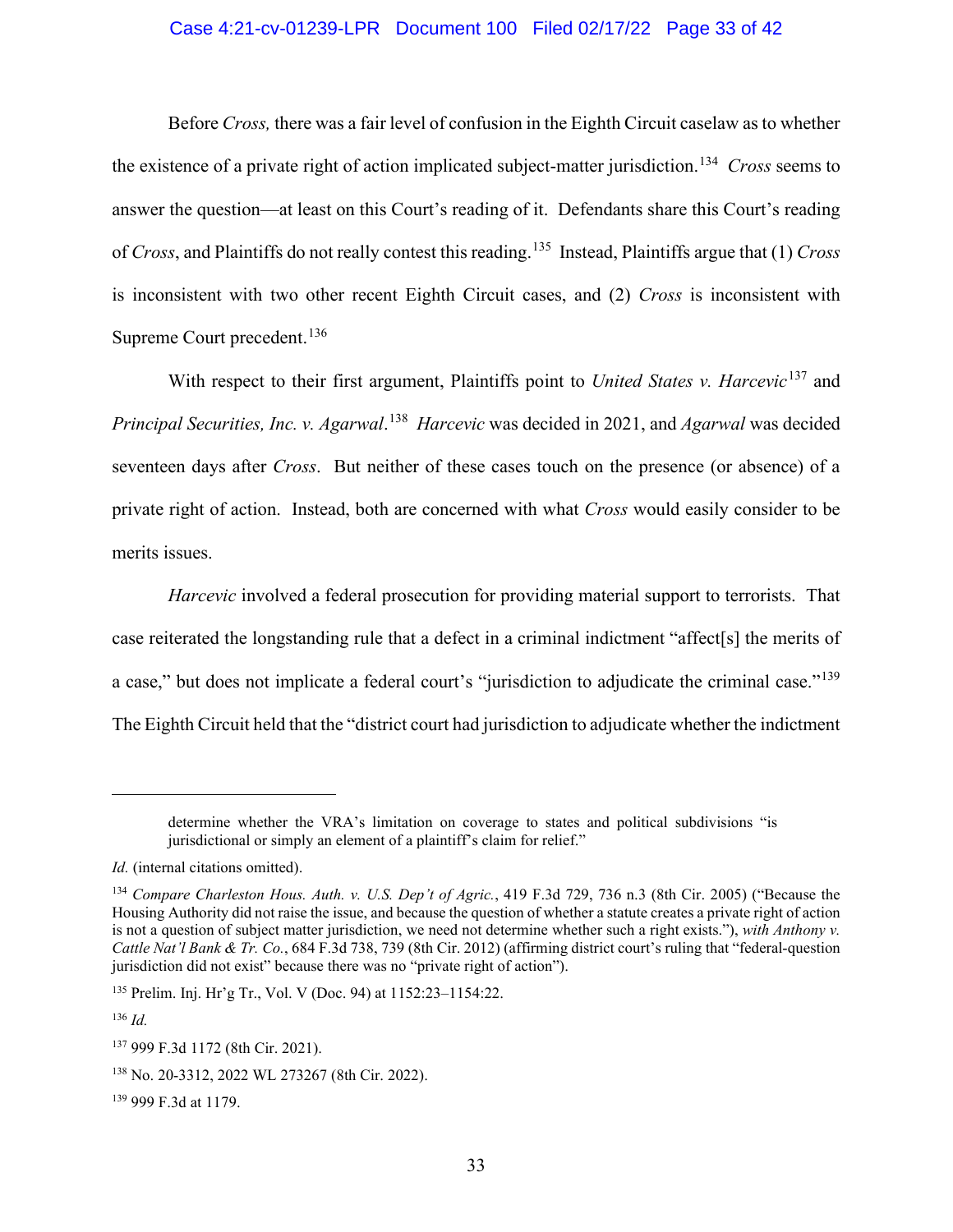## Case 4:21-cv-01239-LPR Document 100 Filed 02/17/22 Page 34 of 42

charged Harcevic with conduct that violated [the statute]."[140](#page-33-0) *Harcevic* is about whether a claim had been established, not whether the United States had the legal authority to bring any such claim in the first place.

Likewise, *Agarwal* was not a private-right-of-action case. In *Agarwal,* a company sued Mr. and Mrs. Agarwal to enjoin an arbitration proceeding that the Agarwals had filed with the Financial Industry Regulatory Authority.<sup>[141](#page-33-1)</sup> The district court issued the injunction, and the Agarwals appealed.[142](#page-33-2) The Eighth Circuit noted that the Federal Arbitration Act "does not permit a court to enjoin arbitration based on an issue's nonarbitrability."[143](#page-33-3) However, the *Agarwal* Court ignored the problem because the Agarwals did not raise it: "The Agarwals have not raised an issue regarding the district court's authority to enter an injunction enjoining arbitration. Because the issue is not jurisdictional or in the nature of a jurisdictional bar, the Agarwals have waived the cause-of-action issue and we decline to address it."<sup>144</sup> The Eighth Circuit was not discussing whether the plaintiff-company had the legal authority to bring an action under the Federal Arbitration Act, which would be a private-right-of-action question. Instead, the *Agarwal* Court was discussing whether the Federal Arbitration Act contains a prohibition on "wrongful arbitration."[145](#page-33-5) That's a merits issue that does not implicate or call into question *Cross*'s holding.

With respect to Plaintiffs' second argument—that *Cross* is inconsistent with Supreme Court precedent—the short answer is that the Eighth Circuit's decision in *Cross* comes long after

<span id="page-33-0"></span><sup>140</sup> *Id.*

<span id="page-33-2"></span><sup>142</sup> *Id.*

<span id="page-33-1"></span><sup>141</sup> 2022 WL 273267, at \*1.

<span id="page-33-3"></span><sup>143</sup> *Id.* at \*3.

<span id="page-33-4"></span><sup>144</sup> *Id.* (citing *Steel Co.*, 523 U.S. at 89).

<span id="page-33-5"></span><sup>145</sup> *Id.*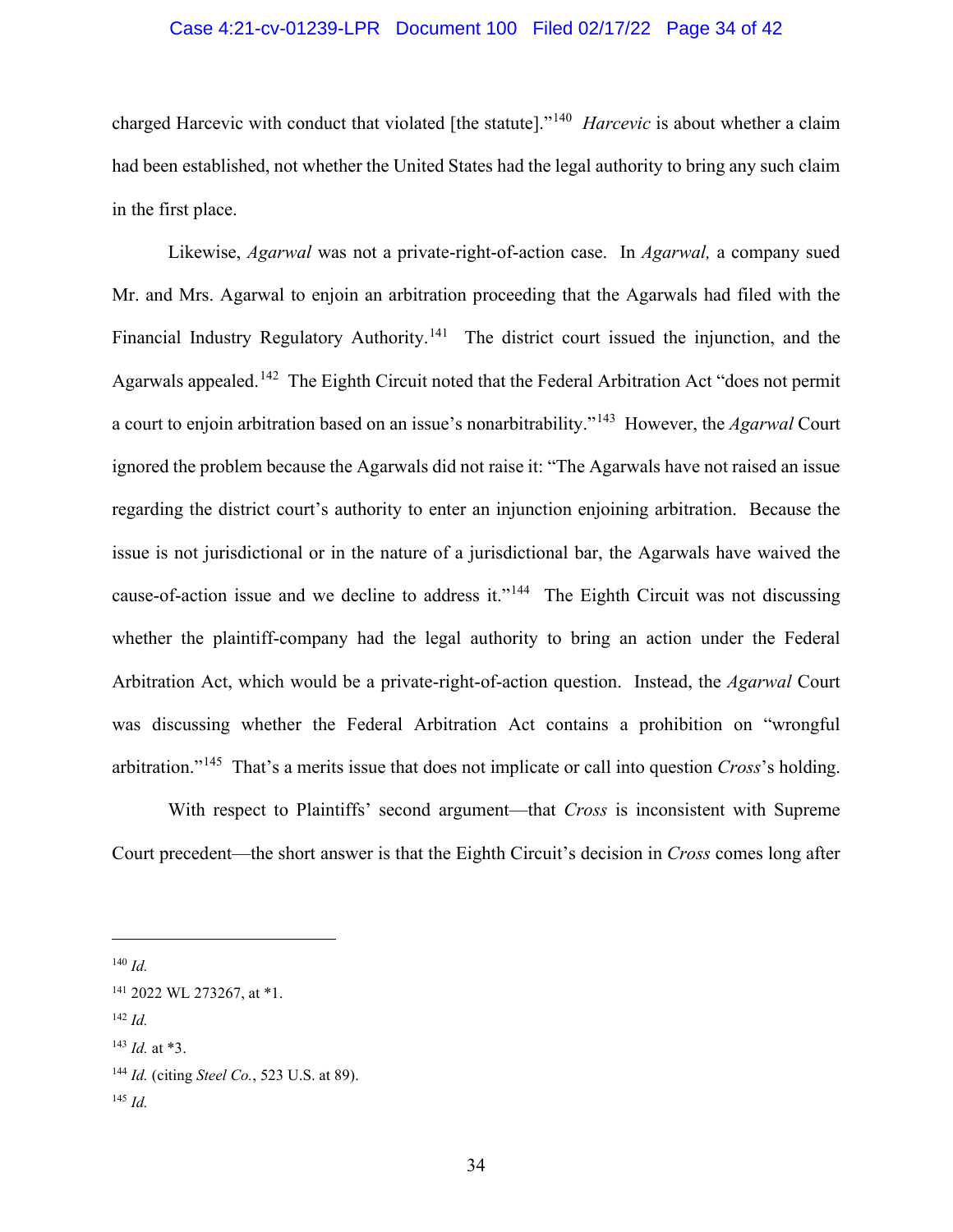### Case 4:21-cv-01239-LPR Document 100 Filed 02/17/22 Page 35 of 42

the Supreme Court precedent that Plaintiffs identify. We are not in a situation where the Eighth Circuit has issued a ruling and then a later Supreme Court case overrules or otherwise clearly vitiates the Eighth Circuit's decision. Because *Cross* comes (significantly) after the Supreme Court precedents at issue, this Court has no choice but to follow *Cross*. This Court cannot assume that the Eighth Circuit missed, ignored, or acted contrary to the Supreme Court cases identified by Plaintiffs. Rather, this Court must assume the Eighth Circuit believes *Cross* is a faithful understanding and application of Supreme Court precedent. Said another way, whether Plaintiffs are correct that *Cross* contravenes *Verizon* and *Steel Co.* is a question that only the Eighth Circuit or the Supreme Court can address. Until one or both of them does so, this Court is bound by *Cross*.

This is especially true because *Cross* does not appear to be some kind of one-off outlier. [146](#page-34-0) There are published cases in the First, Fifth, Sixth, Seventh, and Ninth Circuits containing language that suggests that the existence (or non-existence) of a private right of action is a jurisdictional inquiry because the absence of a private right of action is fatal to subject-matter jurisdiction.<sup>[147](#page-34-1)</sup> Unpublished cases in the Third and Eleventh Circuits appear to say the same

<span id="page-34-0"></span><sup>146</sup> The *Cross* Court cites previous Eighth Circuit cases as holding that the private-right-of-action question is jurisdictional. 23 F.4th at 800.

<span id="page-34-1"></span><sup>147</sup> *See E. Cent. Ill. Pipe Trades Health & Welfare Fund v. Prather Plumbing & Heating, Inc.*, 3 F.4th 954, 961 (7th Cir. 2021) ("A federal right of action is a separate requirement, and § 1331 does not *itself* provide a right of action."); *Buntin v. City of Boston*, 857 F.3d 69, 72 (1st Cir. 2017) ("[T]he federal courts lack subject-matter jurisdiction if [the statute] does not provide [plaintiff] with a private right of action for damages."); *Stew Farm, Ltd. v. Nat. Res. Conservation Serv.*, 767 F.3d 554, 566 (6th Cir. 2014) ("Because the absence of a private right of action means the district court lacked subject-matter jurisdiction . . . ."); *Int'l Union of Operating Eng'rs, Loc. 150 v. Ward*, 563 F.3d 276, 281 (7th Cir. 2009) ("Thus, when the basis of the action is a federal statute, a federal cause of action must exist for a federal court to hear a given claim; the general grant of federal question jurisdiction contained in § 1331, without a federal cause of action, is not enough."); *In re Digimarc Corp. Derivative Litig.*, 549 F.3d 1223, 1229 (9th Cir. 2008) ("If, however, [the statute] does not contain a private right of action, the district court properly dismissed the [statutory] claim for lack of subject matter jurisdiction."); *Acara v. Banks*, 470 F.3d 569, 571–72 (5th Cir. 2006) ("We hold there is no private cause of action under HIPAA and therefore no federal subject matter jurisdiction over Acara's asserted claims.").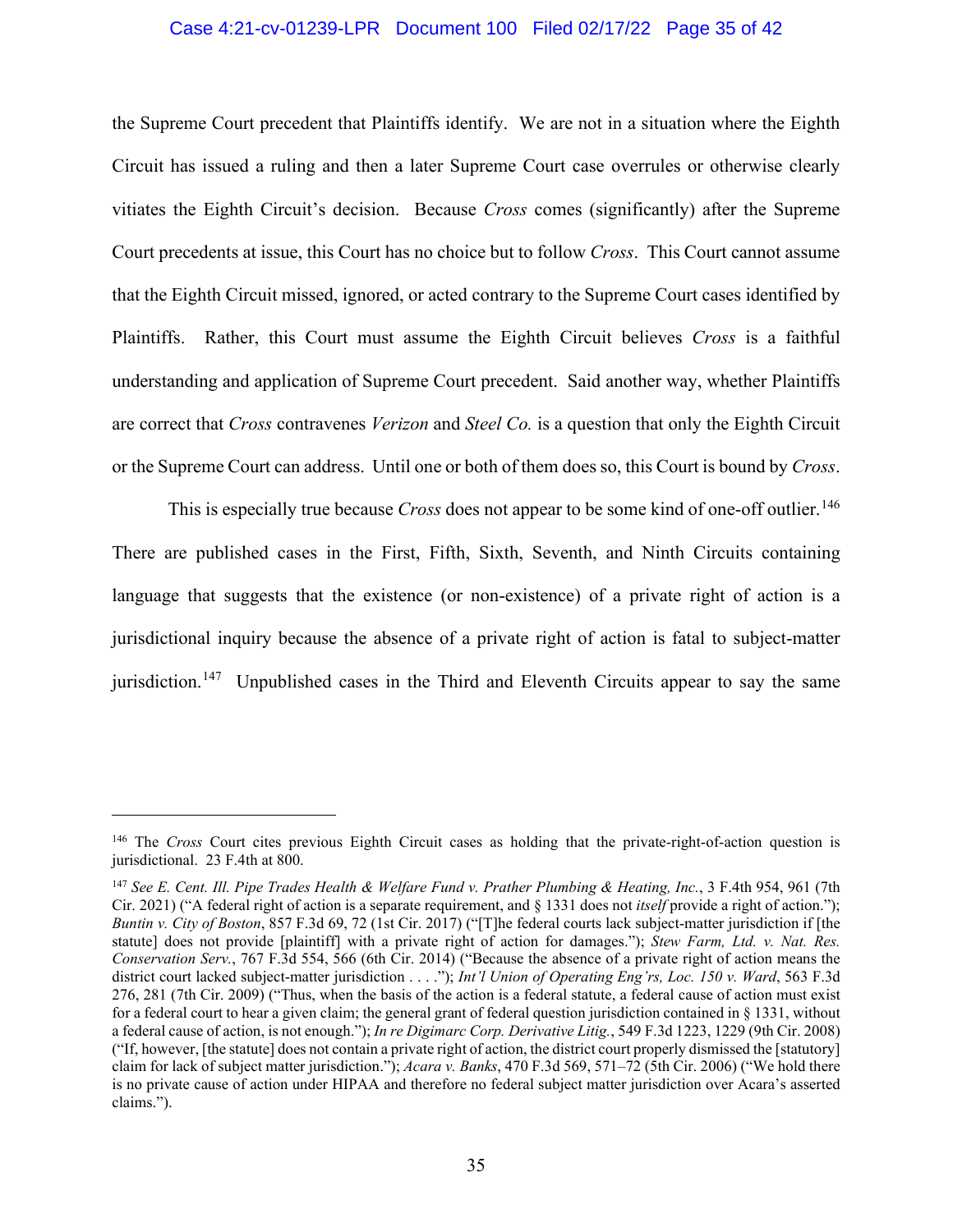# Case 4:21-cv-01239-LPR Document 100 Filed 02/17/22 Page 36 of 42

thing.<sup>[148](#page-35-0)</sup> So do cases from federal district courts in the Fourth, Tenth, and D.C. Circuits.<sup>149</sup> It's difficult to believe that all these circuit and district courts would be openly flouting, or unaware of, Supreme Court precedent.<sup>[150](#page-35-2)</sup>

Perhaps the Eighth Circuit (and other circuits) are trying to distinguish between elements of a claim on the one hand and a plaintiff's legal authority to bring suit on the other. For an example related to the case at bar, consider the following two questions: (1) does a private party have the ability to bring suit under § 2 of the Voting Rights Act *at all*; and (2) would the private party be able to successfully establish a violation of § 2. Might it be that the "firmly established" rule from *Steel Co.*—that "the absence of a valid (as opposed to arguable) cause of action does not implicate subject-matter jurisdiction"—is only concerned with the second question, and does not address whether the first question is jurisdictional? There's certainly a fair way to derive this

<span id="page-35-0"></span><sup>148</sup> *See Nelson v. Bank of Am., N.A.*, 446 F. App'x 158, 159 (11th Cir. 2011) (affirming district court's "holding that there was no private right of action under [the statute] and that, as a result, it lacked subject matter jurisdiction."); *Gallenthin Realty Dev., Inc. v. BP Prods. of N. Am.*, 163 F. App'x 146, 151 (3d Cir. 2006) ("Because no private right of action—express or implied—is provided by [the statute], the District Court properly concluded that [the statute] cannot serve as a basis for the exercise of federal question jurisdiction.").

<span id="page-35-1"></span><sup>149</sup> *See Volvo Group N. Am., LLC v. Int'l Union United Auto. Aerospace & Agric. Implement Workers of Am.*, 451 F. Supp. 3d 570, 576 (W.D. Va. 2020) ("Because . . . [the statute] does not create a private right of action, the court lacks subject matter jurisdiction over Volvo's claim."); *Elec. Priv. Info. Ctr. v. Drone Advisory Comm.*, 369 F. Supp. 3d 27, 36–38 (D.D.C. 2019) (dismissing "for lack of subject matter jurisdiction" because the statute provided "no private right of action"); *Hampton Univ. v. Accreditation Council for Pharmacy Educ.*, No. 4:20-cv-118, 2021 WL 3566867, at \*2 (E.D. Va. Aug. 12, 2021) ("A claim can be dismissed for lack of subject-matter jurisdiction when the federal law invoked by a private plaintiff does not include a private right of action."); *Express Dev., Inc. v. Okla. Hous. Fin. Agency*, No. CIV-14-280-C, 2014 WL 12843857, at \*2 (W.D. Okla. May 19, 2014) ("Consequently, there is no private right of action under [the statute] and the Court lacks subject matter jurisdiction to consider Plaintiffs' claims.").

<span id="page-35-2"></span><sup>&</sup>lt;sup>150</sup> A rule that private rights of action are jurisdictional seems more in line with the Supreme Court's emphasis on the separation-of-powers principles that underlie both the private-right-of-action analysis and the federal courts' obligation to assure themselves of their subject-matter jurisdiction. *See, e.g.*, *Patchak*, 138 S. Ct. at 907 ("Congress' power over federal jurisdiction is 'an essential ingredient of separation and equilibration of powers, restraining the courts from acting at certain times, and even restraining them from acting permanently regarding certain subjects.'") (quoting *Steel Co.*, 523 U.S. at 101); *Jesner v. Arab Bank, PLC*, 138 S. Ct. 1386, 1403 (2018) (noting the "separationof-powers concerns that counsel against courts creating private rights of action"); *Sosa v. Alvarez-Machain*, 542 U.S. 692, 727 (2004) ("[T]his Court has recently and repeatedly stated that a decision to create a private right of action is one better left to legislative judgment in the great majority of cases."). Congress holds the power to decide what cases the federal courts hear. *Bowles v. Russell*, 551 U.S. 205, 212–13 (2007). Congress' ability to decide exactly who gets to bring suit is a substantial aspect of that power. *Stoneridge*, 552 U.S. at 165.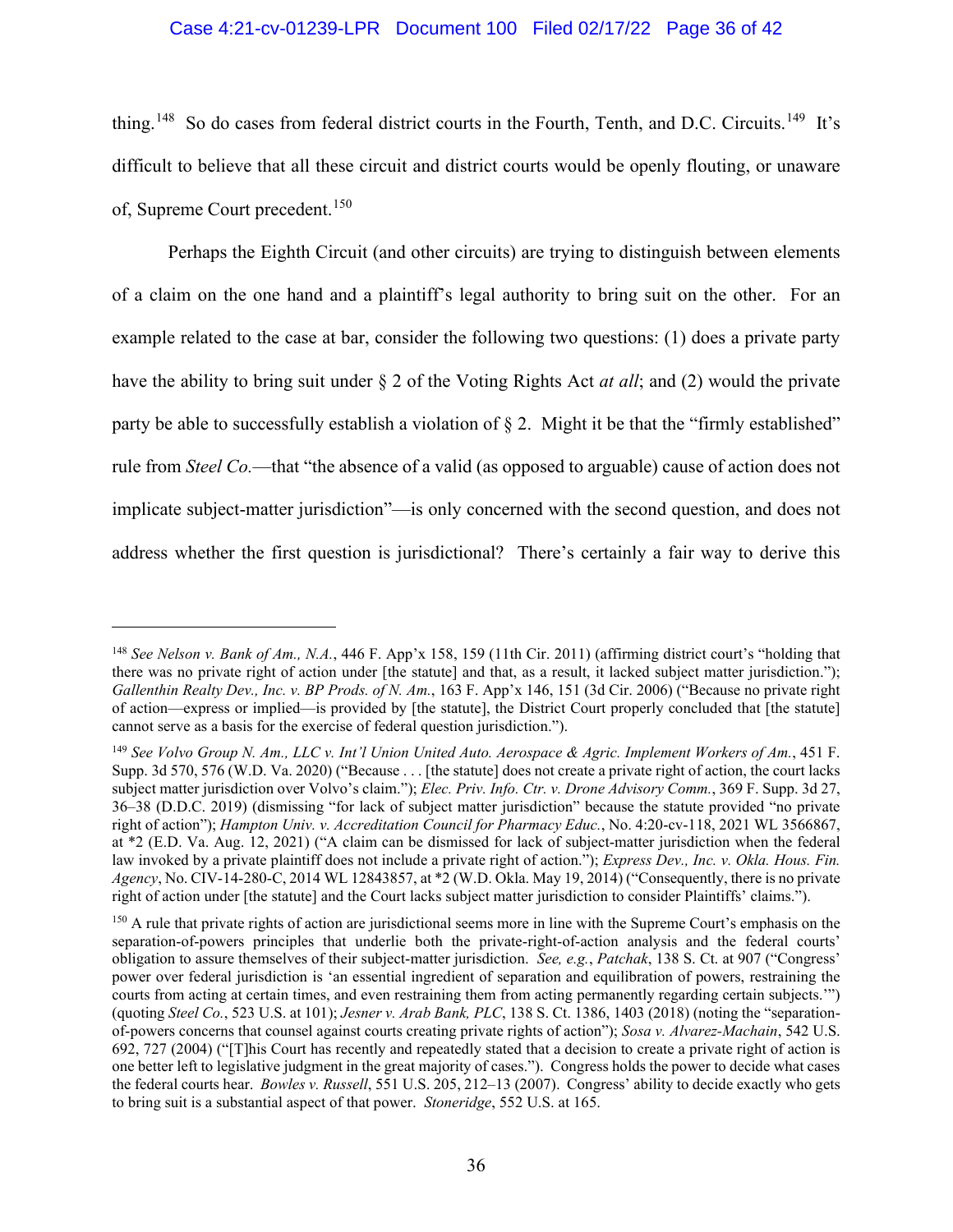# Case 4:21-cv-01239-LPR Document 100 Filed 02/17/22 Page 37 of 42

distinction from *Steel Co.* [151](#page-36-0) The problem is that later Supreme Court cases (such as *Owasso Independent School District No. I-011 v. Falvo*<sup>[152](#page-36-1)</sup> and *Verizon*<sup>[153](#page-36-2)</sup>) apply the *Steel Co.* rule to private-right-of-action questions.<sup>[154](#page-36-3)</sup> At any rate, the tension in the caselaw is something that is going to have to be resolved by the Eighth Circuit or the Supreme Court.<sup>[155](#page-36-4)</sup> For now, this Court is duty-bound to follow the Eighth Circuit's recent holding in *Cross*.

In the present case, Plaintiffs base the Court's subject-matter jurisdiction on several statutes: 28 U.S.C. § 1331,<sup>[156](#page-36-5)</sup> 28 U.S.C. § 1343(a)(3)–(4),<sup>[157](#page-36-6)</sup> 28 U.S.C. § 1357,<sup>[158](#page-36-7)</sup> 28 U.S.C. §

<span id="page-36-1"></span><sup>152</sup> 534 U.S. 426 (2002).

<span id="page-36-2"></span><sup>153</sup> 535 U.S. 635 (2002).

<span id="page-36-5"></span><sup>156</sup> 28 U.S.C. § 1331 provides subject-matter jurisdiction over "all civil actions arising under the Constitution, laws, or treaties of the United States."

<span id="page-36-0"></span><sup>&</sup>lt;sup>151</sup> In *Steel Co.*, there was no dispute that a private right of action existed. 523 U.S. at 87 (discussing the statute's "citizen-suit provision" that authorized "any person [to] commence a civil action"); *see also Rockwell Int'l Corp. v. United States*, 549 U.S. 457, 467–68 (2007) ("[W]e concluded in [*Steel Co.*] that establishing the elements of an offense was not made a jurisdictional matter merely because the statute creating the cause of action was phrased as providing for 'jurisdiction' over such suit.").

<span id="page-36-3"></span><sup>154</sup> The Supreme Court's decision in *Lexmark Int'l, Inc. v. Static Control Components, Inc.* is different. 572 U.S. 118 (2014). In that case, the Supreme Court acknowledged that the statutory provision at issue was privately enforceable and analyzed whether a particular private plaintiff was among the class of private plaintiffs to which the private right of action extended. *Id.* at 128–29. *Lexmark* boiled down to a question of whether the plaintiff's asserted injury was "within the zone of interests protected by the statute," and whether that injury was "proximately caused by" the defendant's statutory violation. *Id.* at 137. *Lexmark*'s treatment of this issue as a merits question does not suggest that the question of whether a statute is privately enforceable at all is a merits question.

<span id="page-36-4"></span><sup>155</sup> In some sense, Justice Gorsuch's concurrence in *Brnovich* helps illustrate the lack of clarity on this topic. Justice Gorsuch cites *Mata v. Lynch*, 576 U.S. 143 (2015) (which in turn cites *Steel Co.*) for the proposition that private-rightof-action questions are not jurisdictional. *Brnovich*, 141 S. Ct. at 2350 (Gorsuch, J., concurring). But neither *Mata* nor *Steel Co.* were private-right-of-action cases. Instead, just like *Steel Co.*, the issue in *Mata* went to whether the plaintiff *could succeed* on the merits of the underlying claim. *Mata*, 576 U.S. at 149–50 (noting a court "retains jurisdiction even if [a plaintiff's] appeal *lacks merit*") (emphasis added). Whether the plaintiff was statutorily authorized to bring that claim at all was not in dispute in *Mata*. *Id.*

<span id="page-36-6"></span><sup>157</sup> 28 U.S.C. § 1343(a)(3)–(4) provide subject-matter jurisdiction over "any civil action *authorized by law to be commenced by any person* to redress the deprivation, under color of any State law . . . of any right, privilege or immunity secured by the Constitution of the United States or by any Act of Congress providing for equal rights of citizens or of all persons within the jurisdiction of the United States; [or to] recover damages or to secure equitable or other relief under any Act of Congress providing for the protection of civil rights, including the right to vote." (emphasis added).

<span id="page-36-7"></span><sup>158</sup> 28 U.S.C. § 1357 provides subject-matter jurisdiction over "any civil action commenced by any person . . . to enforce the right of citizens of the United States to vote in any State."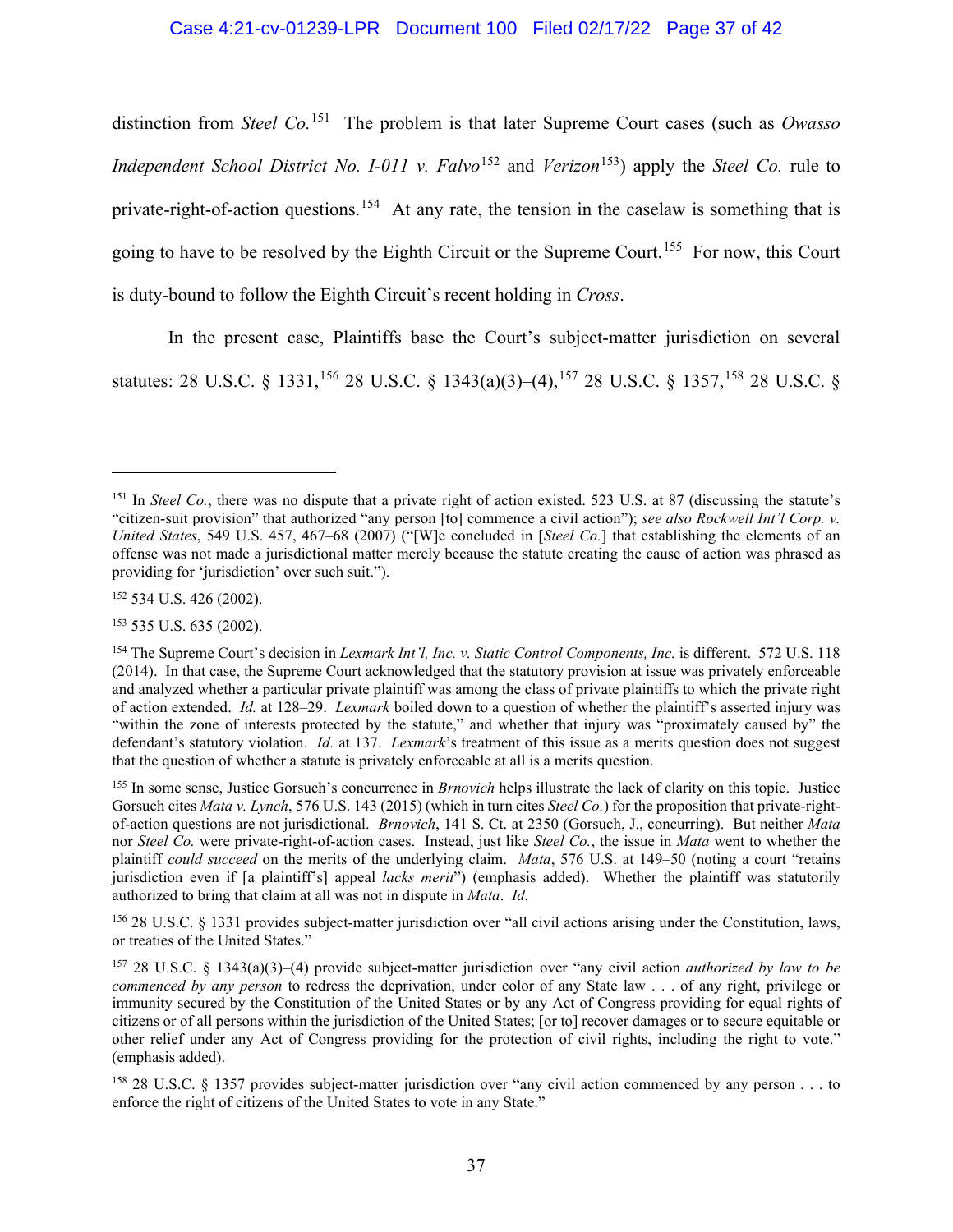$2201(a)$ ,<sup>[159](#page-37-0)</sup> and 52 U.S.C. § 10308(f).<sup>160</sup> But, of course, jurisdictional statutes do not create private rights of action.<sup>161</sup> Each of these statutes only confer jurisdiction on the Court if the Voting Rights Act provides a private right of action to enforce  $\S 2$ . Because the Court has concluded above that the Voting Rights Act does not provide such a private right of action, these jurisdictional statutes do not confer jurisdiction on the Court. This is not a problem that Defendants can waive.<sup>[162](#page-37-3)</sup> Therefore, the Court is without jurisdiction to hear and decide this matter, unless and until the Attorney General of the United States joins the case. [163](#page-37-4)

# **CONCLUSION**

Earlier in this Order, the Court wrote of the genius of our Constitution. The Court would

be remiss not to point out that the Constitution was and is an imperfect document, as any document

<span id="page-37-0"></span><sup>&</sup>lt;sup>159</sup> 28 U.S.C. § 2201(a) provides that "[i]n a case of actual controversy within its jurisdiction . . . any court of the United States, upon the filing of an appropriate pleading, may declare the rights and other legal obligations of any interested party seeking such declaration, whether or not further relief is or could be sought."

<span id="page-37-1"></span><sup>160</sup> 52 U.S.C. § 10308(f) provides subject-matter jurisdiction over "proceedings instituted pursuant to [§12 of the Voting Rights Act]."

<span id="page-37-2"></span><sup>161</sup> *Touche Ross & Co.*, 442 U.S. at 577 ("The source of plaintiffs' rights must be found, if at all, in the substantive provisions of the [statute] which they seek to enforce, not in the jurisdictional provision."); *see also Ohlendorf v. United Food & Com. Workers Int'l Union*, 883 F.3d 636, 642 (6th Cir. 2018) (citing *Touche Ross & Co.*, 442 U.S. at 577).

<span id="page-37-3"></span><sup>&</sup>lt;sup>162</sup> Given the fairly unique procedural posture of this case, the waiver discussion may well be an academic exercise. Here's why. Upon agreement of the parties, the Court extended the deadline for an answer or a motion to dismiss to fourteen days after the Court resolved the Motion for a Preliminary Injunction. *See* Order Granting Unopposed Motion to Extend Responsive Pleading Deadline (Doc. 47). So, Defendants have not yet filed an answer or a motion to dismiss. Accordingly, if the private-right-of-action question is really a merits question, Defendants would have waived the argument only for purposes of the Motion for a Preliminary Injunction. They remain free to raise the issue in their answer or a motion to dismiss. And it seems like they will do so, considering that they extensively briefed the issue in their Surreply in Opposition to Plaintiffs' Motion for a Preliminary Injunction, and argued the issue during the preliminary injunction hearing. Moreover, given the Court's ruling today, not raising the private-right-of-action issue in an eventual answer or motion to dismiss would be close to malpractice.

<span id="page-37-4"></span><sup>163</sup> Defendants agree that, under *Cross*, the private-right-of-action question is jurisdictional. Defs.' Surreply in Opp'n to Pls.' Mot. for Prelim. Inj. (Doc. 77) at 5–6. Defendants also agree that no private right of action exists. *Id.* at 7– 12. However, Defendants nevertheless ask this Court to reach the merits of the Motion for a Preliminary Injunction. *Id.* at 6. After reviewing the applicable caselaw, the Court does not believe it can reach the merits of the Motion after determining it does not have jurisdiction to hear the case. *See Pub. Sch. Sys. of Mo. v. State Street Bank & Trust Co.*, 640 F.3d 821, 825 (8th Cir. 2011); *Ark. Blue Cross & Blue Shield v. Little Rock Cardiology Clinic, P.A.*, 551 F.3d 812, 816 (8th Cir 2009).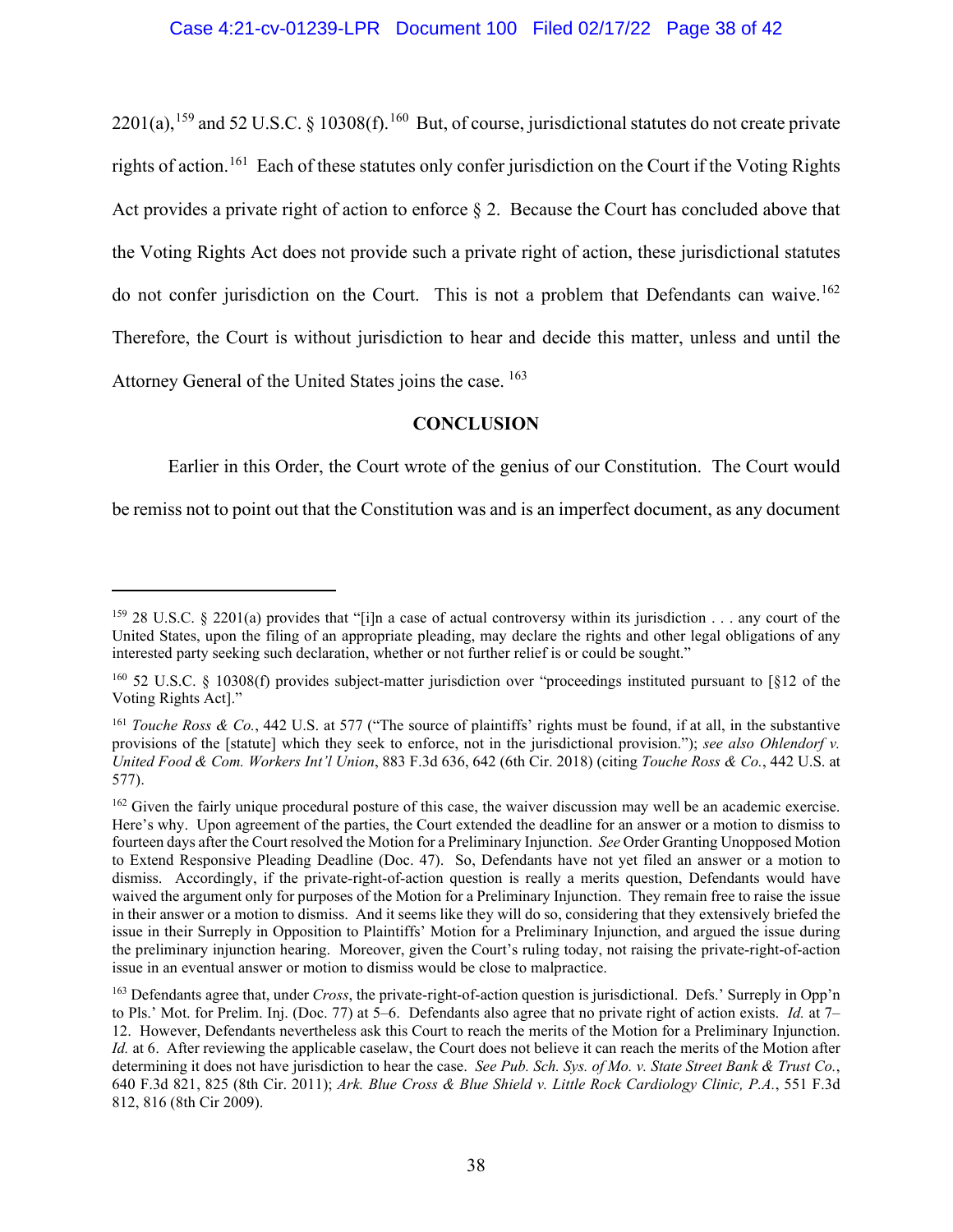#### Case 4:21-cv-01239-LPR Document 100 Filed 02/17/22 Page 39 of 42

created by people is likely to be. Everyone knows the Constitution had many defects—ranging from minor to serious—that required attention from later generations of Americans.<sup>[164](#page-38-0)</sup> In addition to its defects, the Constitution had one vile sin: The acceptance and prolonging of the subjugation and enslavement of nearly an entire race of Americans. This depravity led to a Civil War, but that War and the Amendments that followed have yet to fully root out the vestiges of our country's original sin. The Court is keenly aware that the Voting Rights Act has been and continues to be an important instrument for ensuring racial equality in voting, which in turn helps to advance racial equality in society. And the Court is keenly aware that many people are concerned about whether the Voting Rights Act will remain a strong tool for equality in the future. It is to them the Court wishes to convey the following.

First, as explained elsewhere in today's Order, nothing in this Order forecloses enforcement of § 2 of the Voting Rights Act. Today's Order simply means that the Attorney General of the United States must be the plaintiff in such an enforcement action. It is true that the Statement of Interest filed by the Department of Justice in this case says that there "are limited federal resources available for Voting Rights Act enforcement . . . ."[165](#page-38-1) But this has the recognizable scent of a litigating position that doesn't necessarily line up with reality. Indeed, in June of 2021, the Attorney General of the United States made clear that the Department of Justice intends to prioritize enforcement of the Voting Rights Act:

To meet the challenge of the current moment, we must rededicate the resources of the Department of Justice to a critical part of its original mission: enforcing federal law to protect the franchise for all voters.

<span id="page-38-0"></span><sup>164</sup> *See, e.g*, U.S. Const. am. XII (fixing the manner in which the President and Vice-President were elected so as to avoid those officials being from two different parties); U.S. Const. am. XXII (limiting the President to essentially two terms); U.S. Const. am. XIX (providing women the right to vote).

<span id="page-38-1"></span><sup>165</sup> United States' Statement of Interest (Doc. 71) at 8.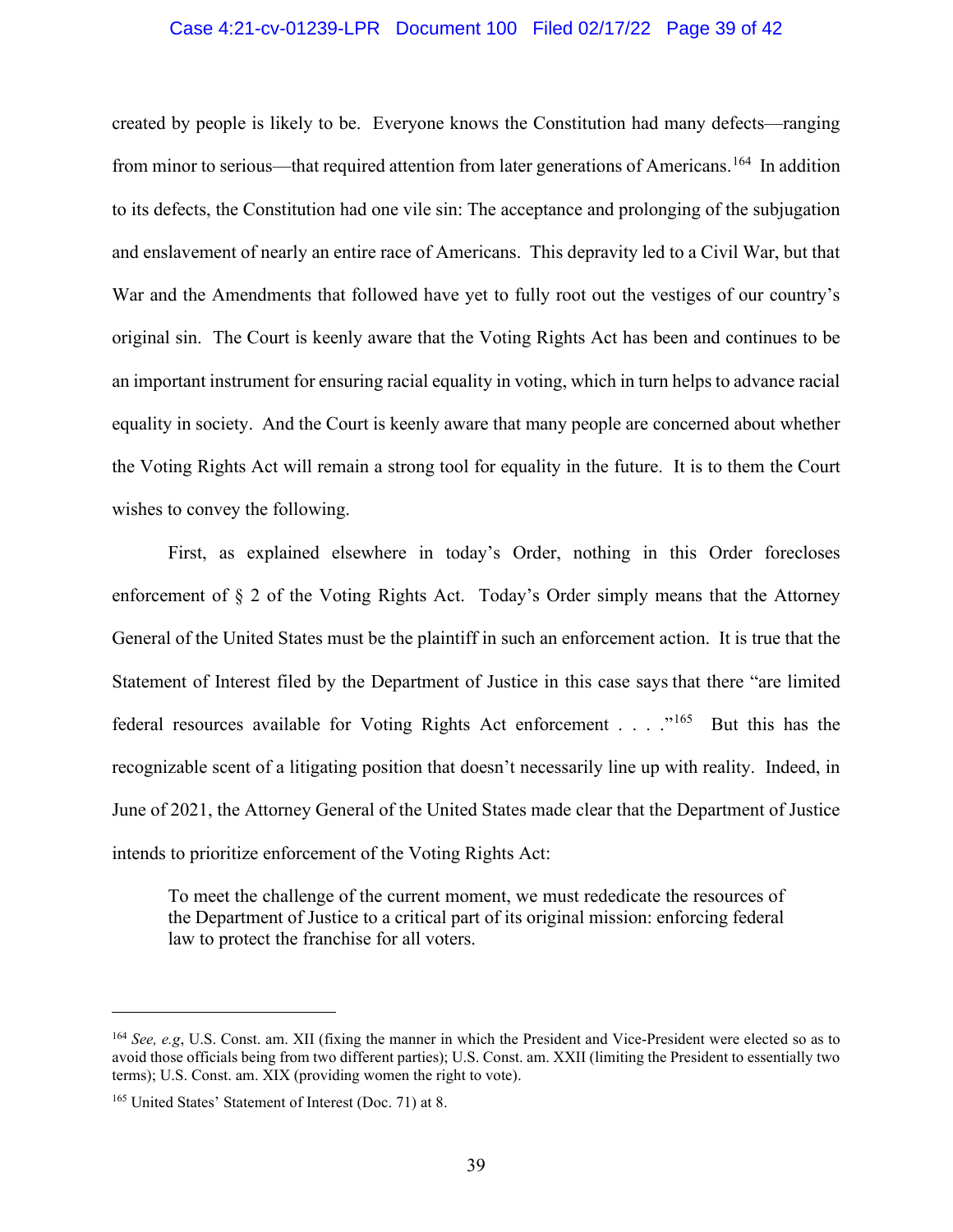In 1961, Attorney General Robert Kennedy called into his office the newly appointed Assistant Attorney General for Civil Rights, Burke Marshall; and Marshall's now First Assistant, John Doar. At that time, before the 1965 Act with its preclearance provision was enacted, the only way to guarantee the right of Black Americans to vote was to bring individual actions in each county and parish that discriminated against them.

Kennedy told his assistants that was what he wanted to do. "Well General," Burke Marshall replied, "if you want that, we've got to have a lot more lawyers."

Well, today we are again without a preclearance provision. So again, the Civil Rights Division is going to need more lawyers. Accordingly, today I am announcing that—within the next thirty days—we will double the division's enforcement staff for protecting the right to vote.

We will use all existing provisions of the Voting Rights Act, the National Voter Registration Act, the Help America Vote Act, and the Uniformed and Overseas Citizens Absentee Voting Act to ensure that we protect every qualified American seeking to participate in our democracy.

We are scrutinizing new laws that seek to curb voter access, and where we see violations, we will not hesitate to act.

We are also scrutinizing current laws and practices in order to determine whether they discriminate against Black voters and other voters of color.<sup>[166](#page-39-0)</sup>

Protecting the civil and political rights of Black Americans has been a primary mission of the

Department of Justice since its inception.<sup>[167](#page-39-1)</sup> In the Voting Rights Act itself, Congress "authorized

to be appropriated such sums as are necessary to carry out the provisions of [the Voting Rights

Act]."[168](#page-39-2) The Court is confident that the Attorney General of the United States has the resources

to litigate this Voting Rights Act case.

<span id="page-39-0"></span><sup>&</sup>lt;sup>166</sup> Merrick B. Garland, Att'y Gen. of the United States, Policy Address Regarding Voting Rights (June 11, 2021), https://www.justice.gov/opa/speech/attorney-general-merrick-b-garland-delivered-policy-address-regarding-votingrights. The Court takes judicial notice of the fact that this speech appears on the Department of Justice's website. *See*  Fed. R. Evid. 201.

<span id="page-39-1"></span><sup>167</sup> Garland, *supra* note 166 (noting that "only a few weeks after [ratification of the Fifteenth Amendment], Congress created the Department of Justice, and President Grant charged it with enforcing the [Ku Klux Klan] Act and protecting the rights promised by the Fourteenth and Fifteenth Amendments").

<span id="page-39-2"></span><sup>168</sup> 52 U.S.C. § 10312.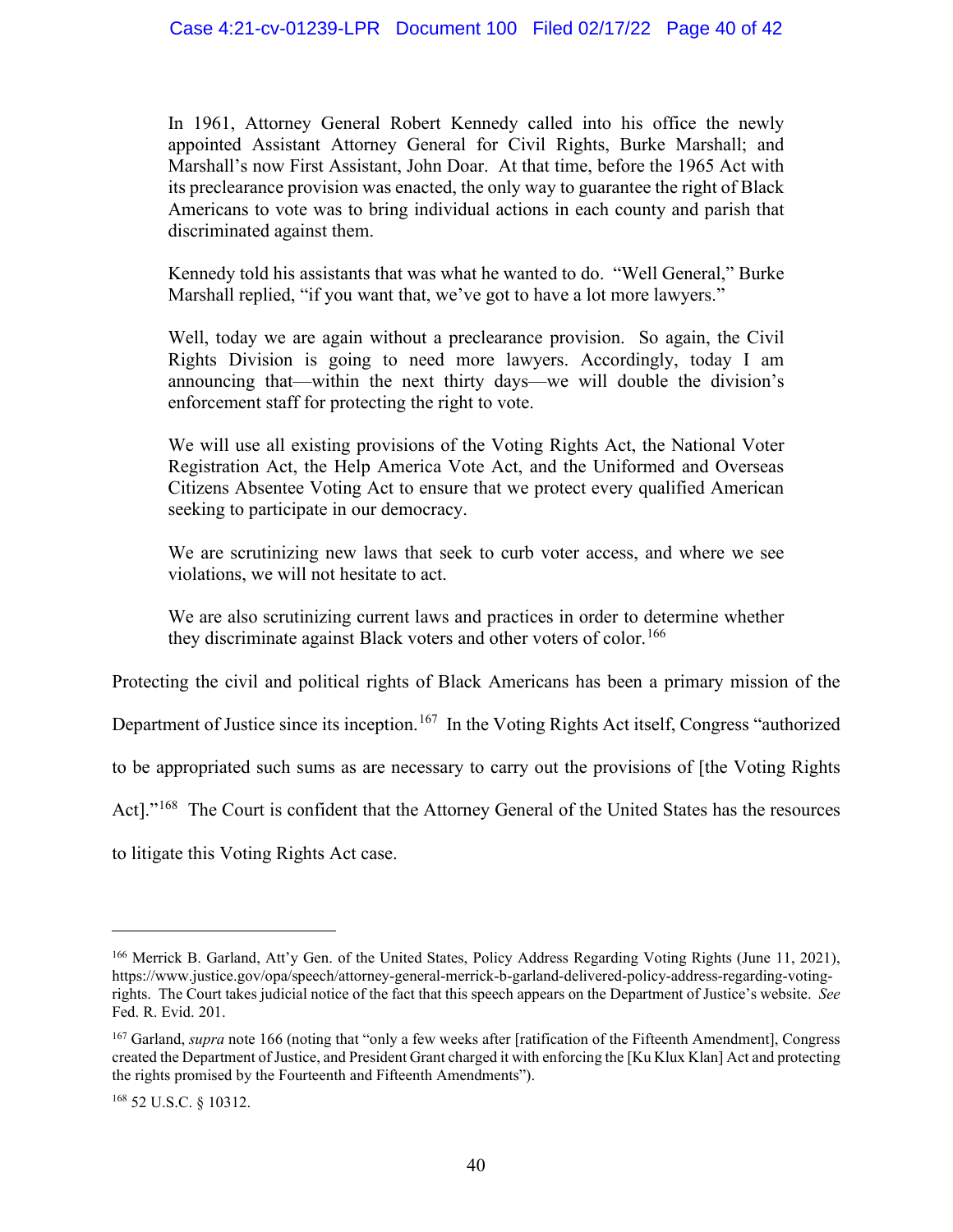## Case 4:21-cv-01239-LPR Document 100 Filed 02/17/22 Page 41 of 42

Second, the private-right-of-action question is an important one. This Court will not be the last word on it. And this Court is thankful for that. Judges should not be allergic to acknowledging that any one of our legal conclusions might be wrong. Judges are just humans in robes. We try to have as high a batting average as possible, but no one can get it right all of the time. All a judge can do is try his or her best to fairly, honestly, and faithfully interpret and apply the statute at issue and the relevant caselaw. If the strength of Plaintiffs' private-right-of-action arguments is really as overwhelming as they suggest it is, then the Eighth Circuit or the Supreme Court will overrule today's decision.<sup>[169](#page-40-0)</sup> And even if the Eighth Circuit or Supreme Court affirm today's ruling that a private right of action cannot be implied to enforce § 2 of the Voting Rights Act, Congress has the power to enact an express private right of action in the Voting Rights Act if it so chooses.

Finally, it is important to note that today's decision has nothing to do with lawsuits to enforce the protections of the Fourteenth and Fifteenth Amendments. Voters can still bring suits to prevent violations of their constitutional rights, including the right to vote and the right to equal protection under the law. But only the Attorney General of the United States may bring suit to enforce § 2 of the Voting Rights Act. The Court will hold the Judgment of Dismissal in this case for five calendar days to allow the Attorney General of the United States time to decide whether to join this case as a plaintiff and press on with this litigation.

<span id="page-40-0"></span><sup>169</sup> It is true, of course, that appeals take time. But here, where the Supreme Court has essentially made clear in *Merrill* that a district court should not order a new redistricting map and alter election-related deadlines at this point in the election cycle, this Court would almost certainly not have been able to require a new map be used in the 2022 election anyway. Whether or not this Court agrees with the Supreme Court's decision in *Merrill*, this Court would have had to faithfully apply its reasoning.